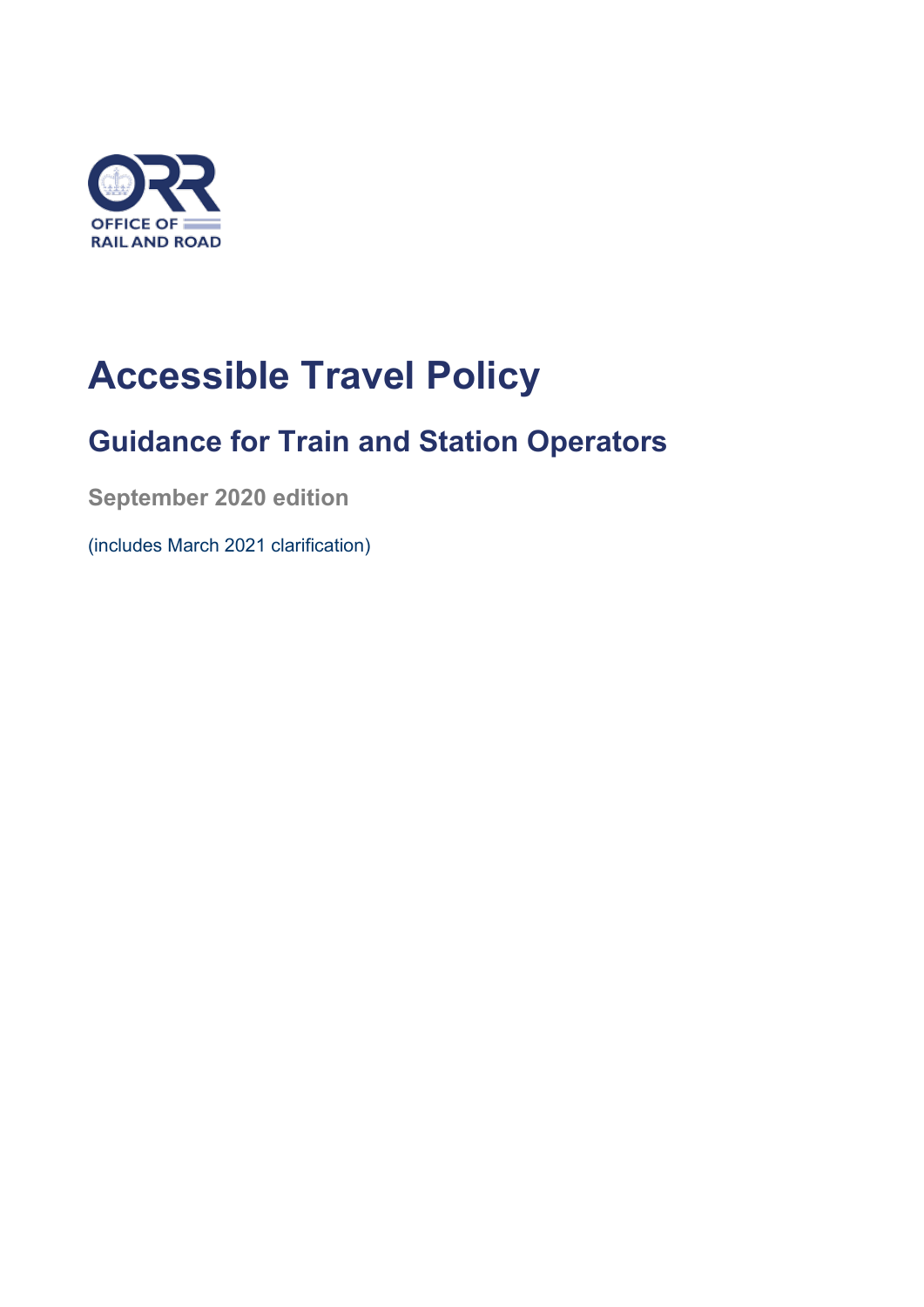# **Contents**



| 1                       | <b>Introduction</b>                                              | 4  |
|-------------------------|------------------------------------------------------------------|----|
| 1.1                     | <b>Accessible Travel Policies</b>                                | 4  |
| 1.2                     | About this guidance                                              | 4  |
| 1.3                     | <b>Relevant legislation</b>                                      | 6  |
| 1.4                     | Maintaining this guidance                                        | 11 |
| 1.5                     | <b>ORR</b> contact information                                   | 11 |
| $\overline{\mathbf{2}}$ | <b>General requirements</b>                                      | 12 |
| 2.1                     | Name, structure and format                                       | 12 |
| 2.2                     | Approvals and reviews                                            | 15 |
| 3                       | <b>Passenger leaflet</b>                                         | 18 |
| 3.1                     | Introduction                                                     | 18 |
| 3.2                     | Assistance: what is available and how to get it                  | 18 |
| 3.3                     | What to expect – our commitment to passengers at every stage of  | 19 |
| 3a                      | • Before you travel                                              | 19 |
| 3b                      | • At the station                                                 | 20 |
| 3 <sub>c</sub>          | • On the train                                                   | 20 |
| 3d                      | • If things do not go as planned                                 | 21 |
| 3.4                     | Where to get more information and how to get in touch            | 21 |
| 4                       | <b>Policy document</b>                                           | 23 |
| A                       | A. Commitments to providing assistance                           | 23 |
| A <sub>1</sub>          | Booking and providing assistance                                 | 23 |
| A <sub>2</sub>          | Passenger information and promotion of Assisted Travel           | 27 |
| A2.1                    | • Accessible Travel Policy documentation provision and promotion | 27 |
| A2.2                    | • Stations and rolling stock accessibility information           | 28 |
| A2.3                    | • Passenger journey information (online, at stations, on trains) | 30 |
|                         | Train departures and arrivals<br>$\circ$                         | 30 |
|                         | Connections and wayfinding<br>$\circ$                            | 31 |
|                         | Delays and disruption<br>$\circ$                                 | 31 |
| A2.4                    | • Information points, help points and contact centres            | 32 |
| A2.5                    | • Websites                                                       | 33 |
| A <sub>3</sub>          | Ticketing                                                        | 34 |
| A4                      | Rail replacement and alternative accessible transport            | 35 |
| A <sub>5</sub>          | Mobility scooters and mobility aids                              | 37 |
| A <sub>6</sub>          | Delays, disruption to services, and emergencies                  | 37 |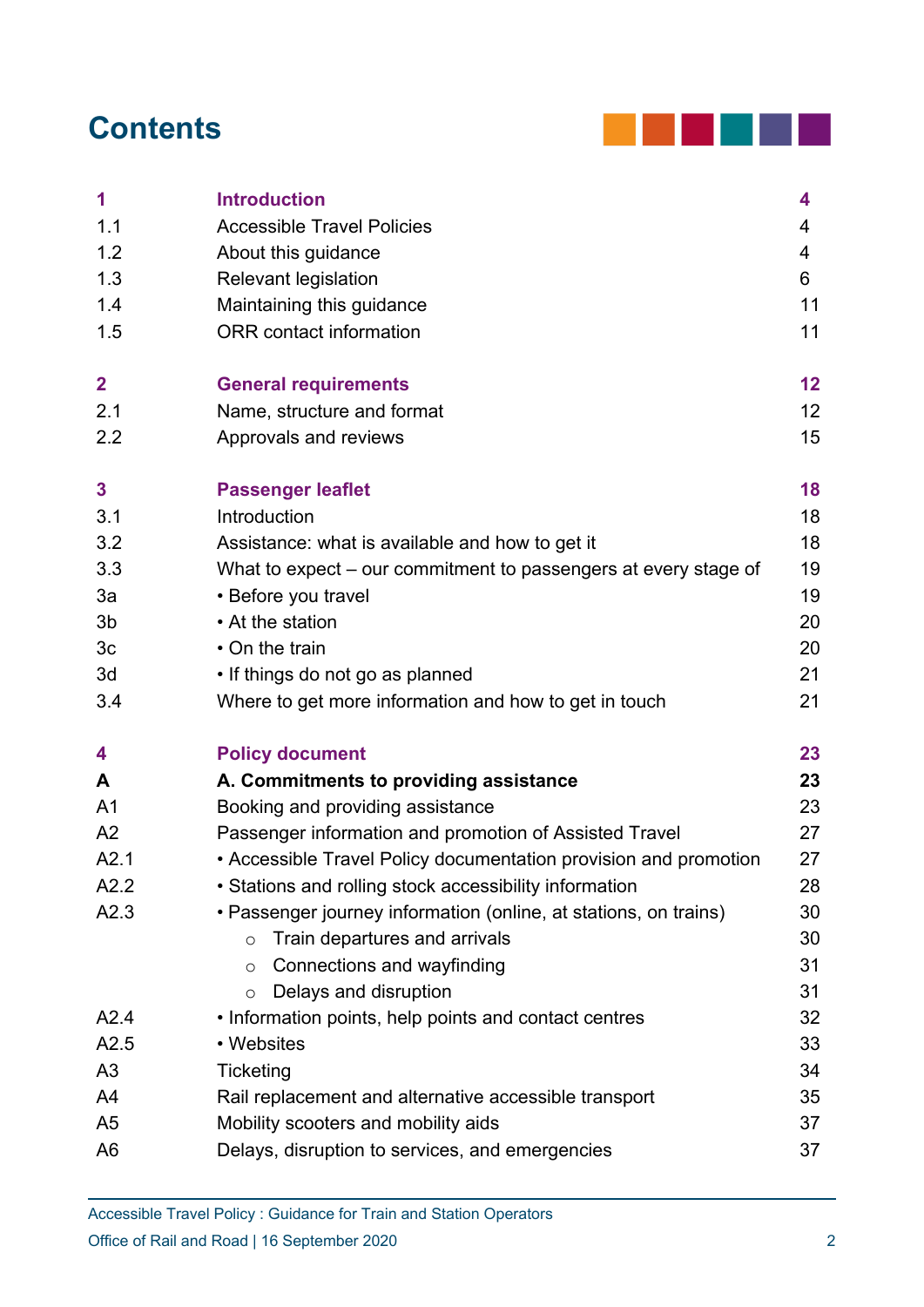| A7                | <b>Station facilities</b>                                      | 38 |  |
|-------------------|----------------------------------------------------------------|----|--|
| A7.1              | • Left luggage                                                 | 38 |  |
| A7.2              | • Disabled parking                                             | 38 |  |
| A7.3              | • Third party provided facilities                              | 38 |  |
| A7.4              | • Replacement facilities                                       | 39 |  |
| A7.5              | • Station entrances                                            | 39 |  |
| A <sub>8</sub>    | <b>Redress</b>                                                 |    |  |
| B                 | <b>B. Strategy and management</b>                              | 41 |  |
| <b>B1</b>         | Strategy                                                       | 41 |  |
| <b>B2</b>         | Management arrangements                                        | 41 |  |
| B <sub>3</sub>    | Monitoring and evaluation                                      |    |  |
| <b>B4</b>         | Access improvements                                            | 42 |  |
| B <sub>5</sub>    | Working with disabled passengers, local communities and local  | 43 |  |
| B <sub>6</sub>    | Staff training                                                 |    |  |
| <b>Appendix A</b> | <b>Glossary</b>                                                | 46 |  |
| <b>Appendix B</b> | <b>Station accessibility classification system</b>             | 48 |  |
| <b>Appendix C</b> | Passenger assistance handover protocol technical guidance      | 50 |  |
| <b>Appendix D</b> | <b>Mandatory training outcomes</b>                             | 53 |  |
| <b>Appendix E</b> | <b>Approval flowcharts</b>                                     | 57 |  |
| <b>Appendix F</b> | Network Rail station guide for disabled and older people<br>59 |    |  |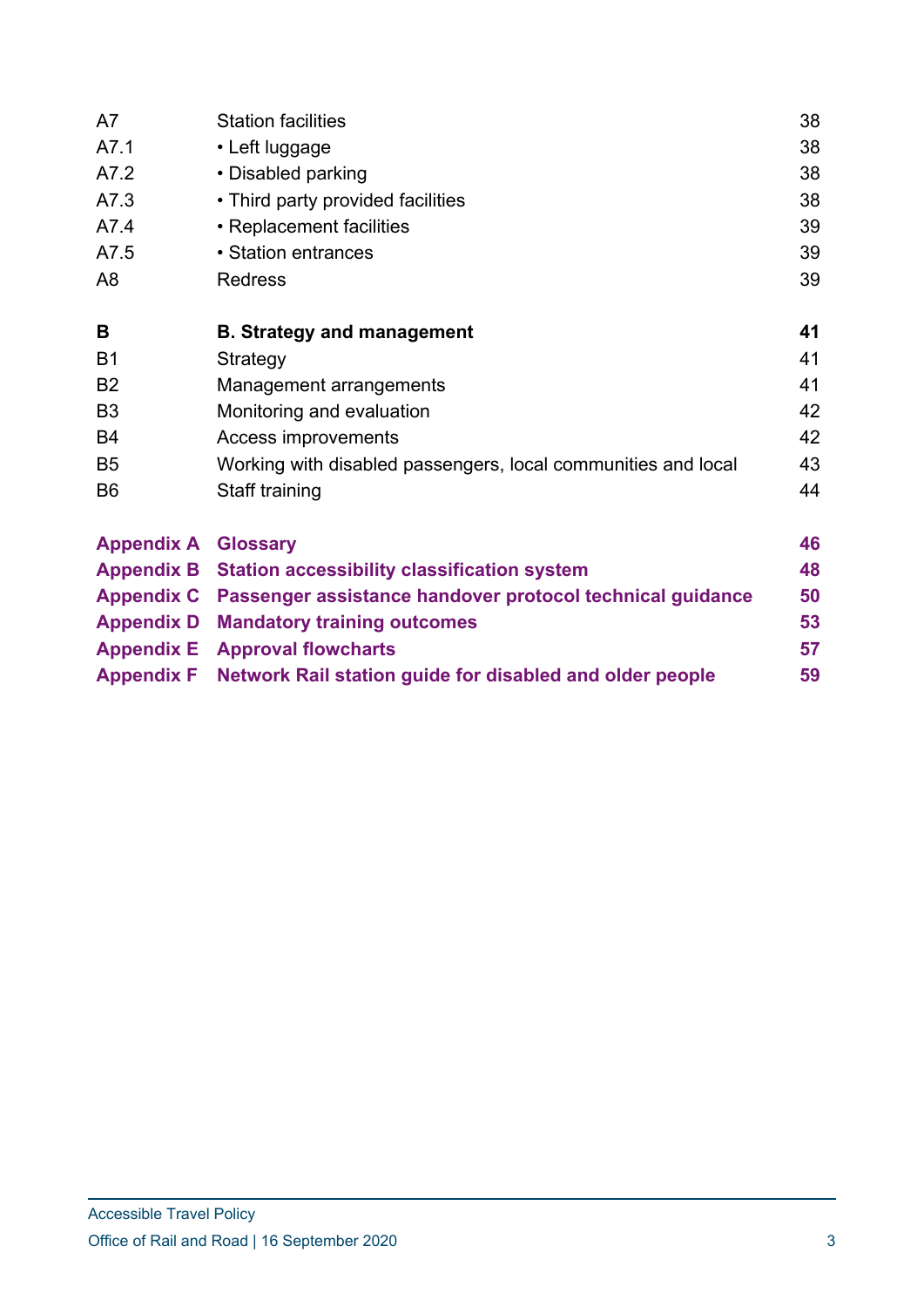# **Section 1: Introduction**

## **1.1 Accessible Travel Policies**

- 1.1.1 Each passenger train operator, and each station operator (train and station operators are henceforth referred to collectively as 'operators' in this document), requires an operating licence, issued by the Office of Rail and Road (ORR).
- 1.1.2 These licences include a condition entitled Accessible Travel Policy, which requires each operator, including Network Rail in respect of the stations it operates, to establish and comply with an Accessible Travel Policy, stating how they will protect the interests of disabled users of their trains and stations.
- 1.1.3. The licence condition also requires that, in establishing the Accessible Travel Policy and in making any alteration to it, the licence holder shall have due regard to the Design Standards for Accessible Railways: A Joint Code of Practice published by the Department for Transport (DfT) and Transport Scotland<sup>[1](#page-3-0)</sup>.
- 1.1.4 The Accessible Travel Policy must be established by an operator prior to the licence being granted and must be approved by ORR. Under the terms of the licence condition, ORR can also instruct the licence holder to carry out a review of its Accessible Travel Policy.
- 1.1.5 Accessible Travel Policies are the vehicle for operators to set out, for passengers and ORR, their commitments and standards of service provision, as well as relevant policies and practices, with regard to disabled people using the rail network. They will also provide an overview of the accessibility of the operators' facilities and services.

## **1.2 About this guidance**

1.2.1 This guidance is the result of work undertaken since 2017 to develop and consult on proposals for improvement in the passenger experience and awareness of assisted travel, based on the results of the extensive research we published at the time and informed by our subsequent engagement with interested and affected organisations. ORR published two public consultation on improving assisted travel, firstly in November 2017 and then in November 2018, which included draft revised guidance. Over this time ORR also held a series of discussions and workshops with representatives from disabled people's organisations, passenger champions, the rail industry, franchising authorities and other stakeholders. A further consultation on the issue of rail replacement services was published in December 2019, which included proposal for revisions to the guidance. This was followed by additional engagement with interested and affected organisations.

<span id="page-3-0"></span><sup>1</sup> Design Standards for Accessible Railway Stations: A Joint Code of Practice, available at: <https://www.gov.uk/government/publications/accessible-railway-stations-design-standards>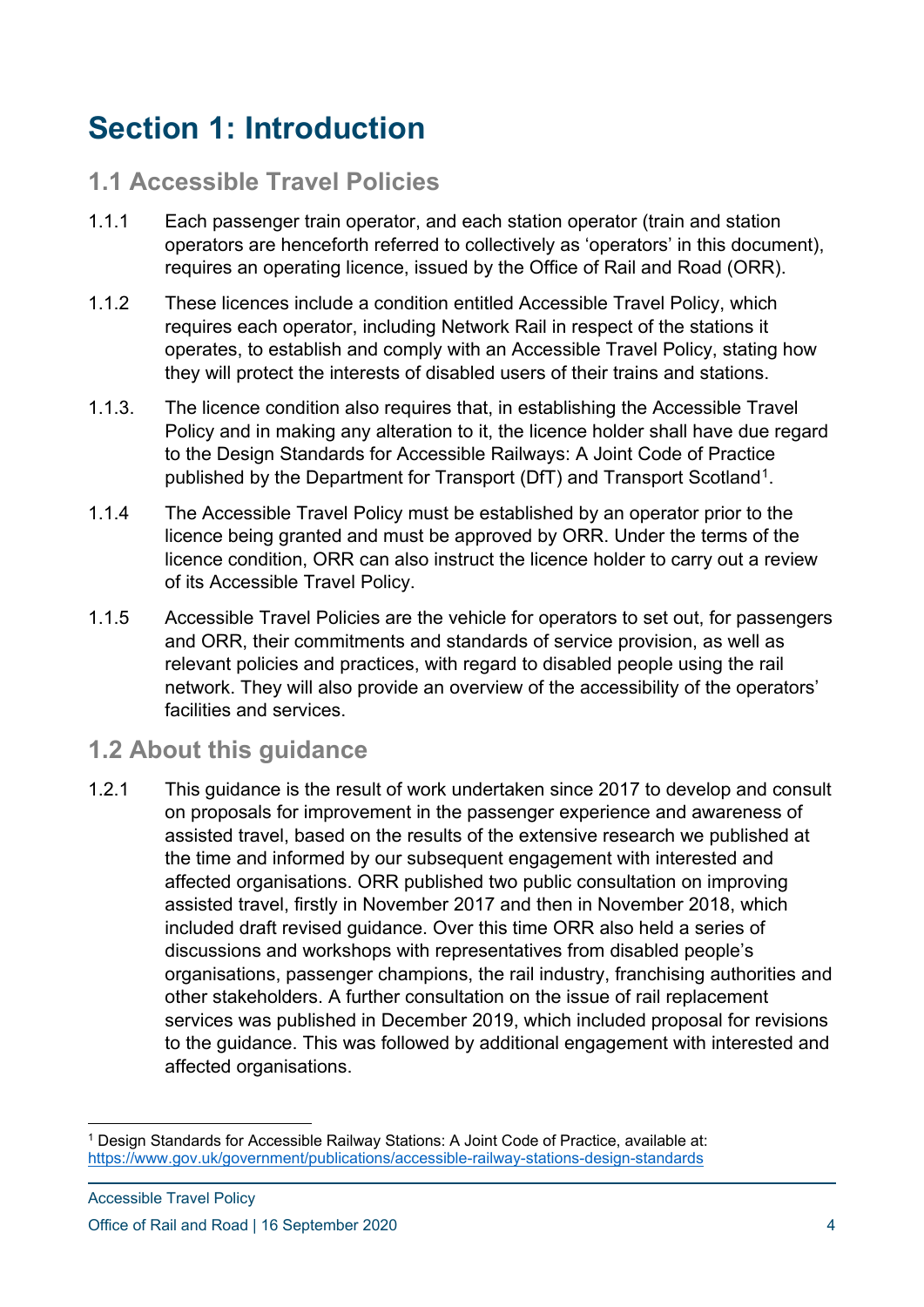- 1.2.2 This version of the guidance has been derived from previous guidance issued by DfT in 2009. Along with the Joint Code of Practice, this guidance is designed to protect the interests of users of railway passenger services or station services who are disabled, in line with the Secretary of State's responsibility under section 71B of the Railways Act 1993 (as amended). Providers of such services should also note the application of the Equality Act 2010 Services, Public functions and Associations: Statutory Code of Practice<sup>[2](#page-4-0)</sup>.
- 1.2.3 This guidance sets out the criteria ORR will normally adopt in exercising its function, under the 'Accessible Travel Policy' condition of the passenger and station licences<sup>[3](#page-4-1)</sup>, of approving each operator's Accessible Travel Policy. In particular, it explains what an approved Accessible Travel Policy '**must**' contain as a minimum in order to comply with the licence condition. It is also intended to set out recommended good practice that an approved Accessible Travel Policy '**may**' contain. In addition, it provides an introduction to the relevant background material that licence holders will need to take into account when drawing up an Accessible Travel Policy for ORR's approval.
- 1.2.4 However, the guidance is not intended to dictate to operators how they should deliver commitments or what their policies should be. This is largely for operators to decide, and it remains their responsibility to ensure that they are compliant with relevant legislation. Where appropriate the guidance requires operators to provide details of these policies and practices in their Accessible Travel Policy.
- 1.2.5 In particular, operators have a duty under s.29 of the Equality Act 2010 to make reasonable adjustments. The duty requires TOCs to anticipate the needs of disabled people in a given situation and to think at an early stage about how to make reasonable adjustments. These adjustments should seek to remove or reduce any 'substantial disadvantage' which disabled people encounter in accessing transport, where it is reasonable to do so. There is statutory guidance on how service providers should approach the duty. [4](#page-4-2)

#### **Network Rail**

- 1.2.6 As the operator of Great Britain's largest stations, and the provider of almost one third of all passenger assistance, Network Rail is critical to the experience of disabled passengers using the railway. As it does not operate passenger rail services, some areas of the guidance are not applicable to Network Rail.
- 1.2.7 These sections are:

Section 3: Passenger Leaflet (Instead Network Rail must provide a guide to each station for older and disabled people – see **Appendix F**)

Accessible Travel Policy

<span id="page-4-0"></span><sup>2</sup> [https://www.equalityhumanrights.com/en/publication-download/services-public-functions-and-associations](https://www.equalityhumanrights.com/en/publication-download/services-public-functions-and-associations-statutory-code-practice)[statutory-code-practice](https://www.equalityhumanrights.com/en/publication-download/services-public-functions-and-associations-statutory-code-practice)

<span id="page-4-1"></span><sup>&</sup>lt;sup>3</sup> http://orr.gov.uk/ data/assets/pdf\_file/0011/2234/lic-passlic.pdf

<span id="page-4-2"></span><sup>4</sup> [https://www.equalityhumanrights.com/sites/default/files/servicescode\\_0.pdf](https://www.equalityhumanrights.com/sites/default/files/servicescode_0.pdf)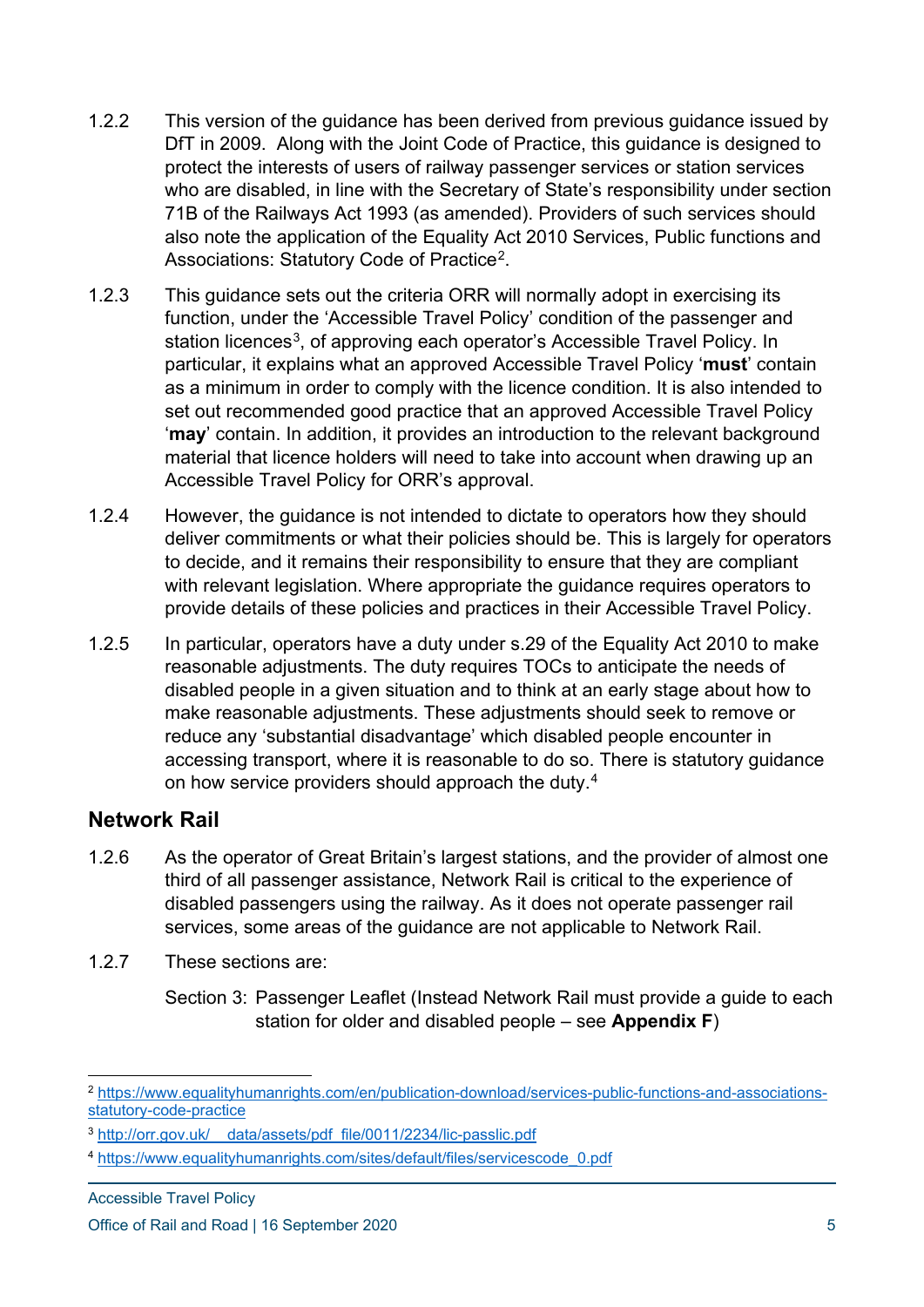Section 4: Policy Document

- A2.2 Rolling stock accessibility information
- A2.3 Passenger journey information on trains
- A3 Ticketing and fares (certain requirements do not apply)
- A4 Alternative accessible transport
- A5 Mobility scooters and mobility aids
- 1.2.8 All other sections are relevant to Network Rail and the related commitments and standards of service must be included in its Accessible Travel Policy document.
- 1.2.9 In cases where a small part of a section does not apply to Network Rail, i.e. references to train services, this is indicated in square parentheses [].

## **1.3 Relevant Legislation**

## **Railways Act 1993[5](#page-5-0)**

- 1.3.1 The Act contains ORR's section 4 statutory duties which ORR must take into account in exercising our economic functions. Section 4 includes a duty to have specific regard to the interests of persons who are disabled when undertaking its general duty to promote the interests of users of railway services.
- 1.3.2 One of the ways that ORR achieves this duty is by requiring licence holders to establish and comply with an Accessible Travel Policy that states how they will protect the interests of disabled people who use their trains and stations.

## **Human Rights Act 1998**

- 1.3.3 The Human Rights Act requires public bodies to act in accordance with the rights set out in the European Convention on Human Rights. As a transport provider, you should provide services in a manner that is compatible with the requirements of the Act.
- 1.3.4 The rights provided by the Convention include a qualified right of protection from discrimination, which is set out in Article 14. Article 14 states that the enjoyment of the rights and freedoms set out in the European Convention on Human Rights shall be secured without 'discrimination on any ground such as sex, race, colour, language, religion, political or other opinion, national or social origin, association with a national minority, property, birth or other status'. This means that the protection provided by Article 14 only applies to matters which are covered within

<span id="page-5-0"></span><sup>5</sup> S.71B of the Railways Act 1993 also imposes an obligation on the Department for Transport to prepare and revise a Code of Practice, after consultation with DPTAC that protects the interests of users of railway passenger services who are disabled. The document that currently fulfils that obligation is the Design Standards for Accessible Railway Stations; a joint Code of Practice. This is authored by the Department for Transport and Transport Scotland, after consultation with DPTAC and MACS respectively.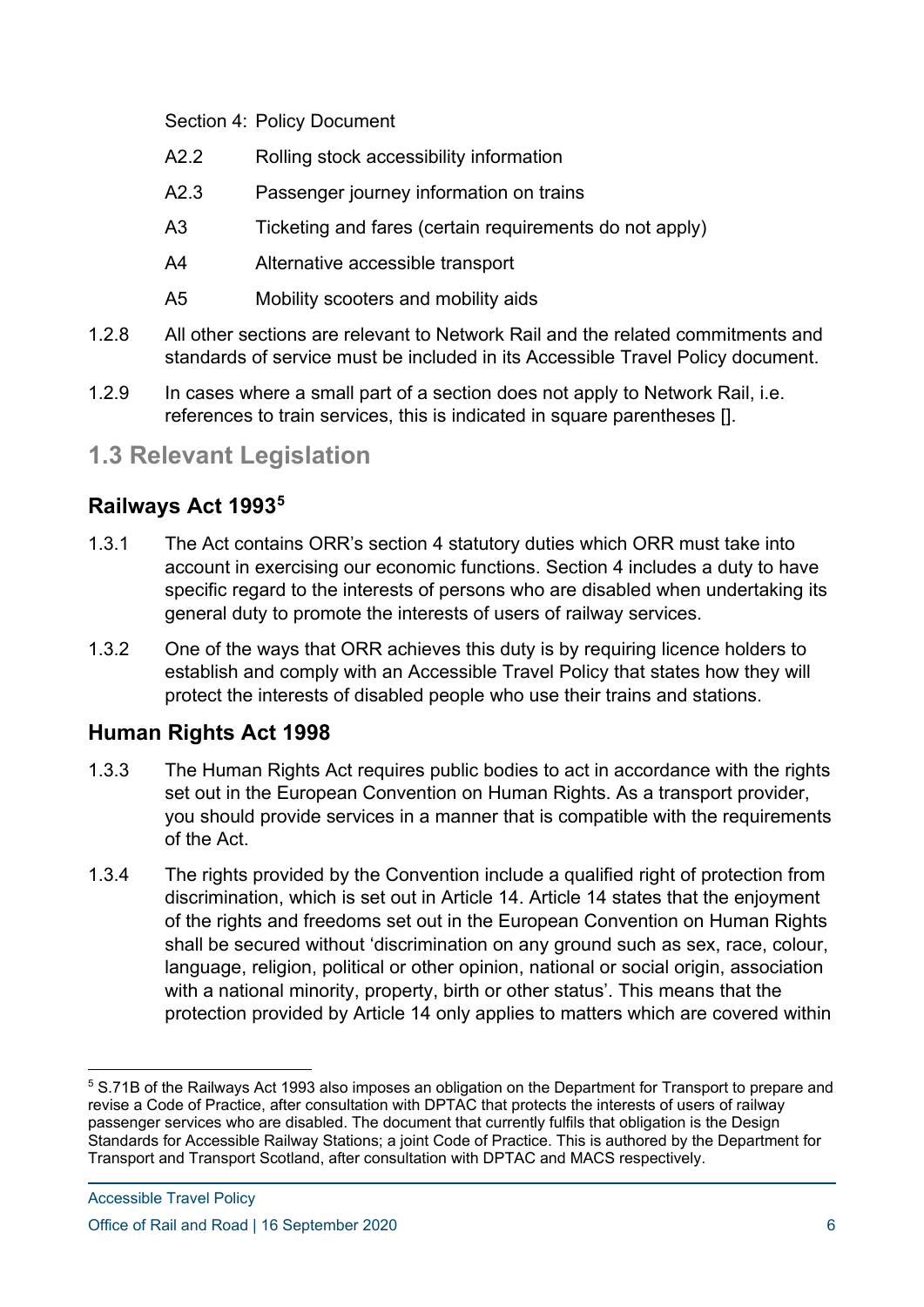the Convention. The European Court of Human Rights has determined that 'other status' includes the grounds of disability'.

## **Transport Act 2000**

1.3.5 The Transport Act 2000, in so far as it addresses railways provided the first major change in the structure of the privatised railway system established under the Railways Act 1993. In particular for the purposes of this Accessible Travel Policy guidance, section 248 sets out a requirement that, in broad terms, if a person who provides railway carriage services instead provides substitute road services, those substitute road services, shall as far as reasonably practicable, allow disabled passengers to undertake their journeys safely and in reasonable comfort.

## **Equality Act 2010**

- 1.3.6 The Equality Act 2010 entered into force on 1 October 2010 and consolidated previous anti-discrimination legislation into a single Act. The previous Disabled People's Protection Policy guidance referred to the Disability Discrimination Act 1995 which is no longer in force.
- 1.3.7 The Equality Act 2010 identifies nine protected characteristics: age, disability, gender reassignment, marriage and civil partnership, pregnancy and maternity, race, religion or belief, sex and sexual orientation.
- 1.3.8 Part 3 of the Equality Act 2010 makes it unlawful for service providers or public authorities to discriminate against a service user on the basis of a protected characteristic. This Part applies whether the service is being provided by the public sector or privately, and whether that service is for payment or otherwise. Service providers have a legal obligation under section 29 of the Equality Act 2010 not to discriminate against people on the basis of a protected characteristic. This includes by refusing to provide them with a service, by terminating a service provided to them, by not providing them with the service in the manner or on the terms which are usually offered to the public, or subjecting them to any other detriment concerning the service provided.
- 1.3.9 In respect of people with disabilities, there is an additional duty on service providers to make 'reasonable adjustments'. This applies where a provision, criterion or practice puts a person with a disability at a substantial disadvantage compared with a person who is not disabled. It also applies where a physical feature puts a disabled person at a substantial disadvantage in relation to a relevant matter in comparison with persons who are not disabled. Finally, it applies where a disabled person would be at a substantial disadvantage in comparison to persons who are not disabled if an auxiliary aid is not provided, to take reasonable steps to provide the auxiliary aid. There are a few exceptions to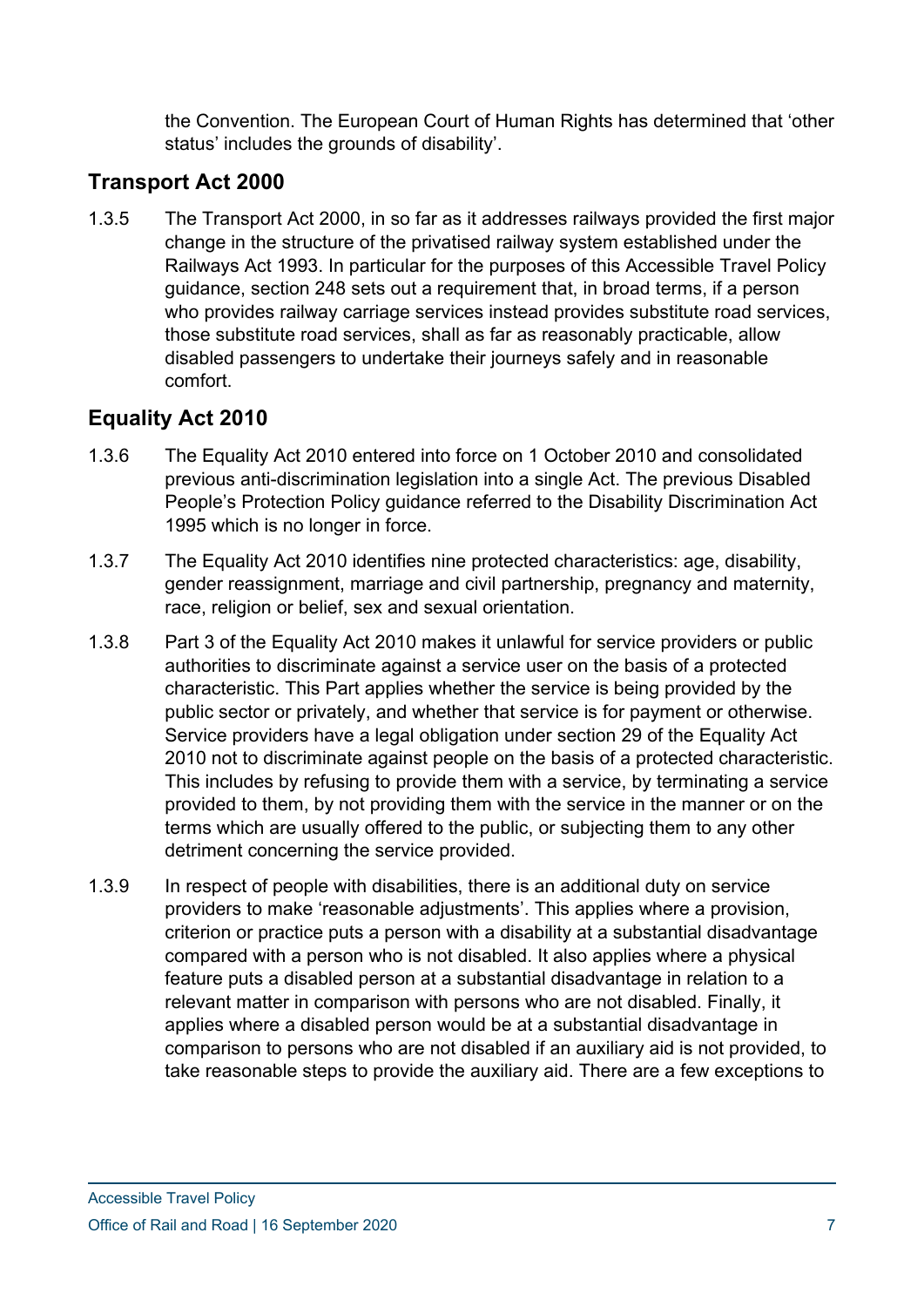this duty $6$  and providers should familiarise themselves with the exact scope of the duty.

- 1.3.10 The test of what is a reasonable adjustment is by its nature an objective one and whether an adjustment is reasonable depends on all the circumstances including:
	- a. how practical it is for the organisation to make the change;
	- b. the cost of the change;
	- c. the impact of the change on other service users;
	- d. the organisation's resources and size; and
	- e. whether financial support is available to help the organisation make it.
- 1.3.11 In agreeing an Accessible Travel Policy with an operator, ORR would expect to see evidence that the operator has broadly anticipated the requirements of disabled people and reflected these in their policies, practices and procedures in accordance with Part 3 of the Equality Act 2010. In following this guidance to produce an Accessible Travel Policy, and following that Accessible Travel Policy thereafter, we expect that an operator will be able to demonstrate compliance with its duties under the Equality Act 2010. However, the onus is on the operator to ensure that they comply with the Equality Act 2010, as failure to do so could render them liable to civil court proceedings.
- 1.3.12 Operators should also make themselves familiar with Part 12, Chapter 3 of the Equality Act 2010 which deals with rail vehicle accessibility regulations.

Under section 149 of the Equality Act 2010 ORR is required to have due regard to:

- eliminating discrimination, harassment, victimisation and any other conduct that is prohibited by or under this Act;
- advancing equality of opportunity between persons who share a relevant protected characteristic and persons who do not share it (relevant protected characteristics are – age; disability; gender reassignment; pregnancy and maternity; race; religion or belief; sex; sexual orientation);
- fostering good relations between persons who share a relevant protected characteristic and persons who do not share.

This is known as the Public Sector Equality Duty. ORR has had due regard to this duty in drafting this guidance, and will continue to have regard to it when assessing licence holders' Accessible Travel Policies submitted for approval.

<span id="page-7-0"></span><sup>&</sup>lt;sup>6</sup> For example, the duty does not extend to taking steps to alter or remove physical features of rail vehicles themselves (paragraph 3(2) of Schedule 3 of EA10), nor does the s.29 duty apply to anything which is instead governed by the PRO Regulation EC1371/2007.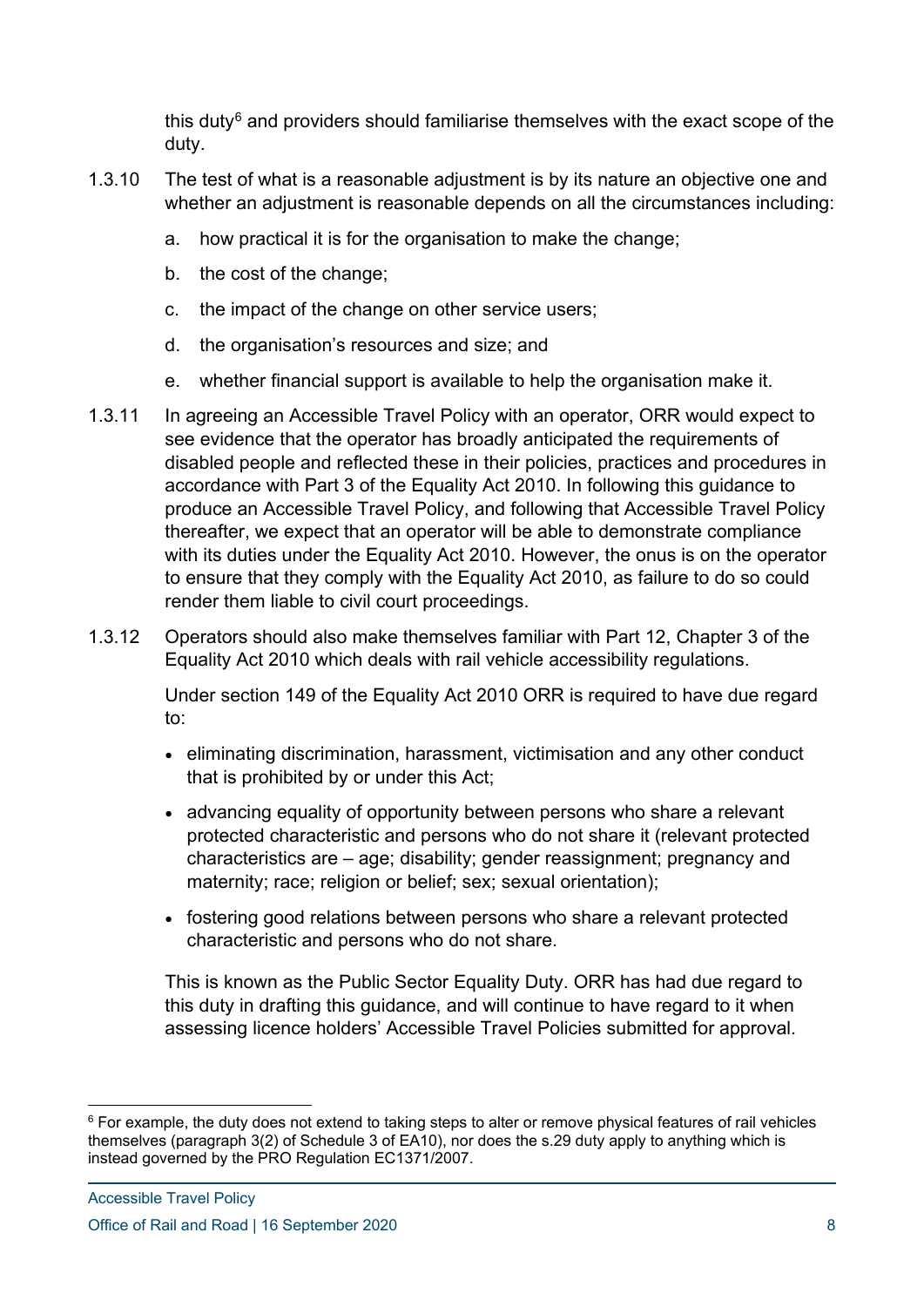## **EC Rail Passenger Rights & Obligations (EC1371/2007)**

- 1.3.13 The Passenger Rights and Obligations Regulation (PRO) entered into force on 3 December 2009 and aims at establishing rights and obligations for rail passenger service users in order to improve the efficiency and attractiveness of rail transport for passengers. In Great Britain, this has been implemented through the Rail Passengers' Rights and Obligations Regulations 2010, and all parts of EC1371/2007 are now in effect (the last set of GB exemptions for domestic services expired in December 2019).
- 1.3.14 Operators will need to be mindful of the requirements of the PRO when developing their policies and practices. In particular, Articles 19 to 25 inclusive give certain rights to Disabled Persons and Persons with Reduced Mobility (DPRM). Passengers have rights to information, reservations and tickets, assistance, care and compensation in the event of delay or cancellation, free-ofcharge assistance (for persons with disabilities and/or reduced mobility), compensation in the event of an accident, and a system of national enforcement bodies (NEBs) and complaint handlers.
- 1.3.15 In December 2019, the European Council agreed to the Commission's Proposal to recast and modernise Regulation EC1371/2007 on rail passengers' rights and obligations, including in the area of assistance for passengers with reduced mobility. The effect on GB operators will depend on the date the recast comes into effect (during or after the GB transition period), and, operators will need to be aware of the proposed changes and when they will take effect.

## **Rail Vehicle Accessibility (Non-Interoperable) Regulations (2010)**

- 1.3.16 These Regulations (commonly known as RVAR) aim to set standards designed to improve accessibility for disabled people on light rail passenger vehicles. This includes metro, underground and tram systems, which are not subject to the Railways (Interoperability) Regulations 2011 (nor therefore Persons with Reduced Mobility – Technical Specifications for Interoperability (PRM-TSI), see below).
- 1.3.16 RVAR cover the areas of a rail vehicle accessed by the passenger, including boarding devices, doors, controls, floors, seats and passenger information. RVAR apply to vehicles entering into service from 1 January 1999.
- 1.3.18 DfT sets the target for all rail vehicles in Great Britain both heavy and light rail to be accessible by no later than 1 January 2020 (unless appropriate exemptions are in place). Operators should be mindful of the requirements of this legislation when developing their policies and practices.

## **Railways (Interoperability) Regulations (2011)**

1.3.19 These regulations implement European Directives which have the purpose of establishing common operational standards and practices across European railways. They require new, upgraded or renewed structural subsystems or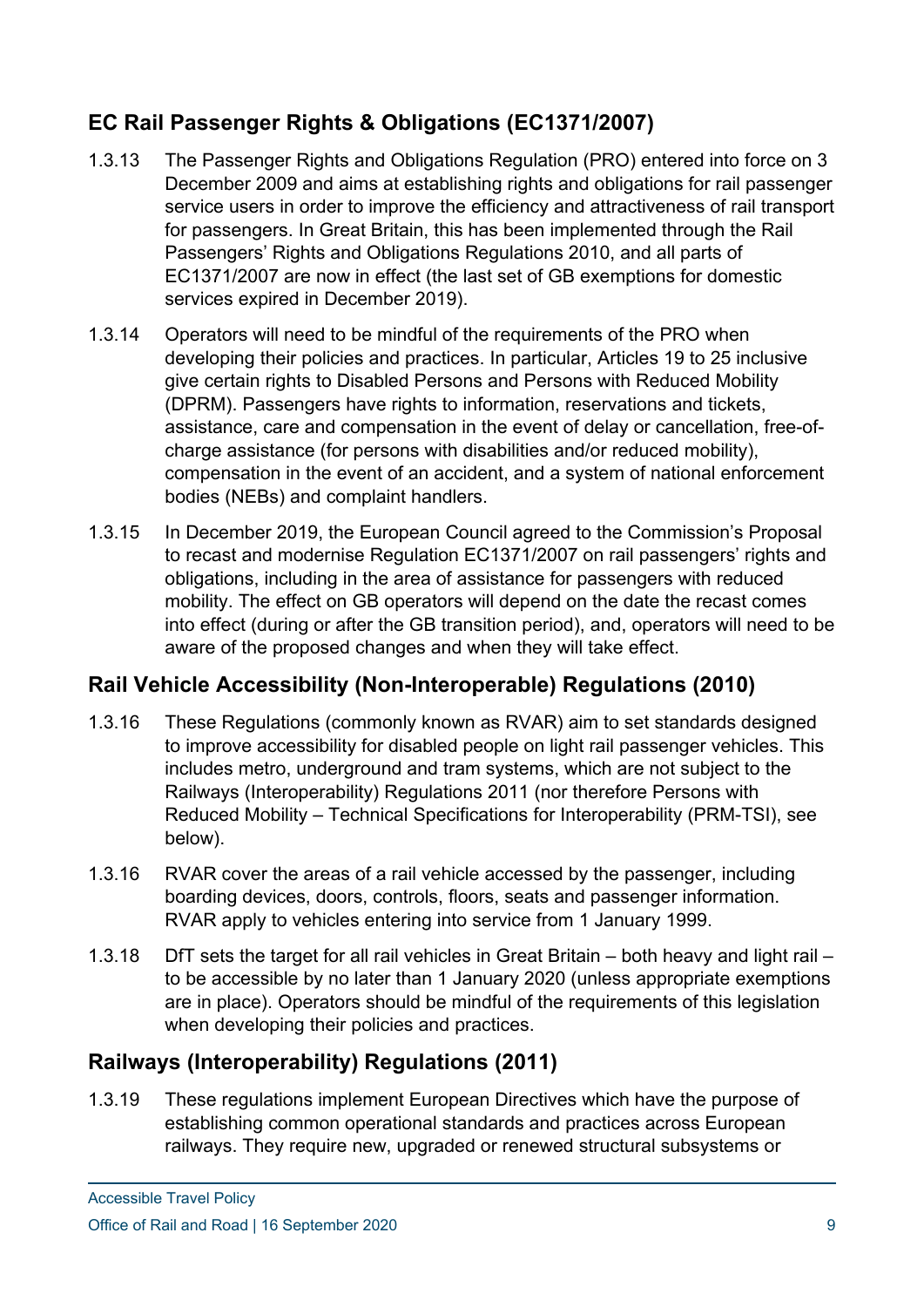vehicles to be authorised, before they can be used on the mainline railway. Operators should be mindful of the requirements of this legislation when developing their policies and practices.

## **Persons with reduced mobility – PRM-TSI (1300/2014)**

- 1.3.20 PRM-TSI relates to the accessibility of the EU's rail system for persons with disabilities and persons with reduced mobility. This does not include light rail or metros, which are covered by RVAR in the UK and which is outlined separately above.
- 1.3.21 The legislation provides the technical specifications for trains, stations and other facilities. It includes items such as lighting, door widths, toilets, clearances and seats. This is mandatory for all new equipment and provides guidelines for how refurbished or upgraded equipment should meet the requirements. It does not provide any guidance for safety, emergency response (e.g. train evacuation) or the competence required for staff to assist passengers.
- 1.3.22 Annex 2.2 contains the following definition: "'Person with disabilities and person with reduced mobility' means any person who has a permanent or temporary physical, mental, intellectual or sensory impairment which, in interaction with various barriers, may hinder their full and effective use of transport on an equal basis with other passengers or whose mobility when using transport is reduced due to age."

## **Consumer Rights Act 2015**

1.3.23 The Consumer Rights Act 2015 provides to passengers a route to redress, and potentially a full or partial refund, should an operator fail to provide a service with reasonable care and skill and / or where information provided to a passenger before purchasing a ticket, whether oral or in writing, (and relied upon by the passenger in making the purchase) is not adhered to.

## **Public Service Vehicles Accessibility Regulations 2000**

1.3.24 The Public Service Vehicles Accessibility Regulations 2000 (PSVAR) came into force on 30 August 2000, and apply to buses and coaches with a capacity of more than twenty-two passengers which are used to provide local and scheduled services. The Regulations extend to cover such buses and coaches being used as rail replacement vehicles. These Regulations require that all buses with more than 22 seats, and all such coaches by January 2020, have to be accessible, safe and comfortable for disabled people including wheelchair users. Failure to comply is a criminal offence under the Equality Act 2010. The Secretary of State for Transport can permit coach and bus operators that provide rail replacement services to apply for time-limited special authorisations pursuant to section 178 of the Equality Act 2010.<sup>[7](#page-9-0)</sup>

<span id="page-9-0"></span> $7$  At the time of publication such special authorisations had been provided until 31 December 2020.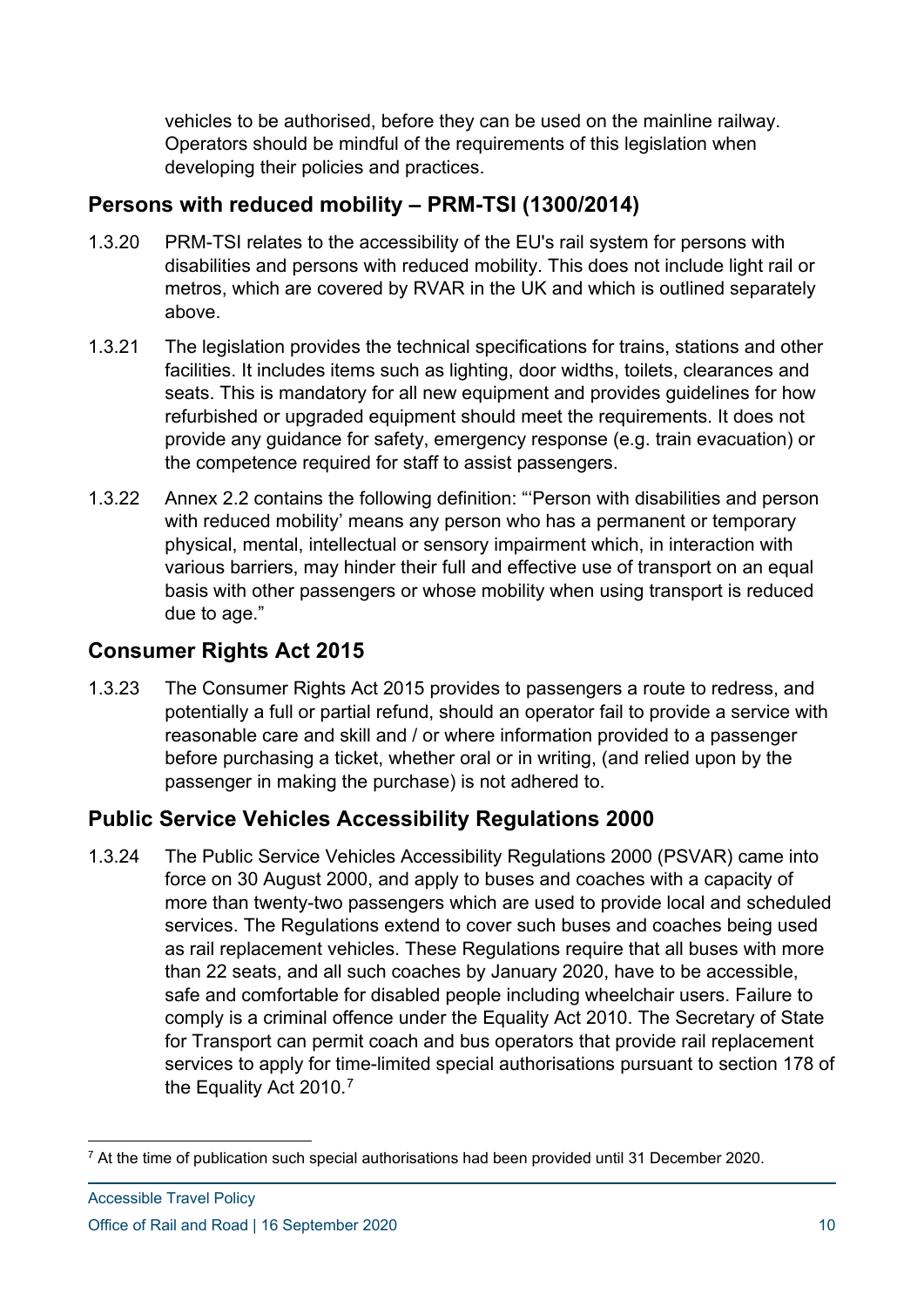## **1.4 Maintaining this guidance**

- 1.4.1 Assisted travel is a vital service for disabled people and others that may need assistance from railway staff to complete their journey. ORR is committed to ensuring train and station operators, including Network Rail, comply with their obligations to provide this assistance to which rail passengers are entitled. Our vision is of a railway network where passengers can request assistance with confidence and ease: safe in the knowledge that it will be provided reliably, effectively and consistently by staff that have the training, knowledge and attitude to do so with confidence and skill – irrespective of train company or station operator.
- 1.4.2 Expectations of the service will continue to grow as rolling stock and stations become increasingly accessible, and as the use of smart technology to improve the passenger experience becomes more widespread. ORR will keep this guidance on writing Accessible Travel Policies under more frequent review in the light of experience and regular consultation with licensed operators and disabled people's organisations. This will enable substantive developments in operating practice, technology and good practice to be kept under review and reflected more quickly in the experience of passengers.
- 1.4.3 ORR will consult on proposals for any substantive changes to the guidance. We will publish revised guidance, if appropriate, following the consultation. ORR will continue to undertake monitoring and investigation of how Accessible Travel Policies are working in practice to ensure that passengers benefit from the commitments made by licensees in this area.

## **1.5 ORR contact information**

1.5.1 We encourage operators, if they have any questions about any part of this guidance, to seek advice from the Consumer team at ORR (contact details below).

E-mail: [ATP@orr.gov.uk](mailto:ATP@orr.gov.uk) 

Consumer Policy Team Office of Rail and Road 25 Cabot Square London E14 4QZ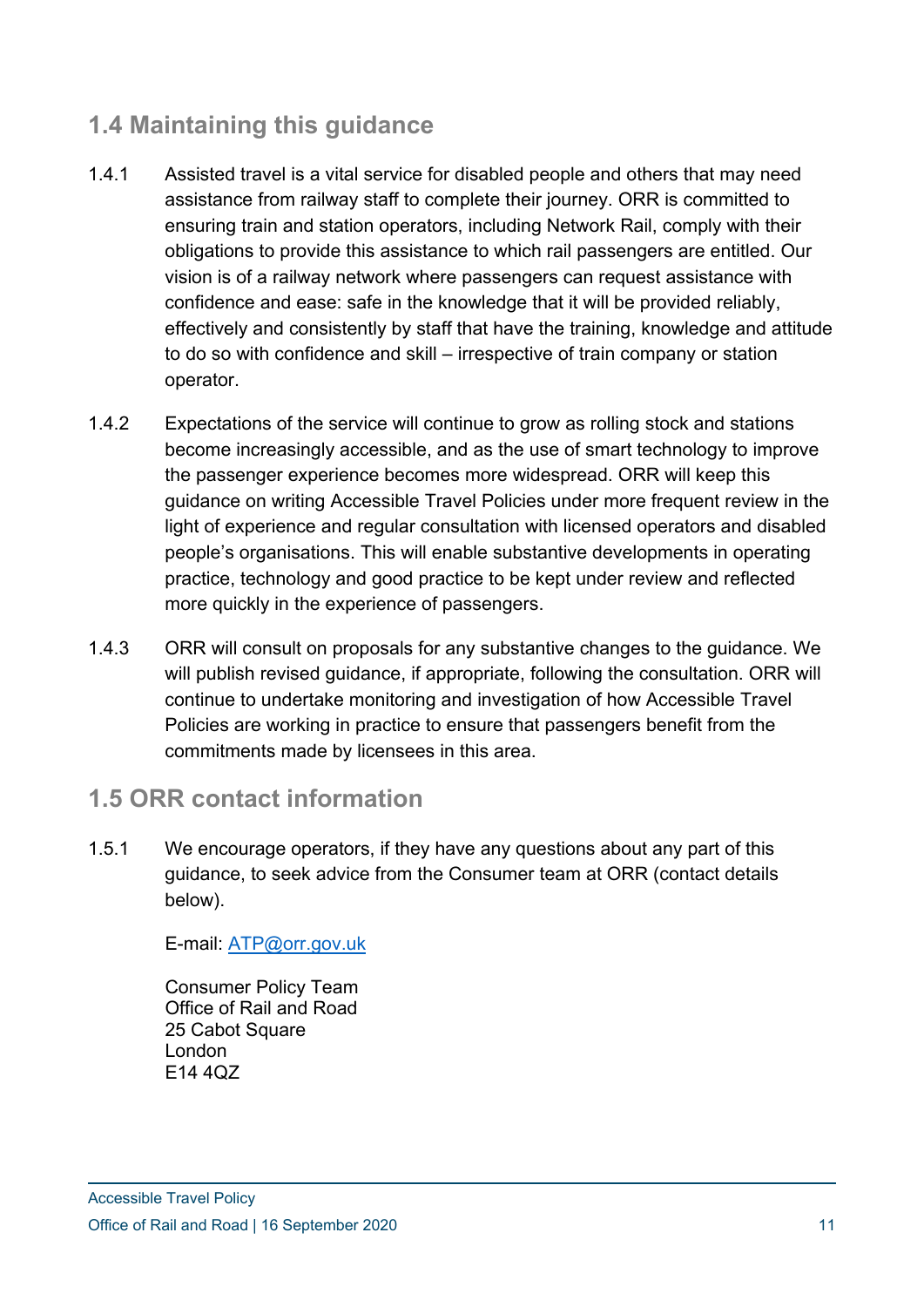# **Section 2: General requirements**

**2.1 Name, structure and format of Accessible Travel Policies**

2.1.1 As set out in section 1.2 passenger train and station operator licences have an obligation for operators to produce Accessible Travel Policies. The 'Accessible Travel Policy' condition of passenger and station operator licences requires licence holders to:

"Establish and thereafter comply with:

(a) a statement of policy; and

(b) a detailed body of arrangements, procedures, services and other benefits to be implemented or provided by the licence holder designed to protect the interests of people who are disabled in their use of trains of which the licence holder is the operator pursuant to this licence and to facilitate such use (together 'the Accessible Travel Policy')."

**2.1.2 In meeting the above licence obligation, operators must adhere to the document structure set out below when producing their Accessible Travel Policy.** 

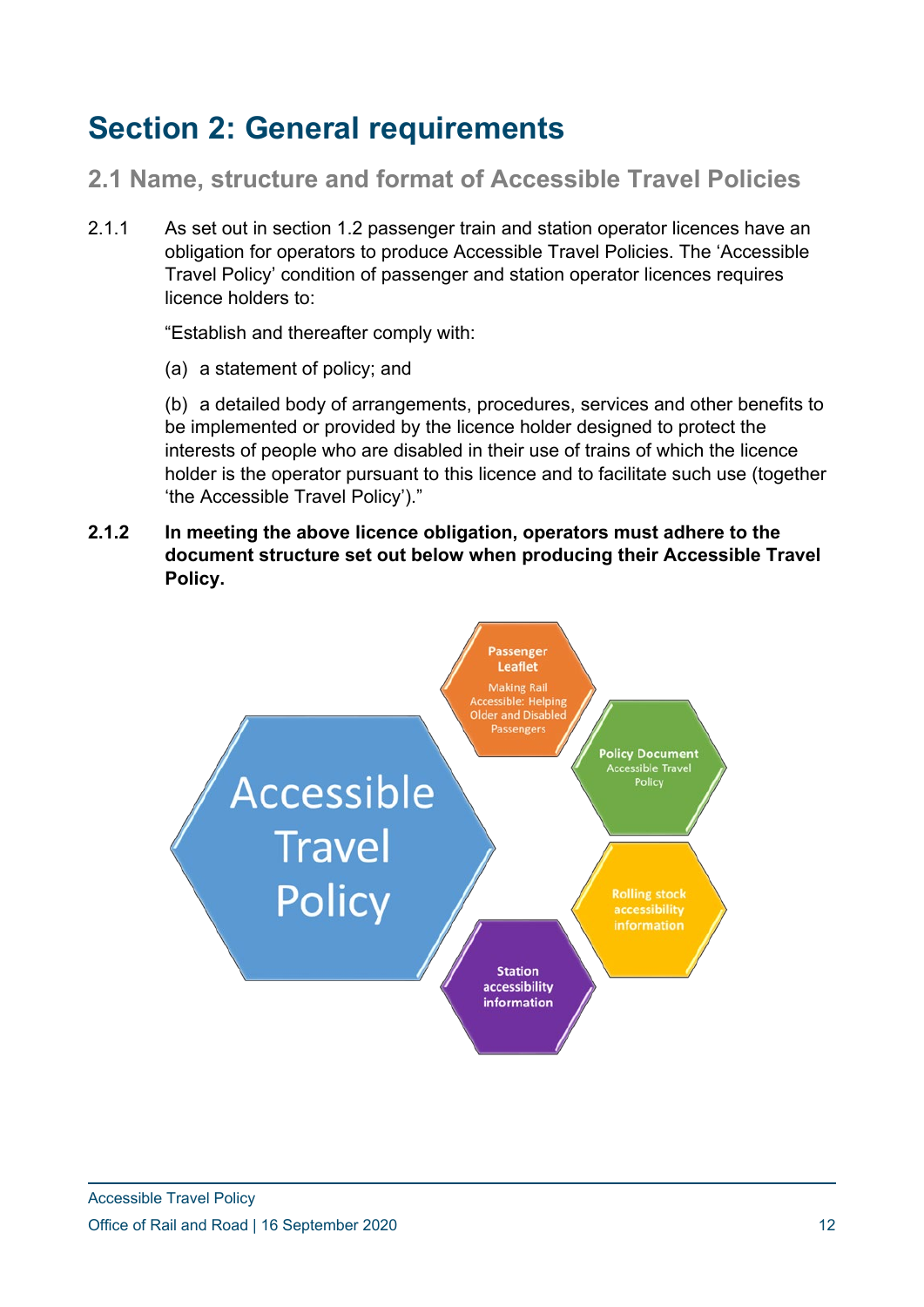## **1. Passenger leaflet**

This customer-facing document **must** be titled Making Rail Accessible: Helping Older and Disabled Passengers.

It **must** be structured as follows (detailed guidance is in **Section 3**):

- 3.1 Introduction
- 3.2 Assistance: what is available and how to obtain it
- 3.3 What to expect our commitment to you
	- a. Before you travel
	- b. At the station
	- c. On the train
	- d. If things do not go as planned
- 3.4 Where to get more information and how to get in touch

It **must** be produced as a DL-sized leaflet. It **must** also be provided in a range of alternative formats as set out in section C, A2.1.

It **must** be written in Plain English and **may** achieve Crystal Mark accreditation<sup>[8](#page-12-0)</sup>.

## **2. Policy document**

This policy document **must** be titled 'Accessible Travel Policy'. It **must** be structured as follows (detailed guidance is in **Section 4**).

#### **A. Commitments to providing assistance**

- A1 Booking and providing assistance
- A2 Information provision
	- A2.1 Accessible Travel Policy documentation including alternative formats
	- A2.2 Stations and rolling stock accessibility information **(to be provided separately – see 3 overleaf)**
	- A2.3 Passenger journey information (online, at stations, on trains)
		- **Train departures and arrivals**

<span id="page-12-0"></span><sup>88</sup> Details on how to achieve Crystal Mark accreditation can be found here: <http://www.plainenglish.co.uk/services/crystal-mark/frequently-asked-questions.html>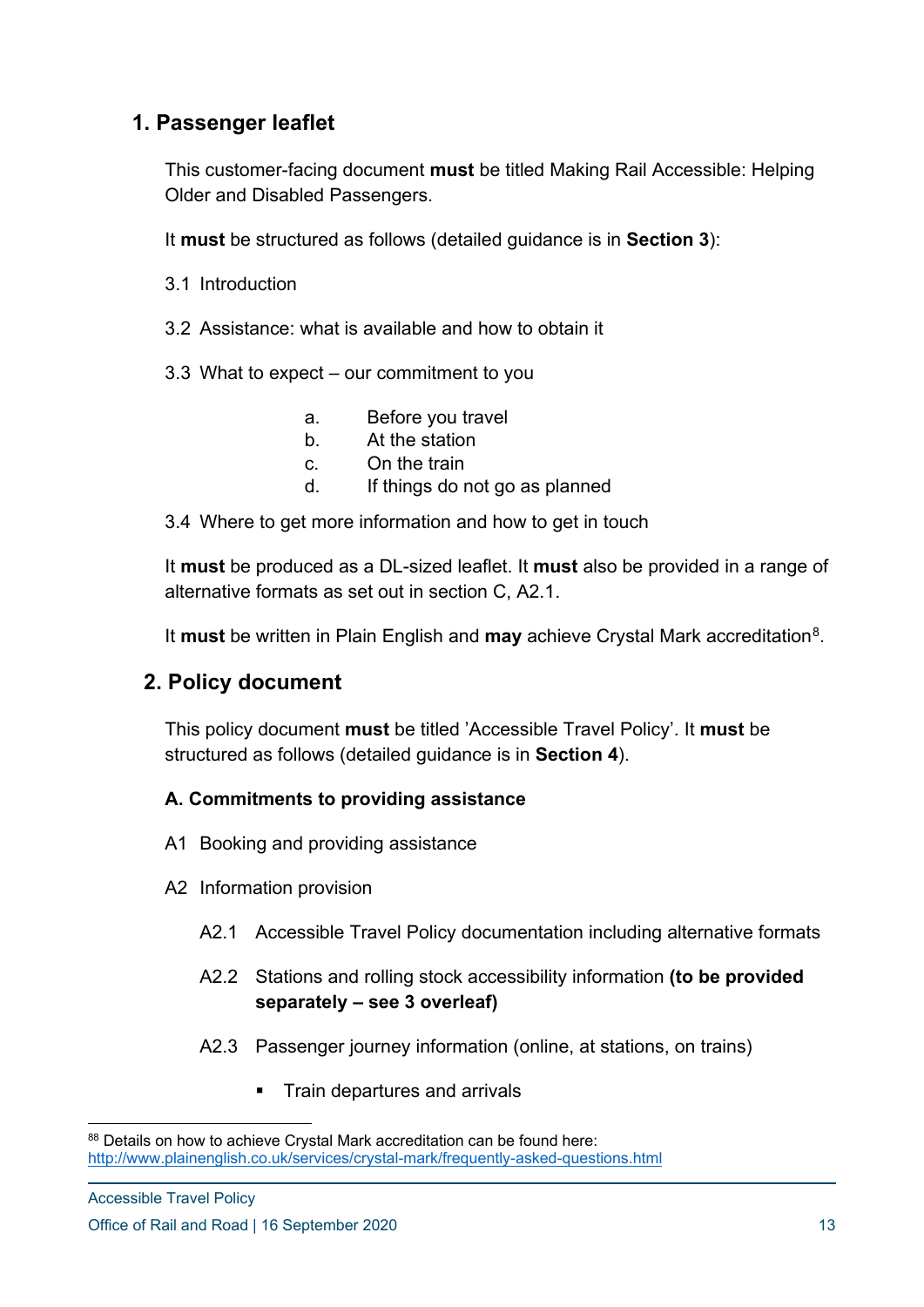- Connections and wayfinding
- **Delays and disruption**
- A2.4 Information points, help points and contact centres
- A2.5 Websites
- A3 Ticketing and fares
- A4 Alternative accessible transport
- A5 Scooters and mobility aids
- A6 Delays, disruptions and emergencies
- A7 Station facilities
- A8 Redress

#### **B. Strategy and Management**

- B1 Strategy
- B2 Management arrangements
- B3 Monitoring and evaluation
- B4 Access improvements
- B5 Working with disabled passengers, local communities and local authorities
- B6 Staff training

It **must** be produced as an A4-sized document in both Word and PDF format. It **must** also be provided in a range of alternative formats as set out in section 4, paragraph A2.1.

For the purposes of this guidance, where these documents are referred to collectively, the term 'Accessible Travel Policy' will be used.

Where the document 'Making Rail Accessible: Helping Older and Disabled Passengers' is referred to, the term 'passenger leaflet' will be used.

Where the document 'Accessible Travel Policy' is referred to, the term 'policy document' will be used.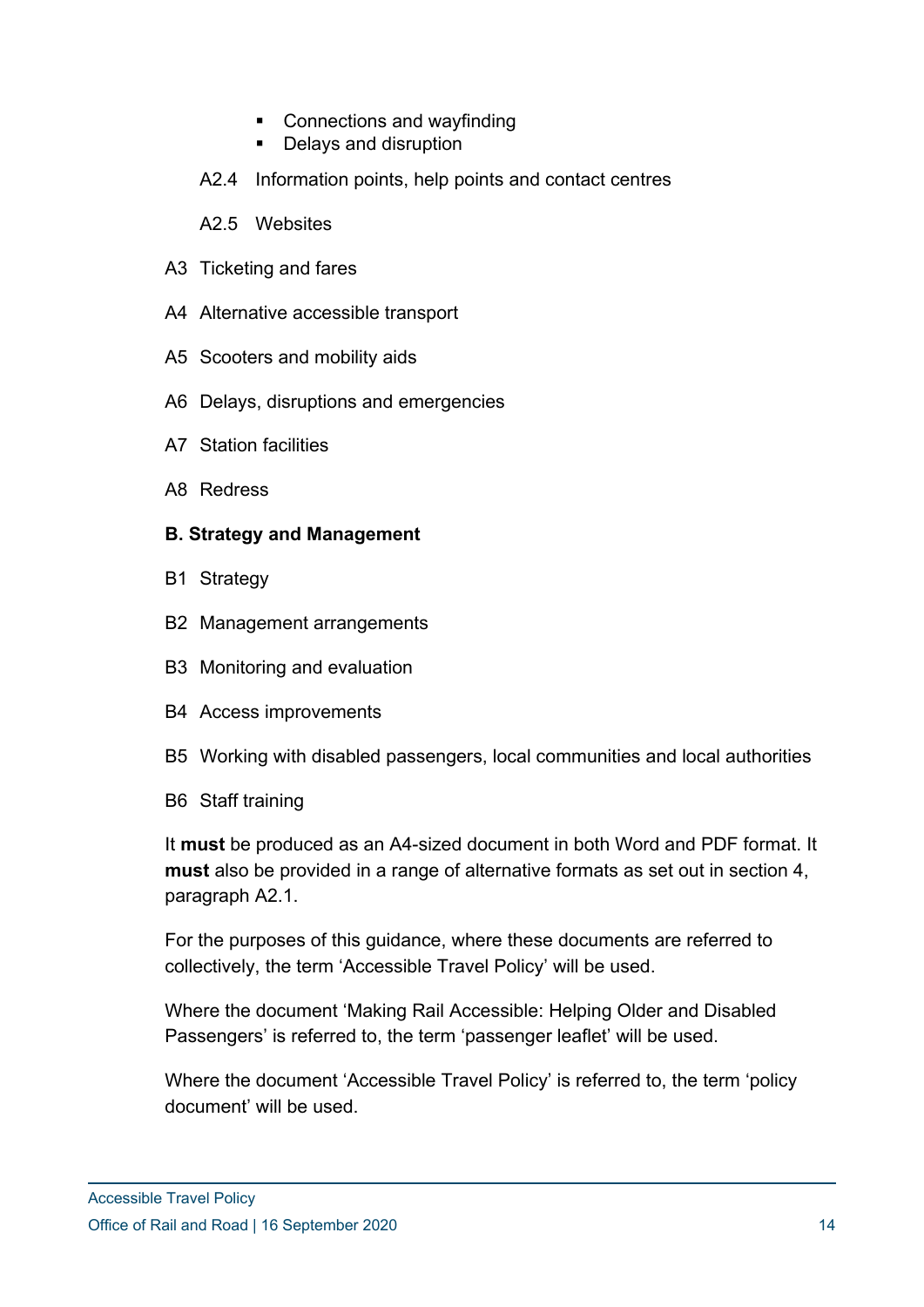## **3. Stations and rolling stock accessibility information**

See section 4, A2.2. for further details on the documents that form part of the Accessible Travel Policy but which that must be provided separately online and on request.

2.1.3 The table below provides an overview of the documentation operators must provide:

| <b>Accessible Travel Policy</b> |                                                                   |                                  |                                     |                                |  |
|---------------------------------|-------------------------------------------------------------------|----------------------------------|-------------------------------------|--------------------------------|--|
|                                 | <b>Passenger</b><br><b>Leaflet</b>                                | <b>Policy</b><br><b>Document</b> | <b>Rolling stock</b><br>information | <b>Stations</b><br>information |  |
| <b>Train</b><br>operators       | At stations,<br>online and on<br>request                          | Online and on<br>request         | Online and on<br>request            | Online and on<br>request       |  |
| <b>Network Rail</b>             | <b>Station Guides</b><br>at stations,<br>online and on<br>request | Online and on<br>request         | N/A                                 | Online and on<br>request       |  |

## **2.2. Approval and review of Accessible Travel Policies**

2.2.1 All licensed operators **must** have an Accessible Travel Policy compliant with this guidance.

## **Approval of Accessible Travel Policies**

- 2.2.2 When submitting Accessible Travel Policies to ORR for approval, operators **must**  submit the documents electronically to [ATP@orr.gov.uk](mailto:DPPP@orr.gov.uk). ORR will approve each operator's Accessible Travel Policy. Operators are not required to fully design or make ready documents for publication before submitting them to ORR, to avoid potentially wasteful costs.
- 2.2.3 At the time of submission, operators **must** confirm that they have sought and considered feedback from local groups such as their passenger panel, accessibility forum and local user groups, as appropriate. Operators **may** also choose to consult other stakeholders on their draft but ORR will formally consult with the Disabled Persons Transport Advisory Committee (DPTAC) (or Mobility and Access Committee for Scotland - MACS, as relevant for operators serving locations in Scotland), Transport Focus and (where relevant) London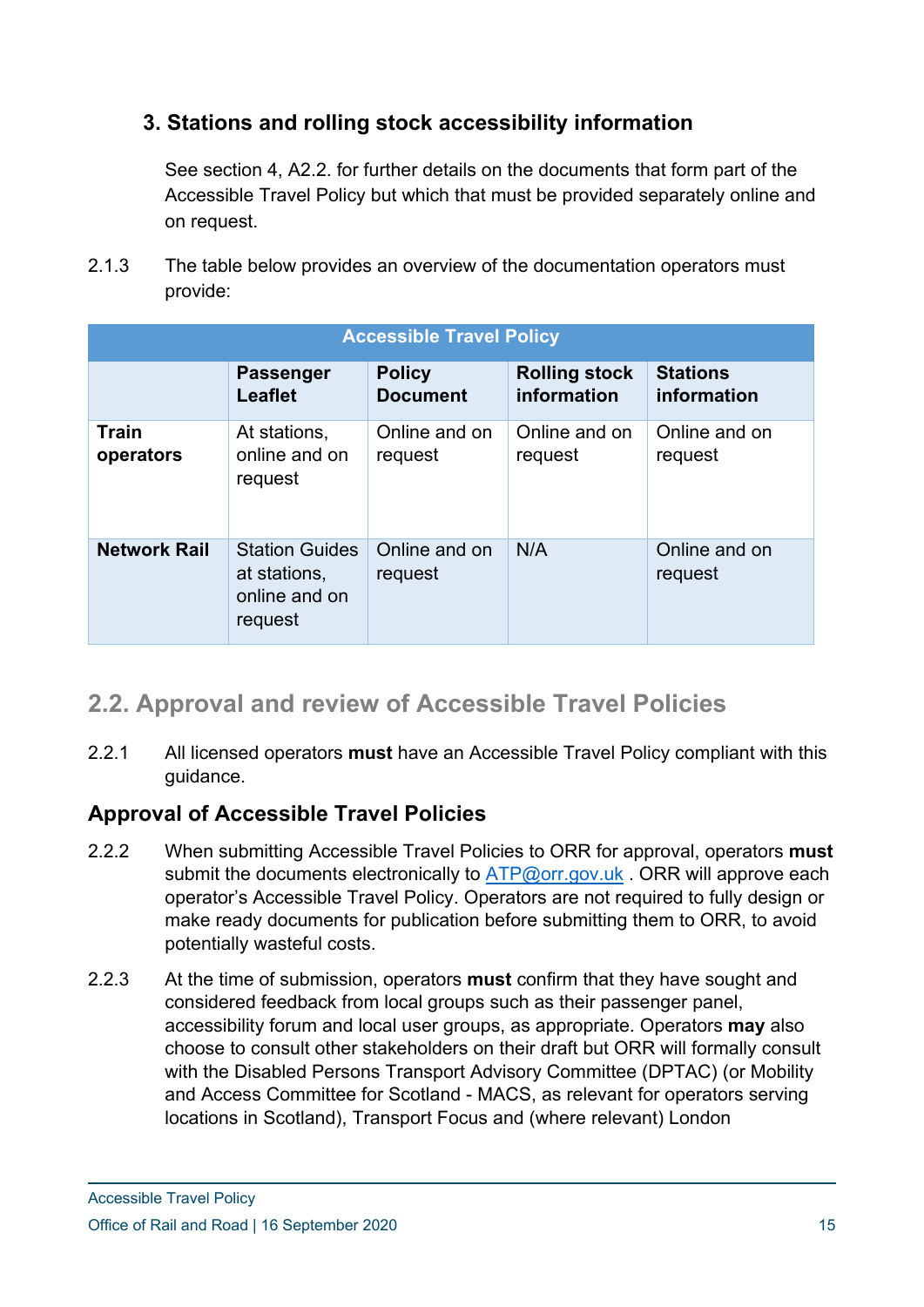TravelWatch on the draft Accessible Travel Policy documents during the approval process and collate a single set of comments to feed back to the operator.

- 2.2.4 New operators **must** obtain approval for their Accessible Travel Policy prior to a licence being granted. Drafts should be submitted to ORR as early as possible for initial comment and at least twelve weeks before the intended start of operations. We aim to approve the documents at least four weeks prior to the start of operations, but this is dependent on the operator working with us to make the necessary changes to their draft Accessible Travel Policy to ensure it complies with the guidance.
- 2.2.5 Once we have approved the draft as appropriate, we will issue an approval letter to the operator, to which will be annexed a copy of the approved Accessible Travel Policy. This will also be published on our website.
- 2.2.6 The final version **must** be published on the operator's website and notified to us and to DPTAC (and/or MACS) and Transport Focus (or London TravelWatch) by the **operator by the start of operations. Hard copies of the revised Passenger Leaflet must** be available to passengers at staffed stations within eight weeks of the approval date. The operator **must** inform ORR when these hard copies have been made available. Where exceptional circumstances mean that these deadlines cannot be met for any reason, this **must** be agreed with ORR in advance.
- 2.2.7 If an operator has any questions about writing their Accessible Travel Policies or the approval process, they can contact ORR for advice at [ATP@orr.gov.uk.](mailto:ATP@orr.gov.uk)

## **Review of Accessible Travel Policies**

- 2.2.8 Accessible Travel Policies **must** be reviewed by operators annually from the date of approval, or more frequently to ensure that they are as up-to-date as possible where there is a change in policy or procedure. ORR can also require the licence holder to carry out a review of the Accessible Travel Policy or any part of it or the manner in which it has been implemented, with a view to determining whether any change should be made to it.
- 2.2.9 As part of the review, operators **must**:
	- Update their Accessible Travel Policy to reflect any changes to policies that may have occurred since the last approval or review;
	- Update station accessibility information where changes may have occurred;
	- Detail the extent to which any increase in the availability of accessible public service vehicles compliant with PSVAR and alternative accessible vehicles has been taken advantage of in the contracts with suppliers of such vehicles;
	- Refresh information provided about any accessibility improvements that have been or are being carried out, or that are planned; and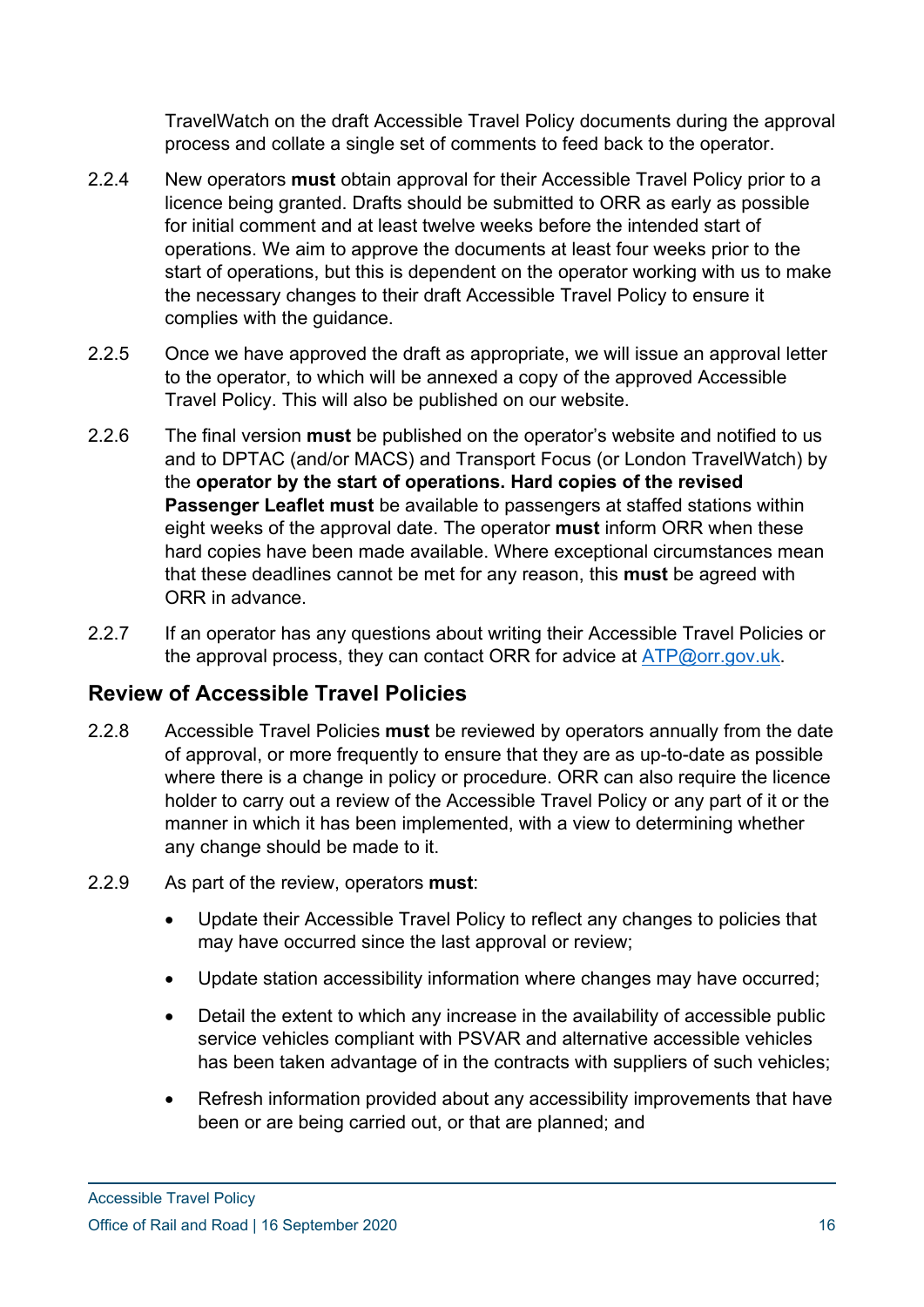- Provide details of any key actions they have identified to improve performance.
- 2.2.10 Operators **must** submit their Accessible Travel Policy to the ORR for review at least six weeks before the anniversary of the date on which the Accessible Travel Policy was initially approved. The documents **must** be submitted electronically to [ATP@orr.gov.uk](mailto:DPPP@orr.gov.uk) with any proposed changes clearly marked.
- 2.2.11 At the time of submission, operators **must** indicate how they have sought and considered feedback from local groups such as their passenger panel, accessibility forum and local user groups, as appropriate.
- 2.2.12 If the operator is proposing significant or material changes to its Accessible Travel Policy, ORR will undertake a review to inform our approval the revised Accessible Travel Policy. Significant or material changes are where policy or procedure changes may have a significant impact, positive or negative, on a number of passengers – this could include changes to the notice period for booked assistance, staffing at stations or on trains or rolling stock accessibility, for example. It does not include updates to the station accessibility information to reflect improvement works.
- 2.2.13 ORR will consult with DPTAC (and/or MACS, as relevant for operators serving locations in Scotland), Transport Focus and (where relevant) London TravelWatch on any significant or material changes. When approving a revised Accessible Travel Policy, ORR will issue an approval letter to the operator, to which will be annexed a copy of the approved Accessible Travel Policy. This will also be published on ORR's website.
- 2.2.14 If an operator considers the proposed changes are not material or significant, the operator **must** confirm this to ORR with a brief summary of the proposed changes. In these circumstances, ORR will consider whether it agrees with this. If it does, ORR will not need to undertake a formal review and approve the changes. If ORR considers that the proposed changes are in fact material or significant, it will conduct a formal review in order to inform our approval as above.
- 2.2.15 The final branded version **must** be available on the operator's website, provided to ORR for publication on our website and notified to DPTAC (or MACS) and Transport Focus (or London TravelWatch) by the operator within one week of the approval or anniversary date, as relevant. Hard copies at staffed stations **must**  also be refreshed within eight weeks. Where exceptional circumstances mean that these deadlines cannot be met for any reason, this **must have** been agreed with ORR in advance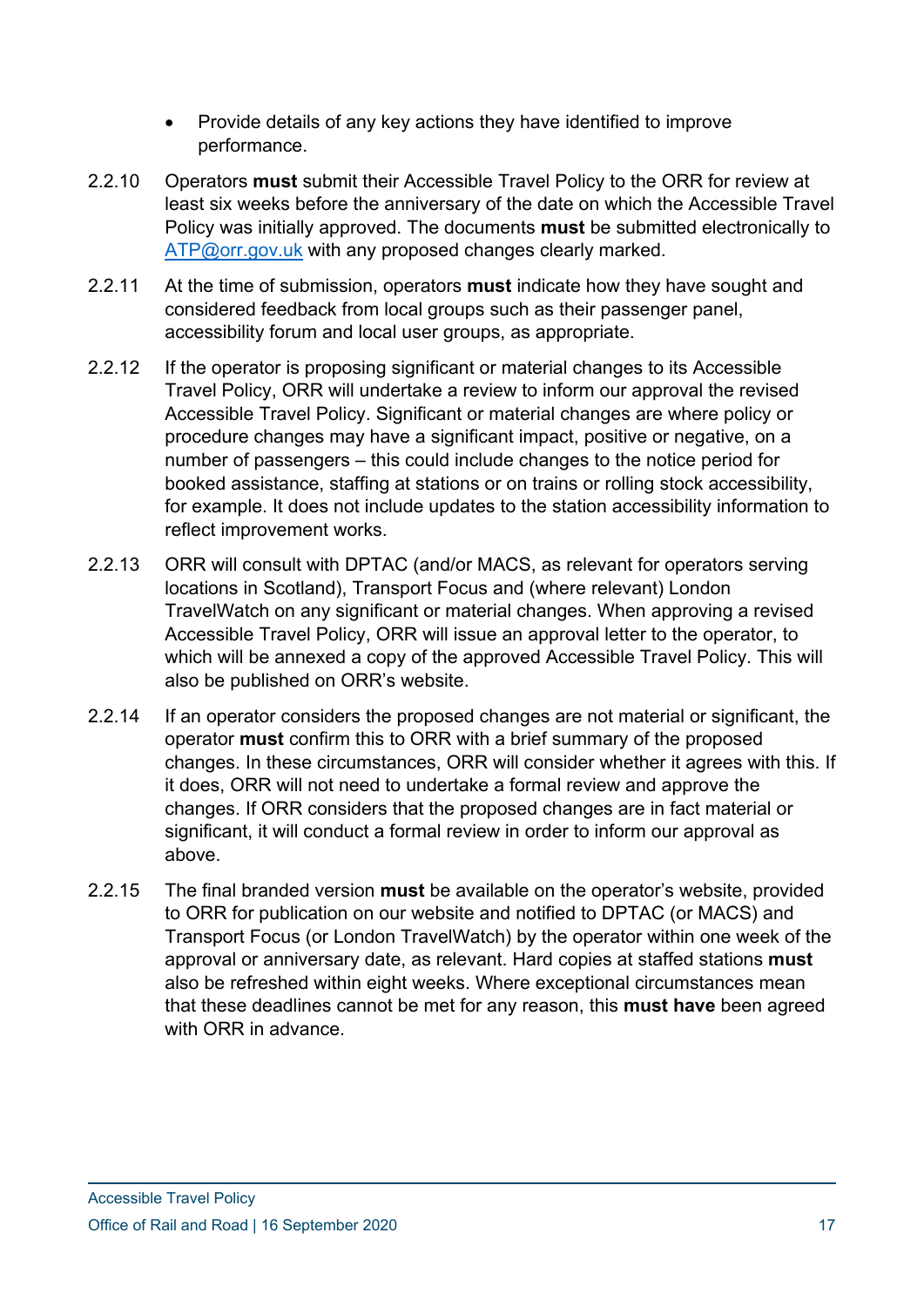# **Section 3: Passenger Leaflet**

[This Section does not apply to Network Rail. Network Rail **must** instead produce a document entitled 'Network Rail station guide for disabled and older people, as set out in **Appendix F**.]

To provide assured confidence to disabled and older rail travellers at every stage of their journey, and to ensure that they understand what assistance operators can offer, in the **passenger leaflet** operators **must** provide an explanation of:

- how to book assistance;
- what assistance they can and cannot offer; and
- where to get further information.

The following structure and content **must** be adhered to:

## **3.1 Introduction**

Introduces in Plain English the purpose of the leaflet (i.e. to inform people that require assistance or additional information to travel by rail of the help that is available and how to obtain it).

## **3.2 Assistance: what is available and how to get it (see also section 4: A1, A3, A4, A5)**

Explains that passengers that require assistance have two options:

- A. They can turn up at any station that they have identified is accessible to them and request assistance on to a train from a member of staff, or via a help point or a Freephone number – either this will be provided or, where reasonably practicable, alternative accessible transport offered at no extra cost to the passenger; this may explain that where assistance has not been booked in advance it may take a period of time to be provided; or
- B. Where travel is being arranged in advance, they can book assistance; this **must** explain that the maximum notice they need to provide is [XX] hours – licence holders that require less notice **must** clearly set out in what circumstances this is possible – and how passengers can book, including the relevant details for doing so online, by e-mail, over the phone, text relay, and video relay service (if applicable). It **must** make clear that assistance for any journey, including those with multiple connections using multiple train companies, can be booked using these channels. It **must** also ensure that passengers understand under what circumstances alternative accessible transport might be offered (e.g. when travelling to or from an inaccessible station); where an operator runs trains with no second person on-board to unstaffed or part-staffed stations, it **must** set out the extent to which assistance can be provided by on-board staff, station staff or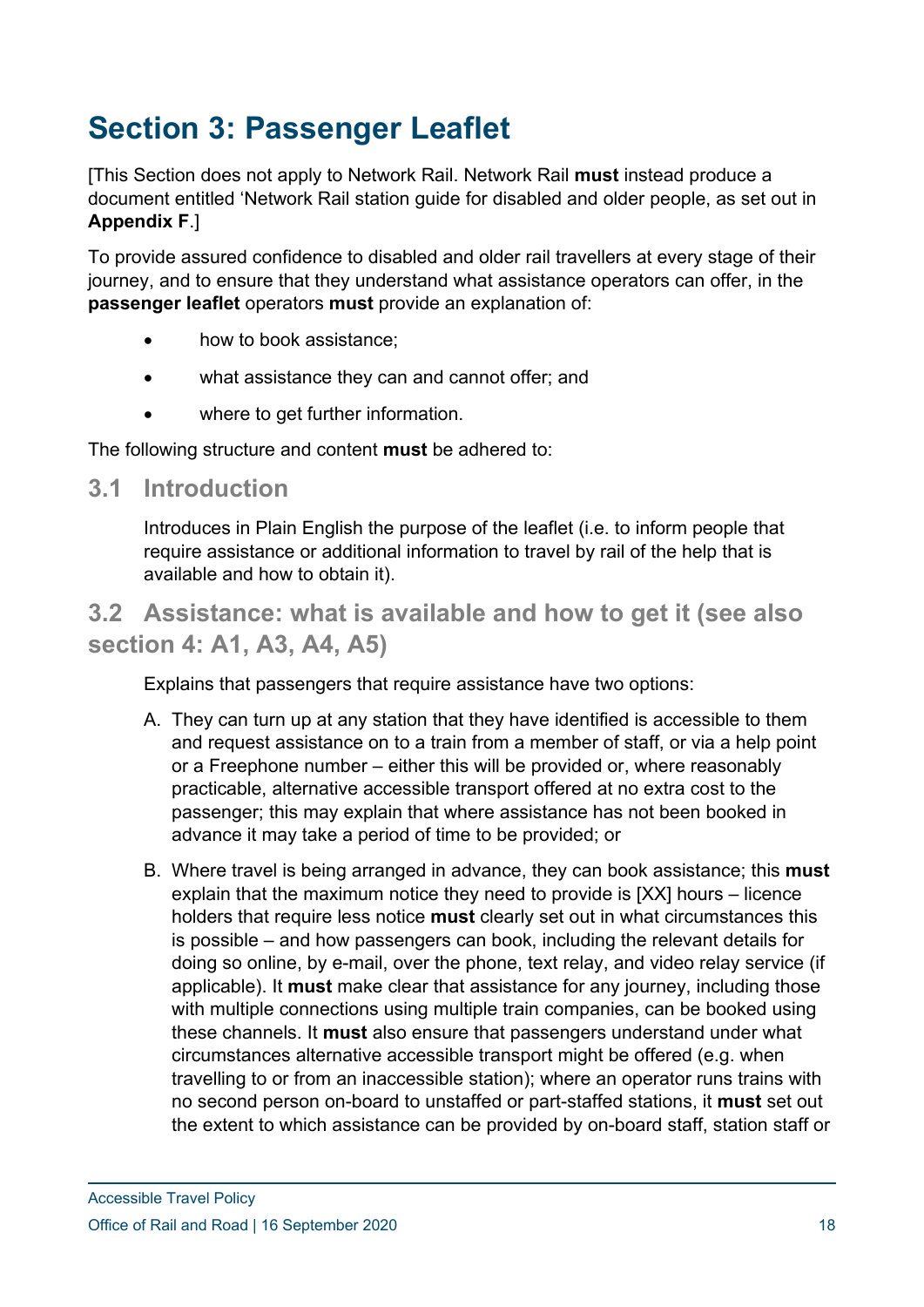mobile staff - where such working practices are routinely operated or can be accommodated.

Lists briefly the types of assistance that are available, to include:

- Journey planning
- Assistance with getting on and off the train
- Assistance around the station and to the platform, including when connecting between different train services, or from train to public transport / taxi / car park
- Purchasing tickets, making it clear that Advance fares can be booked at the same time as booking assistance via Passenger Assist
- Obtaining seat reservations and booking dedicated spaces (where applicable), including whether this is possible or advisable on the day of travel
- Explaining what services and facilities are available on the train and at the station
- Help with luggage
- Boarding with scooters or other mobility aids (if applicable)

Briefly explain that staff are trained to assist passengers with both visible and nonvisible disabilities.

**3.3 What to expect: our commitment to passengers at every stage of the journey (see section 4: A1, A2, A3, A4, A5, A6, A7, A8)**

## **3.3a Before you travel**

Commits to providing the information passengers need when planning their journey, irrespective of disability. This must set out briefly how passengers can obtain help with ticket purchase (which may include seeking help from staff at the gateline) and journey planning and how to obtain information that is useful to passengers when planning their journey themselves, including:

- station and train facilities and accessibility information, including staff availability, disabled parking spaces and any temporary reductions in accessibility (including of toilet facilities)
- train times and routes
- details of delays, disruption and emergencies (including emergency or temporary timetables)
- how to purchase a ticket, including the details of any discounts (which must include the national discounts available to blind and visually impaired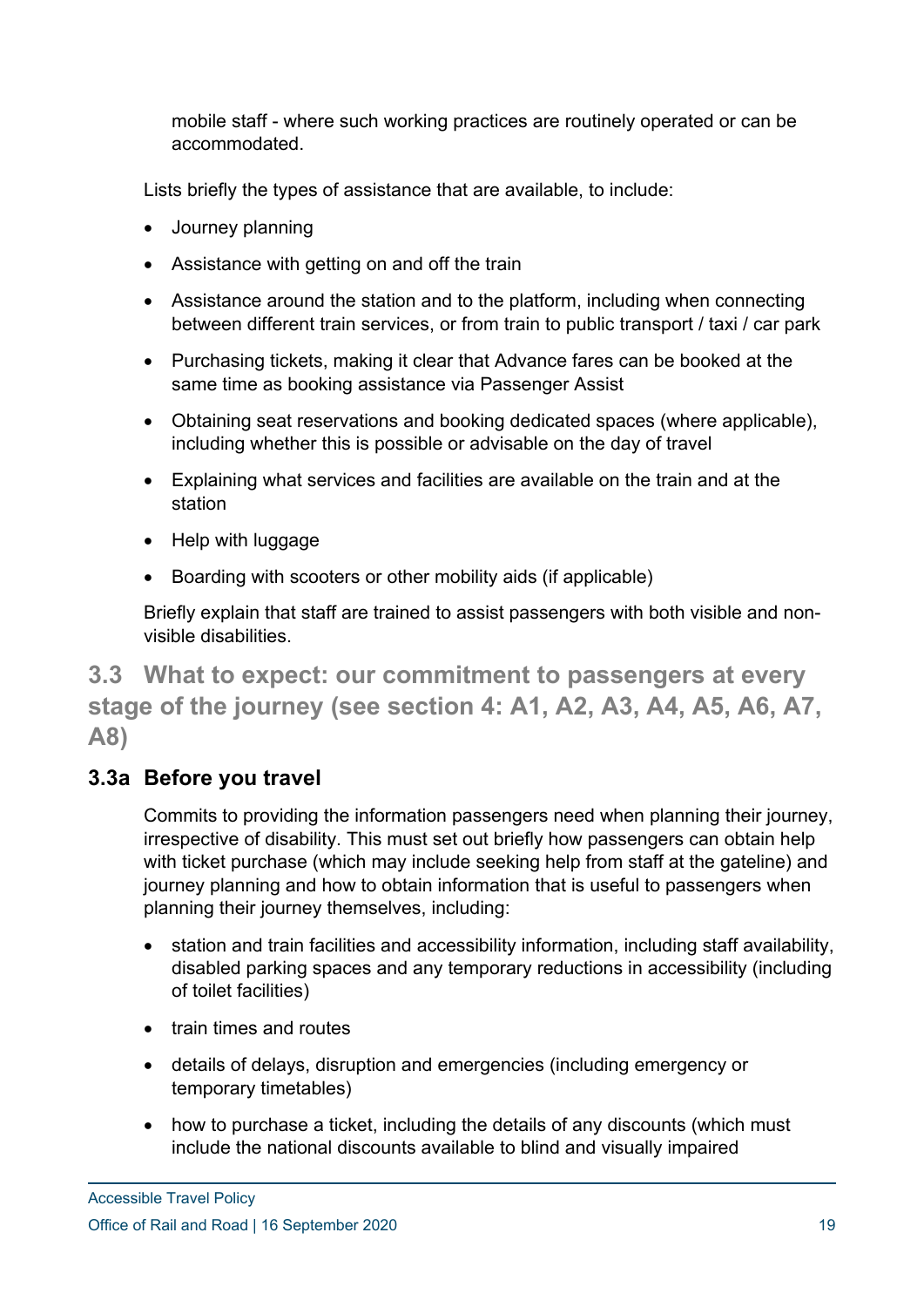passengers travelling with a companion in England and Wales, blind persons in Scotland<sup>[9](#page-19-0)</sup>, and to passengers who stay in their wheelchair during a journey<sup>[10](#page-19-1)</sup>), and railcards (which must include the Disabled Person's Railcard); this must state that if a disabled person is unable to easily purchase a ticket at the station where the journey starts then the appropriate fare (including discount if applicable) can paid en route without penalty

- any restrictions on the use of wheelchairs, powerchairs, scooters and other mobility aids (to include limitations on weight and dimensions), and (where applicable) how to obtain a scooter card, assistance card or priority card
- any useful mobile apps

#### **3.3b At the station**

Commits to assisting passengers at stations, irrespective of disability. This must briefly set out in general:

- what sort of facilities are available at stations to help passengers and their hours of operation, including where to obtain useful information; and
- how assistance will be provided at the station (including with ticket purchase, interchange, boarding and alighting), and what steps the passenger can take to make themselves known to staff - setting out the differences between stations that have staff and those that are unstaffed for all or some of the time; this may include how long before departure a passenger is recommended to arrive<sup>11</sup>, details of any designated meeting and information points, and how to recognise the person that will be providing assistance.

## **3.3c On the train**

Commits to assisting passengers on the train, irrespective of disability. This must briefly set out:

- what facilities are available on trains to help passengers, including aural and visual information, dedicated spaces for wheelchairs, how priority use of the wheelchair space for disabled people will be enforced, priority seats, how companions and family members travelling with the passenger will be seated, and toilets;
- any assistance that may be expected on board, and what steps the operator would take if passengers have additional requirements;
- any restrictions, including maximum dimensions for wheelchairs, scooters and other mobility aids; and

<span id="page-19-0"></span><sup>&</sup>lt;sup>9</sup> See: [http://www.nationalrail.co.uk/times\\_fares/46500.aspx](http://www.nationalrail.co.uk/times_fares/46500.aspx)

<span id="page-19-1"></span><sup>10</sup> See: [http://www.nationalrail.co.uk/stations\\_destinations/44965.aspx](http://www.nationalrail.co.uk/stations_destinations/44965.aspx)

<span id="page-19-2"></span><sup>11</sup> Operators must not require passengers to turn up more than 60 minutes in advance.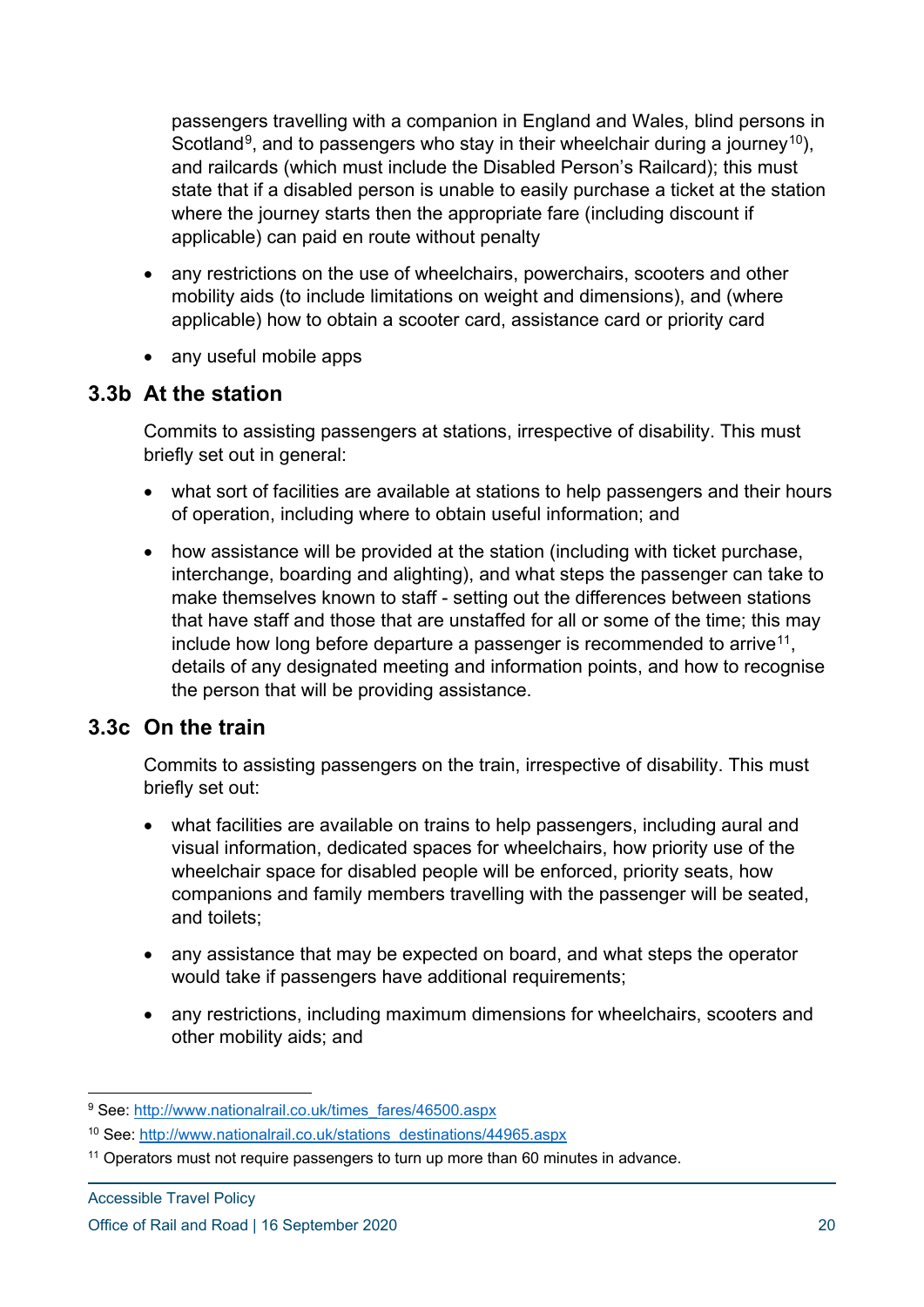• that when the train reaches its final destination, passengers will be assisted off within 5 minutes of arrival, where reasonably practicable.

## **3.3d If things do not go as planned**

Commits to assisting passengers at time of disruption, delay or emergency and providing redress when assistance fails. This must briefly set out:

- what assistance will be provided when there is disruption, to include the provision of alternative accessible transport where appropriate;
- how passengers who have booked assistance in advance will be informed when there is disruption (which may include but must not be limited to via social media);
- how passengers will be informed at the station and on the train when there is disruption (this may include the use of social media or alerts via apps);
- what assistance the passenger should expect in case of emergency, and any action the passenger should take;
- what redress is available when assistance fails and how to claim it; and
- how passengers can inform the operator that something has gone wrong.

## **3.4 Where to get more information and how to get in touch (see section 4: A2, B5)**

Sets out where further information may be obtained free of charge and how to get in touch with the operator. This must include:

- how to obtain the passenger leaflet in alternative formats:
- a very brief explanation of what the policy document is and how to obtain it (including in alternative formats);
- where to obtain stations and rolling stock accessibility information;
- who to contact on the day of travel with any queries or issues;
- contact centre opening hours and contact details (to include a dedicated text relay number and, where offered, how to get in touch via video relay);
- the National Freephone Passenger Assist and Textphone Free SMS Passenger Assist Forwarding Service contact numbers;
- how to provide feedback or make a complaint; this must set out that if the passenger is not happy with the way the complaint is dealt with, the passenger can contact the Rail Ombudsman (and provide the Rail Ombudsman's contact details);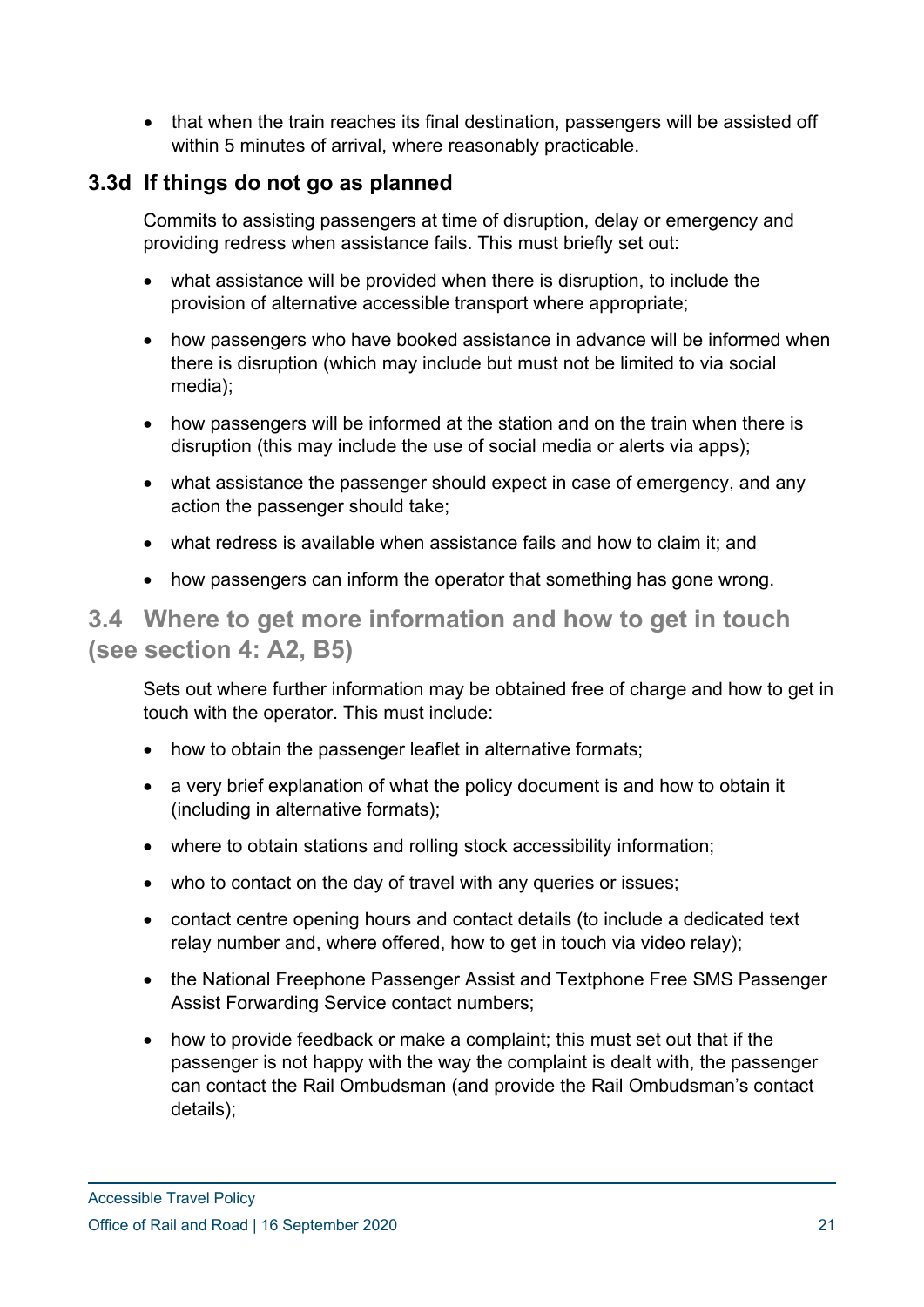- how to contact the operator via social media, including any Twitter accounts used for providing information to passengers; and
- how to contact the operator to get involved with its work with disabled people to improve accessibility.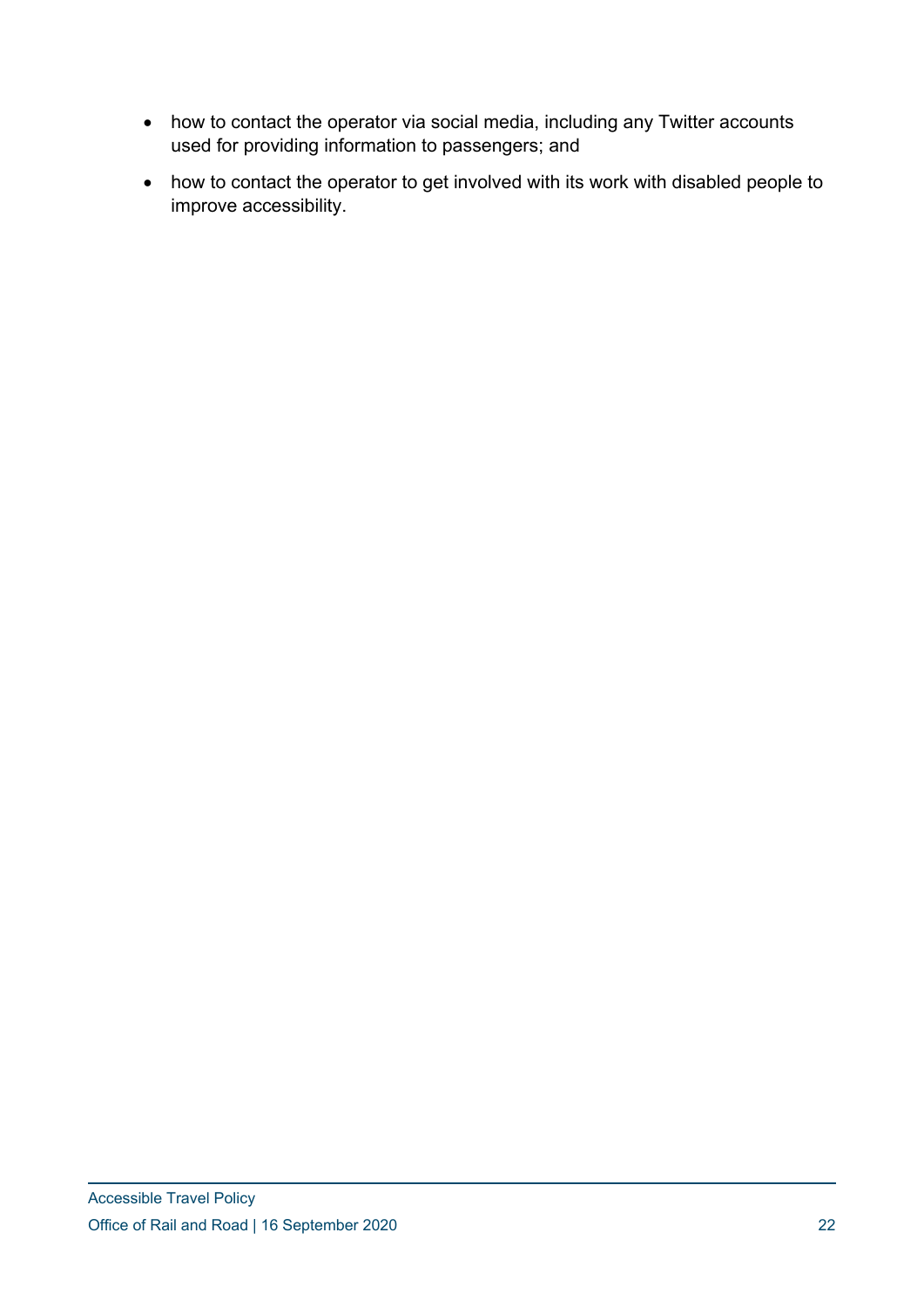# **Section 4: Policy document**

## **A. Commitments to providing assistance**

In addition to commitments and information provided in the **passenger leaflet**, in its **policy document** each licensed operator **must** set out how it will provide assistance to disabled people as follows.

## **A1 Booking and providing assistance to passengers**

- A.1.1 Each licensed operator **must** set out its commitment to participate in a reservation system for disabled people whose journey begins at any of the stations at which that operator's trains are scheduled to stop, and its commitment to improving the reliability of the service. The current system is Passenger Assist. To ensure consistency for passengers, operators **must** use the name Passenger Assist when referring to the system using any of the channels with which they communicate to passengers (see section A2.5 Websites).
- A.1.2 Operators **must** also set out how they will deliver the following commitments:
	- a. provide sufficient resource to maintain Passenger Assist and improve performance;
	- b. From 1 April 2020 until 31 March 2021, permit passengers to book assistance through Passenger Assist until 10pm the day before travel. From 1 April 2021 not require passengers to give more than 6 hours' notice when booking through Passenger Assist<sup>[12](#page-22-0)</sup>. From 1 April 2022, not require passengers to give more than 2 hours' notice when booking through Passenger Assist. For international rail journeys, operators must not require passengers to give more than 48 hours' notice when booking through Passenger Assist. Any reduction in the notice period below those set out above, due to a franchise commitment or for any other reason, **must** also be clearly communicated to passengers. Where an operator's notice period is already shorter than the relevant minimum standard set out here, the operator is not obliged to revert to the minimum standard.
	- c. provide assistance, when booked in advance through Passenger Assist, at any station during the hours that trains are scheduled to serve that station, and ensuring that details of these times are available on the National Rail Enquiries website. When bookings are made via a contact centre and the journey involves a station with an accessibility classification A, B, or C (see Appendix B) the operator **must** ensure that relevant accessibility information on the National Rail Enquiries station web pages (see commitment k. below) is accessed and communicated to the passenger to ensure the journey can be completed; this **must** include providing the relevant information by post on request.

<span id="page-22-0"></span> $12$  The 6-hour notice period applies only during the opening hours of operators' Passenger Assist contact centres. (March 2021 clarification)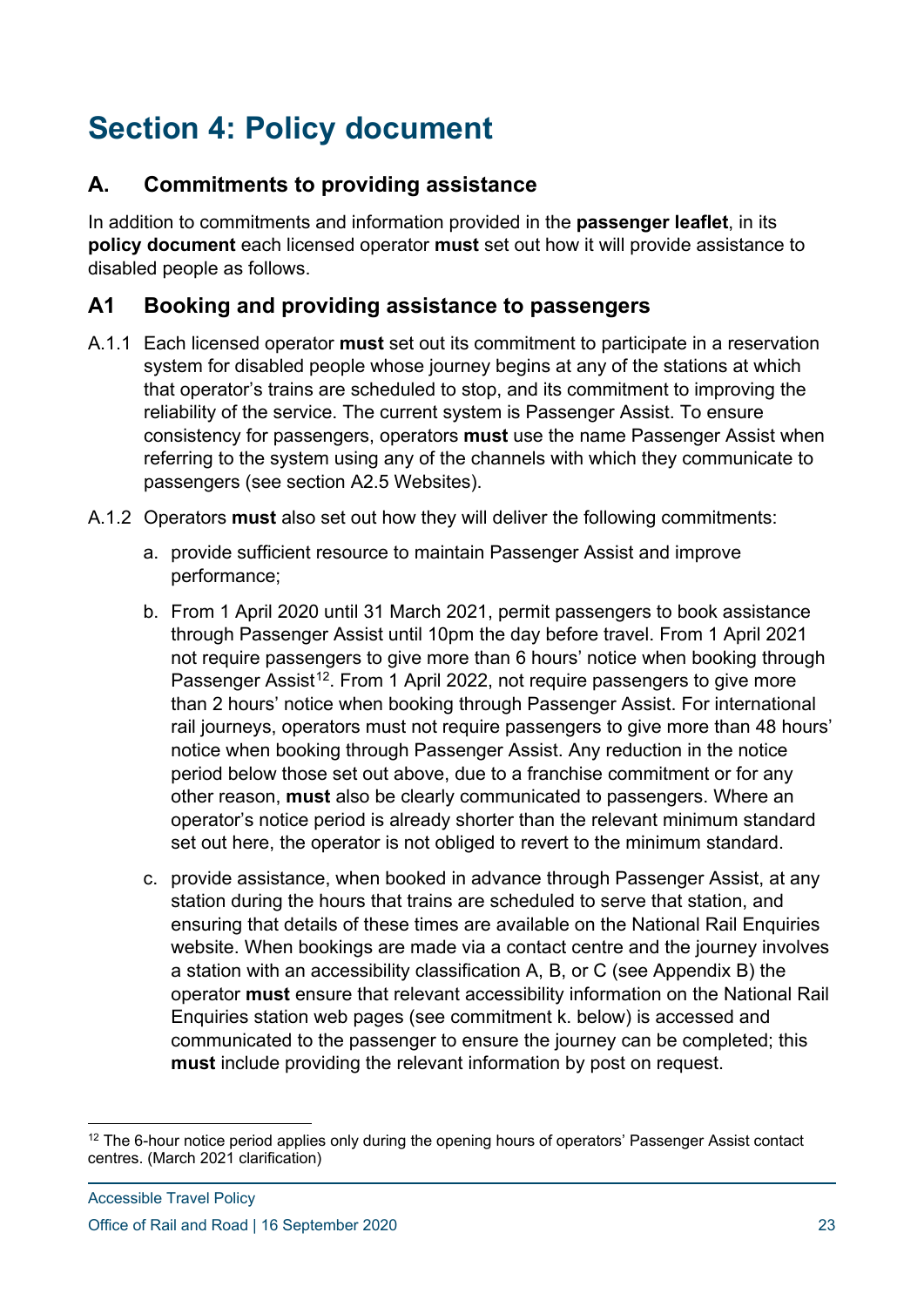- d. ensure that, where assistance has been arranged in advance, operators assist passengers off a train at its final destination as quickly as possible, and within a maximum of 5 minutes, wherever reasonably practicable; passengers booking such assistance **must** be informed of this as part of the booking process (e.g. in a booking confirmation).
- e. where assistance is to be provided by station-based staff, in order that staff at the boarding station are able to ensure that the passenger will be met by a member of staff at the alighting station, operators **must** provide a dedicated telephone number and a member of staff responsible for receiving calls from staff, for every station that the operator manages; assistance staff **must** also follow the handover protocol where it applies. In meeting these requirements all operators **must** follow the passenger assistance handover protocol technical guidance set out at Appendix C; this technical guidance **does not apply** where ORR has agreed an alternative process or technology, with equivalent functionality and effectiveness, may be used by the operator.
- f. provide assistance to disabled and older people who arrive at a station and require assistance to allow them to travel, but where assistance has not been arranged in advance, where reasonably practicable[13.](#page-23-0) Operators **must** provide clear and reasonable justification to passengers where assistance cannot be provided for any reason; where an operator may be considering a change to train or station staffing levels, they **must** have clear measures in place to ensure that passengers who have not booked assistance in advance can still receive it in a safe manner. Within the context of the facilities available at stations, they **must** submit to the ORR an assessment of where passengers are most at risk of not being able to receive the required assistance, and of the plans to mitigate this risk.
- g. make ramps that are fit for purpose, available at all staffed stations (either at the station or on board the train) to facilitate the boarding or alighting of the train by disabled people, whether assistance has been booked in advance or not; in cases where assistance to board or alight from a train at an unstaffed station using a ramp has been booked, the operator **must** ensure that they make a member of staff with a ramp available to deliver the assistance.
- h. when a passenger wishes to book assistance through Passenger Assist in advance to board from or alight to a part-staffed or unstaffed station, operators **must** consider the needs of the passenger and their intended journey; this **must**  include consideration of the staffing levels on the train and at the station, the level of accessibility of the station to the passenger and the type of assistance being requested. The ORR will require from new licence holders an assessment of where passengers are most at risk of not being able to receive the required assistance, and their plans to mitigate this risk. The ORR will not approve an Accessible Travel Policy that describes an inflexible policy of only providing

<span id="page-23-0"></span><sup>&</sup>lt;sup>13</sup> Noting the duty of operators under the Equality Act 2010 to make reasonable adjustments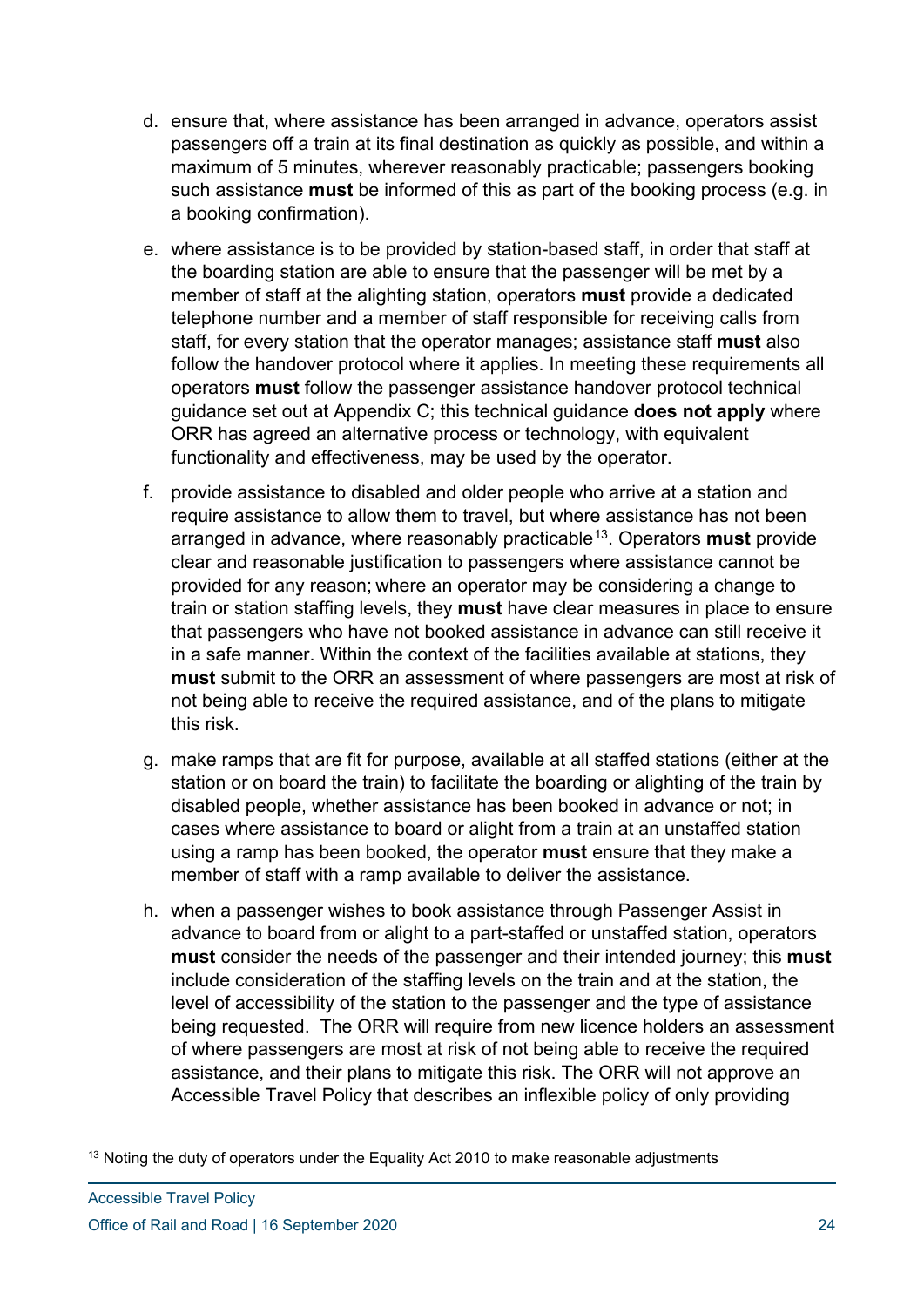alternative accessible transport to an unstaffed but otherwise accessible station, without first considering other options; operators **may** wish to use on-board staff, station staff or mobile staff - where such working practices are routinely operated or can be accommodated - to provide the assistance required.

- i. work with other train and station operators, to agreed and established processes, to ensure that, where a disabled passenger's journey involves changes or connections with other operators' services, assistance can be arranged through Passenger Assist through a single point of contact. This **must** ensure that the booking allows the passenger sufficient time to make their connections. Where reasonably practicable, assistance **must** be provided when trains are re-platformed at short notice and where aural and visual announcements are made at short notice. This **may** include sighted guidance for visually impaired people, for example.
- j. make clear in their policy what assistance their staff can and cannot provide disabled passengers in connecting to other services operating from the station, such as light rail, buses and taxis. This policy **may** include providing assistance to a taxi rank or bus stop that lies outside the station boundary. Where access by Private Hire Vehicles to stations is regulated under contract with the station operator, the terms of the contract **must** include, from the earliest opportunity, the requirement for the taxi operator to provide wheelchair-accessible vehicles and a reasonable number of drivers trained in disability awareness. Operators **must** make clear whether such arrangements are in place at any of their stations.<sup>[14](#page-24-0)</sup>
- k. ensure information on the National Rail Enquiries station pages is up to date and accurate, with the following fields populated for every station they operate:
	- Step-free access note
	- Assisted Travel
	- Staff help available

The step-free access note field must be filled out as follows, using the station categories set out in Appendix B:

- For stations in category A, the text **must** read: "This station has step-free access to all platforms / the platform".
- For stations in category B, the text description **must** explain the access conditions. Where this varies by platform, operators **must** provide platform number and train direction where possible. Where platforms do not have step-free access operators **must** include the phrase: "There is no step-free access to Platform [X]".

<span id="page-24-0"></span><sup>14</sup> See **section D1** of the Code of Practice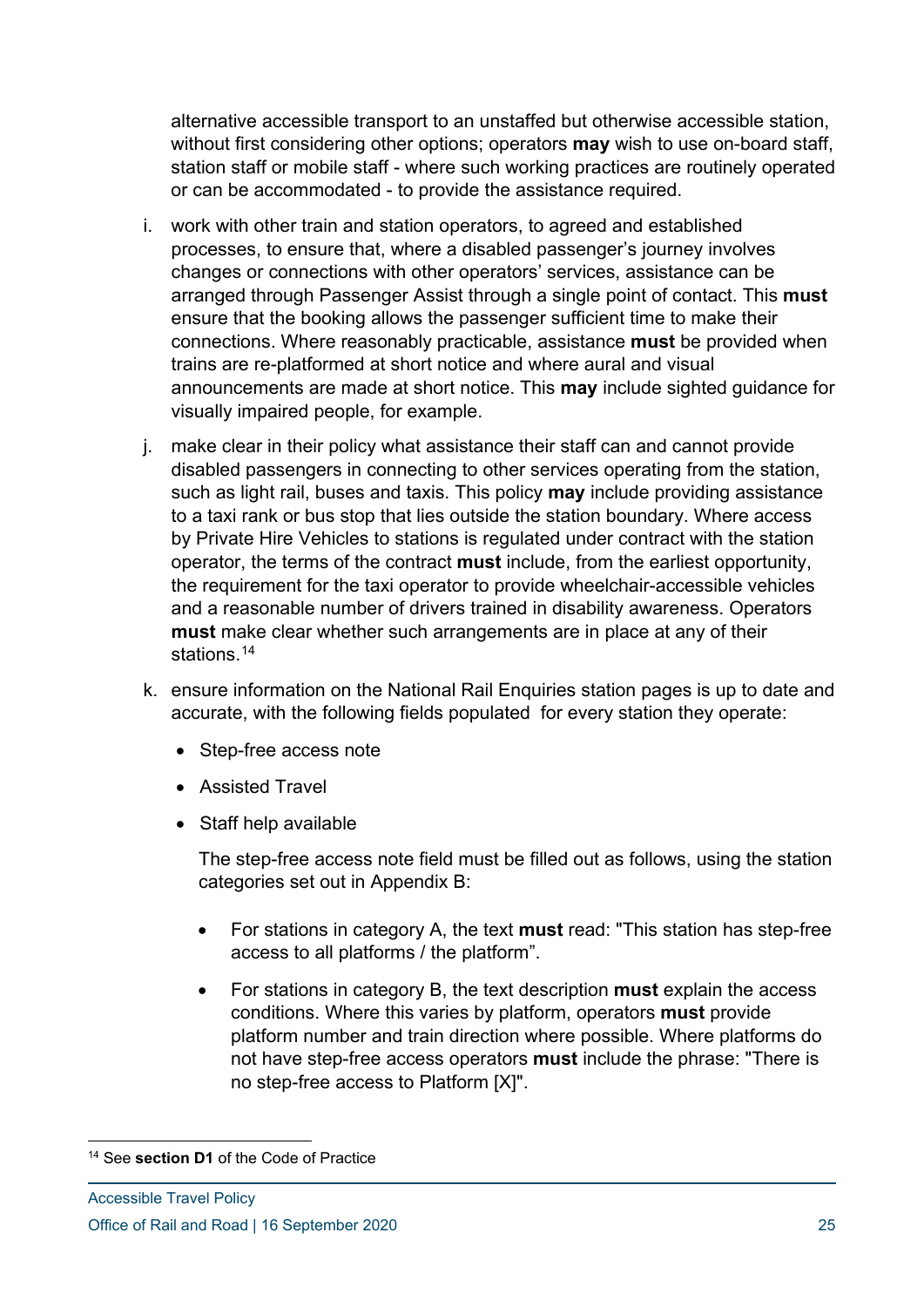• For stations in category C, the text **mus**t read: "This station does not have step-free access".

Fields ii. and iii. **must** include:

- unambiguous information on the availability of station and on-train staff to provide assistance, detailing times and capability (e.g. whether only boarding/ alighting assistance or e.g. station navigation assistance), and whether available on a turn-up-and-go basis – and if not, what notice period is required;
- Platform-train ramp availability, including whether available on a turn-upand-go basis, and confirming that this is always available with prior notice; and
- Information for passengers requiring assistance on arrival at station, indicating where to report to staff and/or other instructions such as use of Help Points or attracting attention of on-train staff on the platform.

Passengers who request assistance **must** be made aware of any limitations and/or temporary restrictions. This **must** include updating this information within 24 hours of notification of any changes; for instance, whenever any short-term or unplanned changes are likely to have significant impact on passengers' ability to complete their journeys and this would not be captured by the weekly Knowledgebase update. This **may** include directly updating the Station Journey Planner by contacting the help desk, as appropriate.

Operators **must** state that the following are included in this commitment:

- where stations have a physical constraint that prevents some disabled people from using it;
- where significant temporary work that affects station accessibility is being carried out;
- where there are changes to stations that would make them temporarily inaccessible (e.g. when facilities such as lifts and toilets at stations are out of order);
- where facilities on trains that materially affect disabled passengers' journeys are unavailable, including the use of inaccessible rolling stock on routes where stock is normally accessible, as far as this is reasonably practicable.[This bullet point does not apply to Network Rail]
- l. consistent with the relevant sections of the National Rail Conditions of Travel, provide details of their policy for assisting disabled passengers with luggage, including the points between which operator's staff are able to provide help. Where arranged in advance, operators **must** ensure that staff will be available to help. Operators **must** not charge disabled passengers for luggage assistance.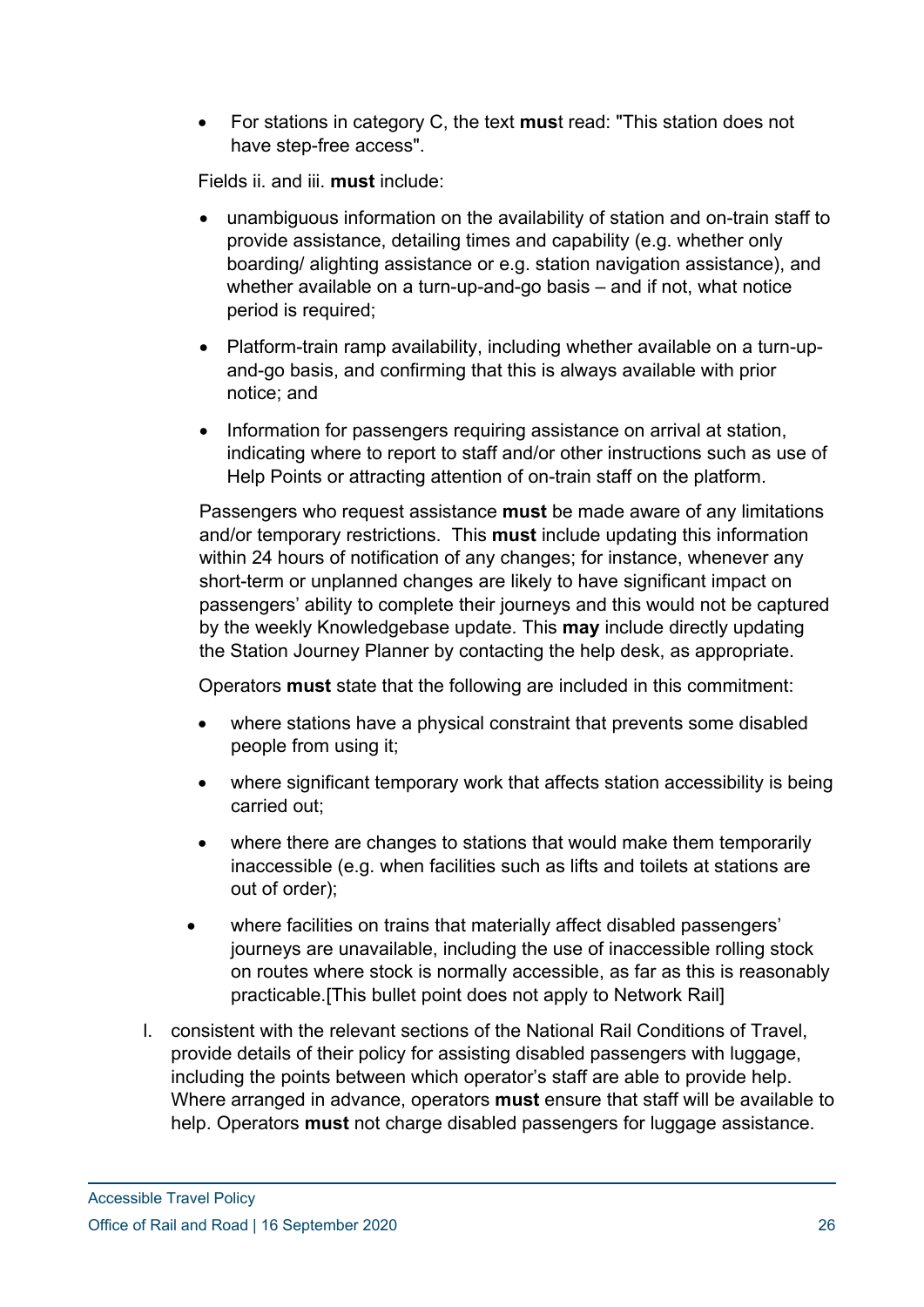- m. make every reasonable effort to ensure that disabled passengers can obtain a seat on a train, particularly where these are not reservable, and that wheelchair users are able to use wheelchair spaces<sup>15</sup>. This includes clearly stating their policy on reserving priority seats. This **may** also include operating a priority seating card scheme. Operators **may** also consider how companions and family members (with a particular focus on children when travelling with a parent who has booked assistance) can obtain a specific seat on the train close to the disabled passenger. Where assistance has been booked, but a specific seat or wheelchair space has not been reserved, this **must** be made clear to the passenger at the time of booking to avoid misunderstanding. [This paragraph does not apply to Network Rail]
- n. consistent with the relevant sections of the National Rail Conditions of Travel, commit to the carriage of assistance dogs; where a seat or wheelchair space can be reserved, operators **may** consider how the assistance dog can also obtain sufficient space to lie down – in particular for longer journeys. [This paragraph does not apply to Network Rail].

## **A2 Passenger information and promotion of Assisted Travel**

Information that is accessible, accurate, relevant, consistent, up-to-date and easy to understand helps provide passengers with assurance and confidence at every stage of their journey, including when journey planning prior to departure. This is particularly true where their journey involves a change of train or transfer to another mode of transport.

#### **A2.1 Accessible Travel Policy documentation, provision and promotion**

- **A2.1.1 The passenger leaflet** [or Network Rail Station Guide] needs to be widely available so passengers understand what assistance is available and how to obtain it. Operators **must** set out how it will ensure that copies of this leaflet are:
	- on display on leaflet racks and provided at ticket offices at all staffed stations called at by their services
	- available online as a PDF that is accessible using screen readers or other software with accessibility features, such as Adobe Reader
	- provided in alternative formats, including audio, on request within seven working days
	- available on request via the operator's website, phone and text relay
	- available in prominent locations where public services are provided; this **may** include libraries, GP surgeries, job centres, Citizens Advice bureaux, hospitals, post offices etc. [This bullet point does not apply to Network Rail]
- A2.1.2 Operators **must** also make their **policy document** (which **may** include alternative formats such as audio, British Sign Language video, Large Print,

<span id="page-26-0"></span><sup>&</sup>lt;sup>15</sup> Noting the duty of operators under the Equality Act 2010 to make reasonable adjustments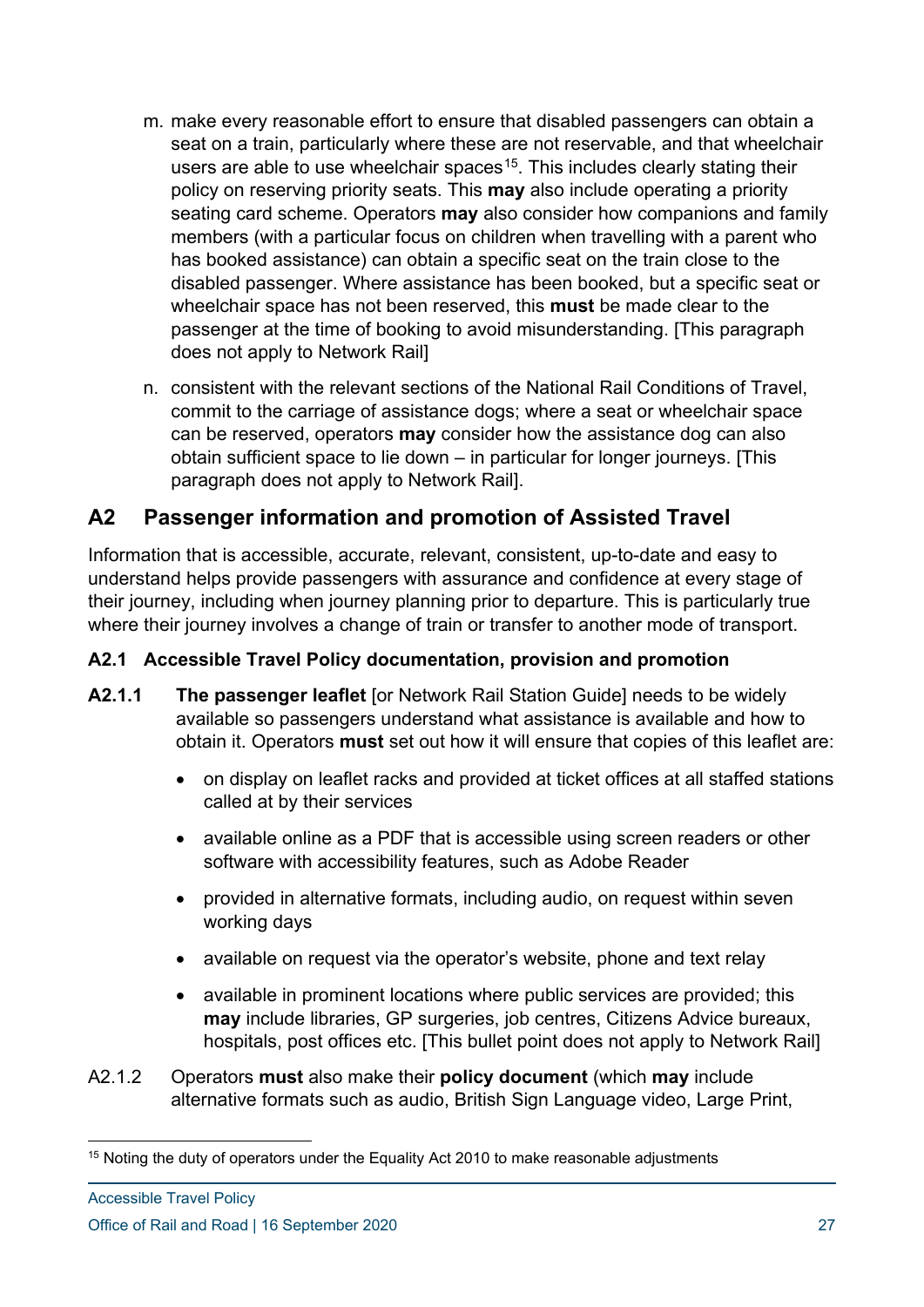Easy Read, and PDF that actively considers the needs of blind and partially sighted people) available to passengers:

- online
- by request within seven working days; this **must** be without charge.
- A2.1.3 Operators **must** ensure that at each station they operate there is a notice at a height that means it can be easily read by a wheelchair user setting out how to obtain the passenger leaflet and policy document.
- A2.1.4 Operators calling at stations in Wales **must** provide their Accessible Travel Policy information in Welsh.

#### **A2.2 Stations and rolling stock accessibility information**

- A2.2.2 Rolling stock and stations accessibility information **must** be kept up-to-date and made available to passengers:
	- online, in a format that can easily be accessed using a personal mobile device; and
	- in alternative formats, including print and audio, on request within seven working days.

This information **may** also be provided online as a PDF that is accessible using screen readers or other software with accessibility features, such as Adobe Reader.

The location of this information should be referenced in the policy document as per section A2.1.

- A2.2.3 Operators **must** also give a commitment to providing information about the accessibility of facilities and services at stations and on their trains on the National Rail Enquiries website (see section A1 (i) for more information on the information that must be included). To ensure consistency of information for passengers and staff, the station accessibility classifications set out in Appendix B **must** be used when describing the extent to which a station is step-free.
- A2.2.4 Operators **must** also set out how they will ensure staff at stations have access to up-to-date station accessibility information and are able to provide this information to passengers on request.
- A2.2.5 Operators **may** choose to provide a 'Step-free' network map to help passengers understand which journeys are more accessible. If so, the station accessibility classifications set out in **Appendix B must** be used when describing the extent to which a station is step-free.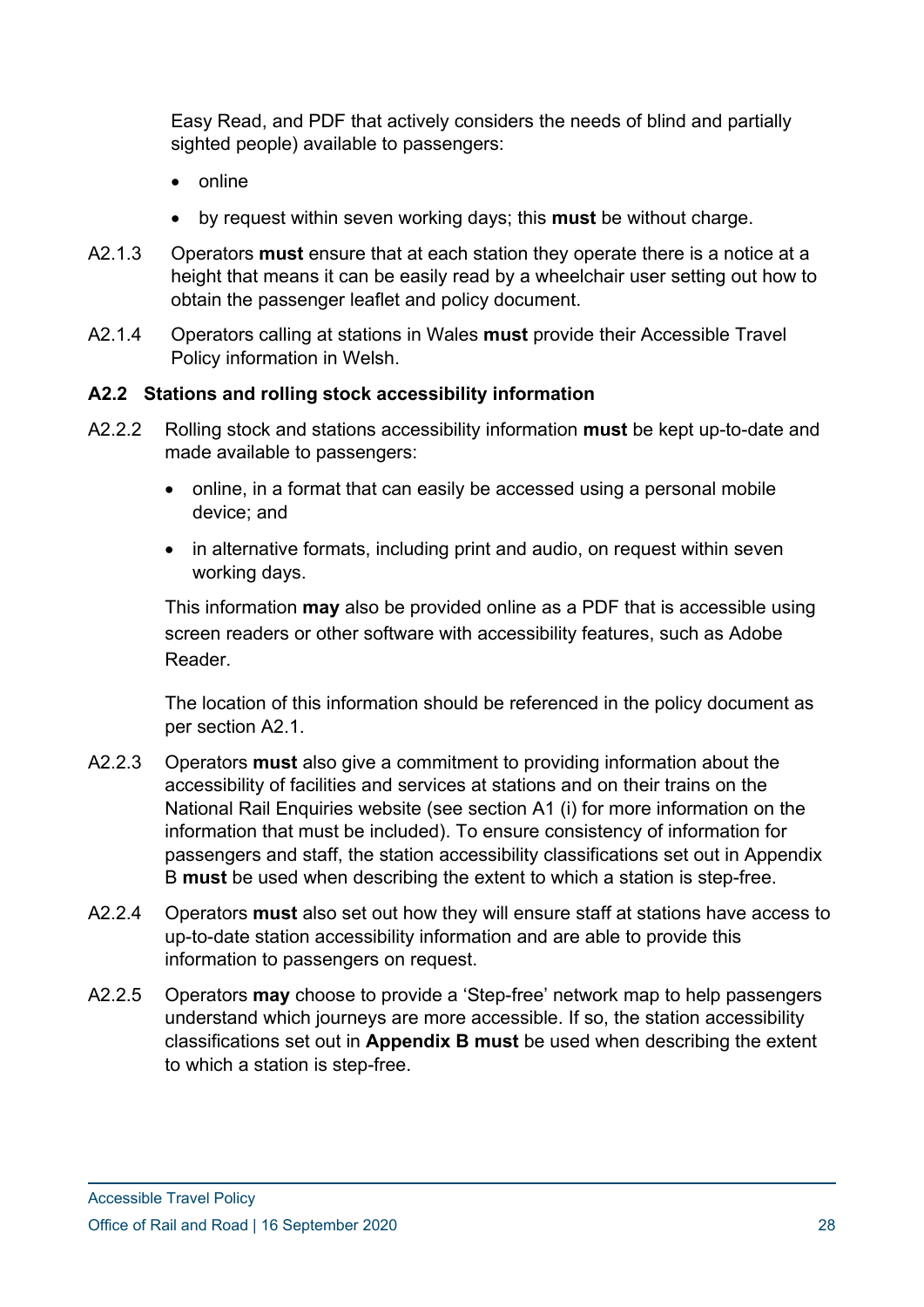## **Rolling stock**

[This section on rolling stock does not apply to Network Rail]

- A2.2.6 Operators **must** provide as part of their Accessible Travel Policy a separate document that gives an overview of the types of rolling stock [normally] used on their services, including information on the general accessibility of each type and details of the routes on which different types of rolling stock are normally scheduled to run. This **must** include information on whether and to what extent the following is provided on each rolling stock type:
	- Wheelchair space
	- Scooter / mobility aid acceptance
	- Accessible toilet
	- Standard toilet
	- Boarding ramp
	- Priority seating
	- Aural information
	- Visual information
	- On-train staff to provide assistance

#### **Stations**

A2.2.7 Operators **must** also provide as part of their Accessible Travel Policy a separate document that gives details of services and facilities at all of the stations they manage and other stations called at by their services, including relevant stations operated by Network Rail.

As a minimum, this **must** include information on the following for each station:

- Staffing (indicating whether the station is staffed full-time, part-time or unstaffed).
- Step-free access (categorising all stations A-C in accordance with the definitions used in Appendix B)
- Designated disabled parking (indicating whether designated disabled parking bays are available at the station).
- Seating (indicating whether there is seating at the station that is compliant with the Joint Code of Practice, and details where this varies by platform) and heated waiting areas, indicating opening times and the level of accessibility.
- Toilets (indicating whether standard and/or accessible toilet facilities are available, their opening times and whether they are Radar Key controlled).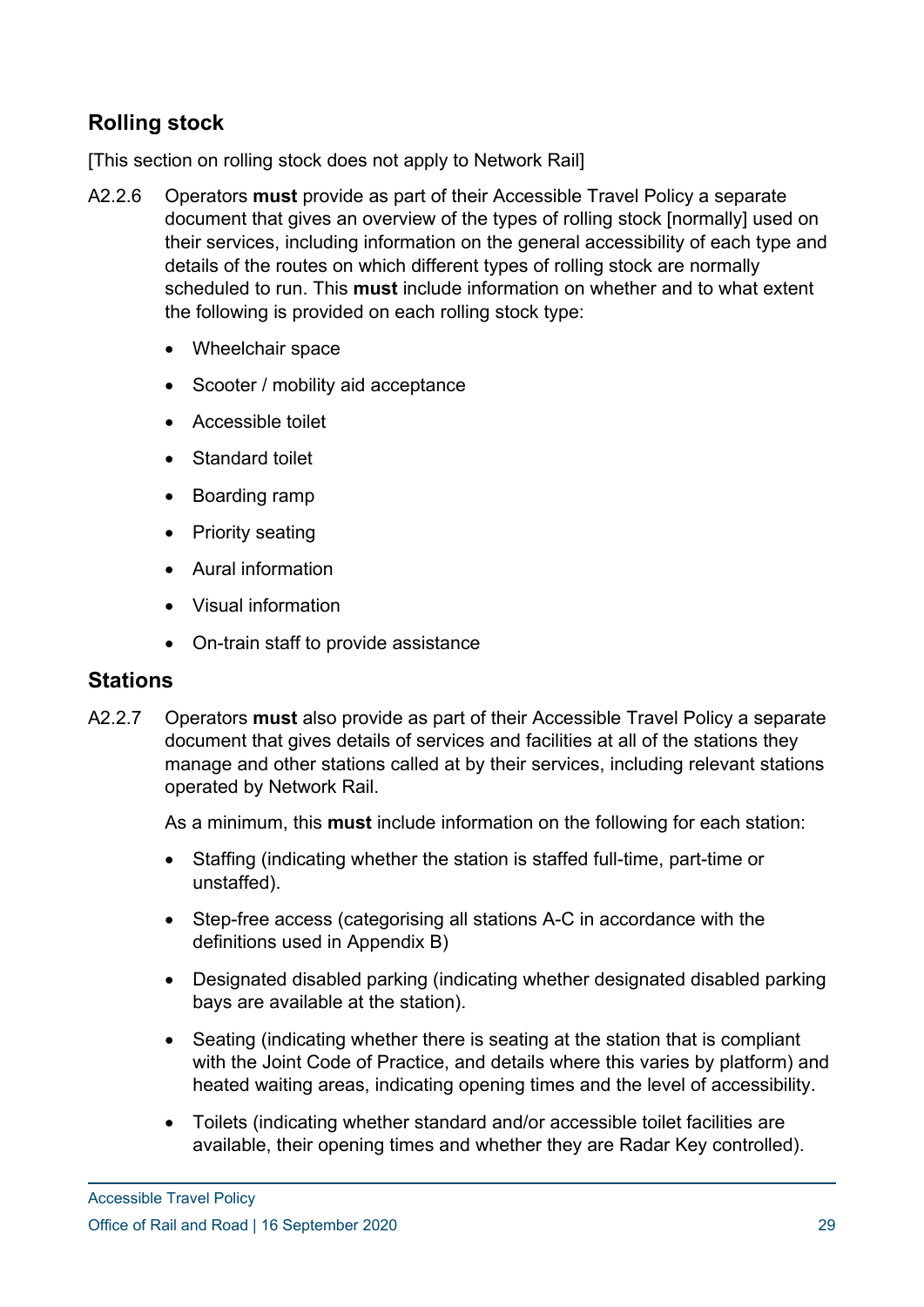- Ticket sales facilities (indicating whether the station has ticket machines, smart ticketing readers, and ticket office counter(s)).
- Passenger Assist meeting point (indicating whether the station has a designated Passenger Assist meeting point, with information as to where it is located).
- Customer information systems (indicating whether this includes visual, aural or both types of information system).
- Secure Station accreditation (indicating whether the station has Secure Station accreditation).
- Catering (indicating the range and type of facilities available).
- A2.2.8 Operators are encouraged to define their understanding of these categories more clearly if appropriate. They **may** also wish to consider providing additional information that will be of use to disabled passengers, which might include:
	- wheelchair availability;
	- ramp for train access;
	- induction loops;
	- accessible set-down and pick-up point;
	- automatic doors; and
	- platform-train stepping distance.

#### **A2.3 Passenger journey information**

A2.3.1 Many passengers who require assistance may only travel by rail infrequently; they may not know where or how to access important information. This may be particularly acute during times of disruption, diversion and delay. As follows, operators **must** set out how relevant information will be communicated accurately, clearly and consistently to passengers, including those with mental, intellectual or sensory impairments, at every stage of the passenger journey - whether at home, online, on the move, at the station or on the train.<sup>[16](#page-29-0)</sup>

> a. Train departures and arrivals information: this **must** include a commitment to providing, wherever possible, clear and consistent aural and visual information: both at the platform and on the approach to stations. On the train, station announcements **must** provide sufficient time for passengers requiring assistance to prepare to alight. [The requirement for on-train announcements does not apply to Network Rail]

b. Connections and wayfinding: this **must** include how the operator will work with local authorities to ensure that stations are clearly and consistently

<span id="page-29-0"></span><sup>16</sup> **Section A1** of the Code of Practice also provides standards on guidance on pre-travel information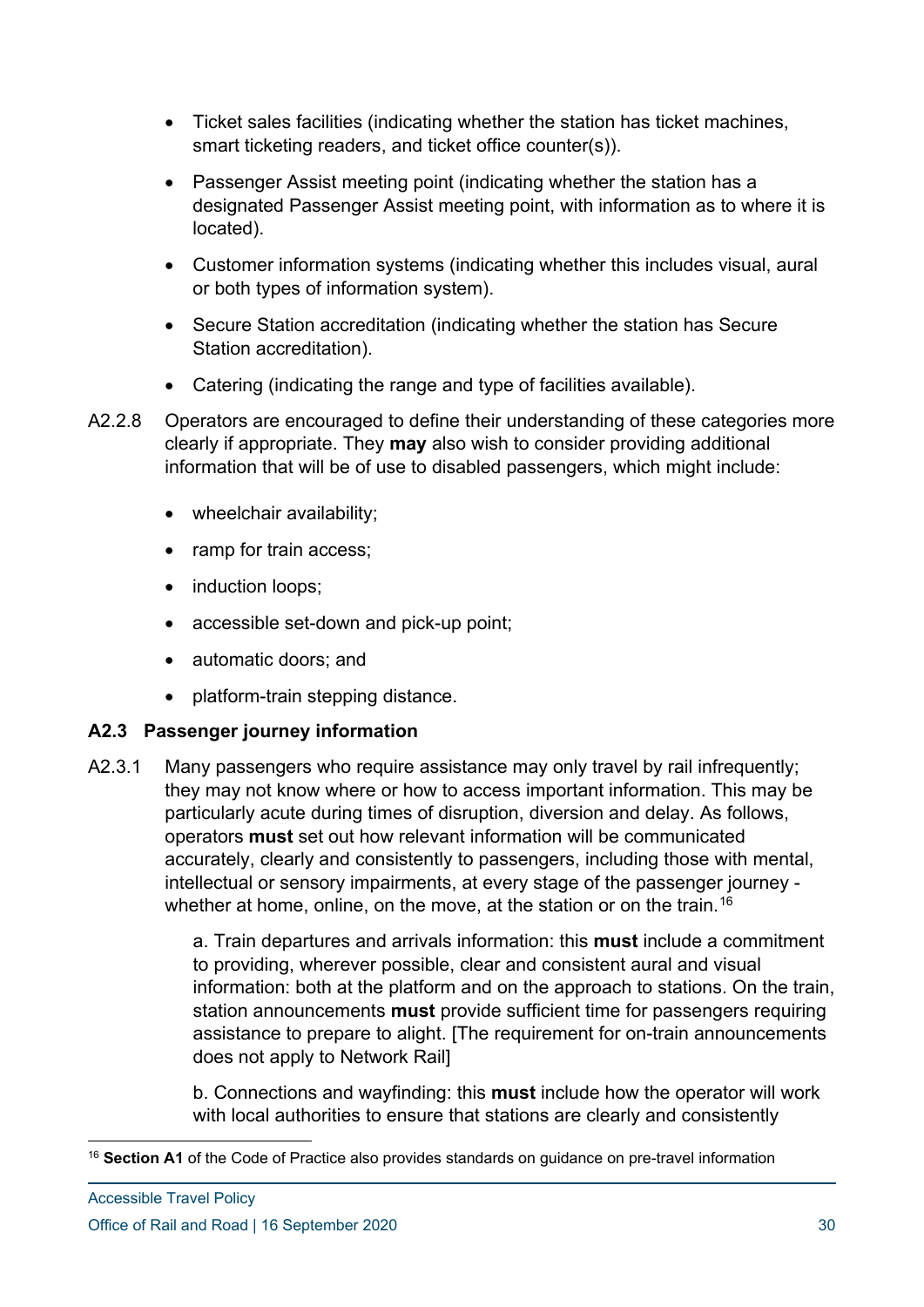signposted, and **may** also include working with mobile application developers and others to ensure disabled passengers and those with reduced mobility are able to navigate easily and confidently around stations – including on arrival (by connecting train service, taxi, car, public transport, cycle, on foot or in a wheelchair, scooter or using another mobility aid) when locating the ticket office, toilet and other facilities, and when navigating to the correct platform; this **must** also include how information about the availability of onward accessible transport from the station, such as accessible taxis, will be communicated, both prior to their journey and at the station.

When a passenger is travelling with more than one operator, assistance information for the entire journey **must** be relayed by the operator initiating the journey to passengers booking through Passenger Assist.

c. Delays, diversions and disruption<sup>17</sup>; where passengers have booked assistance in advance through Passenger Assist that, because of service disruption (which may include, but not be limited to, planned industrial action, engineering works or an emergency timetable), is no longer valid, operators **must** set out how they will contact passengers to inform them, provide them with information on the use of rail replacement services and discuss with them their individual needs and preferences in coming to alternative arrangements; this **may** include but must not be limited to the use of social media. Operators **must** also set out:

- for planned disruption, how they will inform passengers, including those with mental, sensory or intellectual impairments, in advance with appropriate, accurate and timely information about the accessibility of the rail replacement transport they will be providing for the affected service and the options available to the passenger to be able to make their journey;
- how they will inform passengers, including those with mental, intellectual or sensory impairments on board trains and at stations when there is disruption, a diversion or delay with no advance warning, whether assistance has been booked or not; this **must** include how clear aural and visual information will be provided to direct passengers to accessible substitute transport $18$ ;
- the mechanism to allow passengers to inform the operator when there is a problem, particularly at unstaffed stations but also on trains (such as an accessible toilet out of order); and when the level of accessibility of facilities at a station or on a train is less than that normally provided (e.g. as a result of the breakdown, alteration or removal of facilities) how details of the

<span id="page-30-0"></span> $17$  N.B. Condition 4 of the passenger train operator's licence requires train operators to provide appropriate, accurate and timely information to enable passengers and prospective passengers to plan and make their journeys with a reasonable degree of assurance, including when there is disruption.

<span id="page-30-1"></span><sup>&</sup>lt;sup>18</sup> Noting the duty of operators under the Equality Act 2010 to provide reasonable adjustments.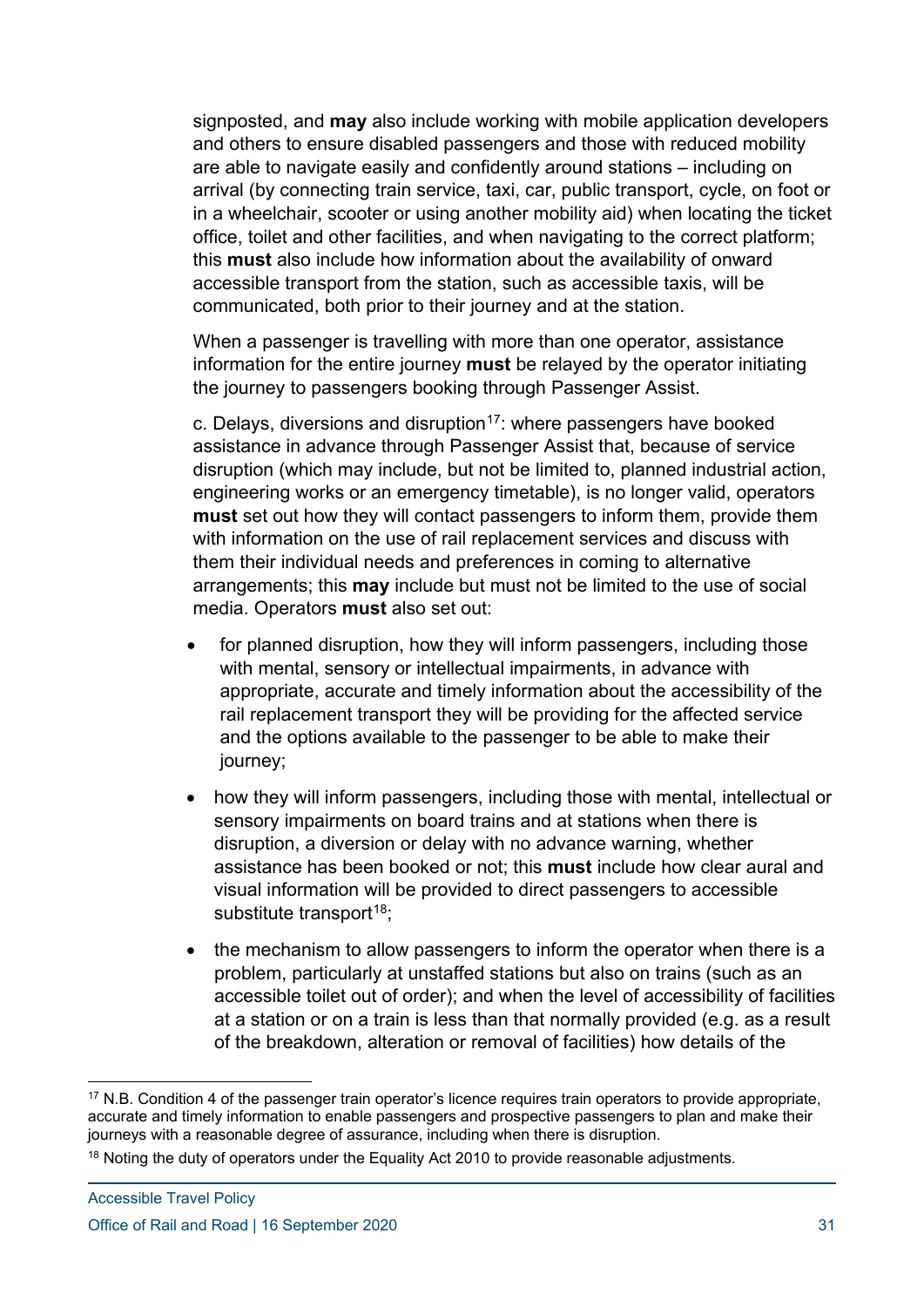change to station or rolling stock accessibility, including a timescale for the expected return to the normal level of accessibility at the station, will be publicised. This **may** include providing notices on websites, appropriate signage at the station and on the route, as necessary, and ensuring that staff are kept informed. In particular operators **must** consider how, where reasonably practicable, passengers will be informed when an accessible toilet is out of order, providing sufficient time for alternative travel options to be considered as required. [The references to train facilities and rolling stock accessibility information do not apply to Network Rail]

#### **A2.4 Information points, help points and contact centres**

- A2.4.1 Passengers who require assistance **must** be able to get all the information they need at a station from a single source.
- A2.4.2 Operators **must** set out how they will provide the following clearly-marked information points at all 'larger' stations<sup>[19](#page-31-0)</sup>, which:
	- a. are designed and equipped to make it easy for disabled people to use, with timetables, posters, information leaflets and other materials placed so that both wheelchair users and standing passengers (who may be unable to stoop) can use them, wherever possible; it **may** be necessary in some circumstances to provide some or all of these at different heights to ensure that they can be accessed by everyone, where this is feasible
	- b. are open whenever the booking office is open
	- c. are clearly signposted and locating them in an obvious position close to, or on, the concourse
	- d. have available up-to-date information on:
		- the facilities, services and accessibility of all the stations at which it calls
		- timetables
		- fares
		- connections
		- delays, disruption, diversions and emergencies
		- confirmation of any help arrangements that have been made through Passenger Assist, including bookings by other operators
		- the services and facilities provided by other operators calling at the station, as well as the accessibility of other transport available near the station. If

<span id="page-31-0"></span><sup>&</sup>lt;sup>19</sup> Larger stations are defined here as Network Rail category A, B and C stations; largest are defined here as Network Rail category A stations.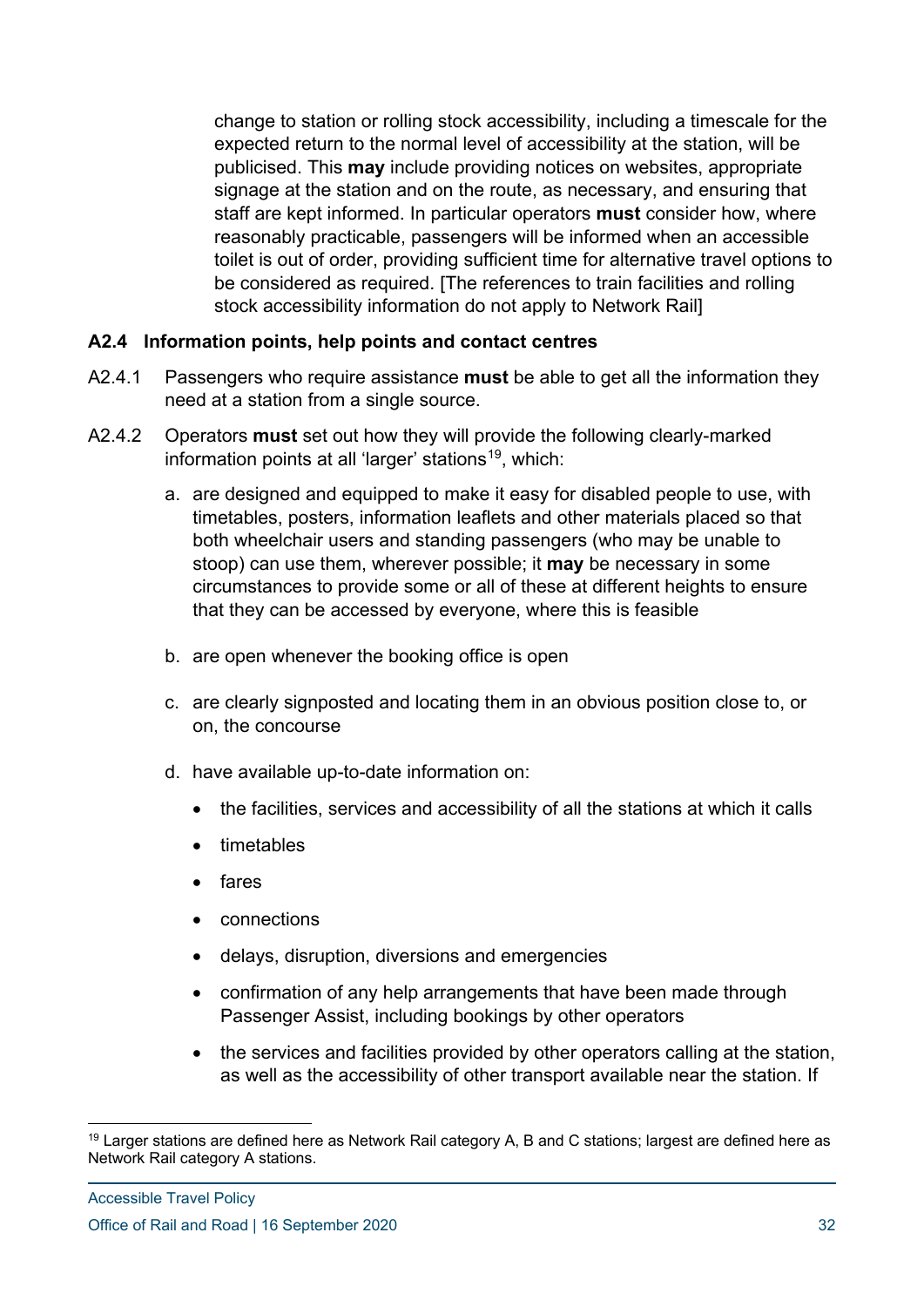staff are unable to provide information on the services and facilities of other operators, or the accessibility of other transport, they **must** be able to direct passengers to where such information can be found

- A2.4.3 Booking offices themselves **may** be used as information points if suitably marked and equipped.
- A2.4.4 Operators **must** provide clearly marked designated meeting points at stations for use by people that have booked assistance to meet staff.[20](#page-32-0) Operators **may** also consider using dedicated staff to provide assistance at the 'largest' stations<sup>[21](#page-32-1)</sup>.
- A2.4.5 Operators **must** set out how they will ensure that, where reasonably practicable, at every station it is clearly indicated at a height that means it can be easily read by a wheelchair user how passengers are able to speak to a human operator who is able to provide assistance and service information: this **may** be in person, via a help point or, where there is sufficient mobile phone coverage, a Freephone number. Service information available at the station **must** be obtainable via these channels. At unstaffed stations, easily accessible information **must** be provided regarding the nearest staffed station.
- A2.4.6 Operators **must** state their commitment to ensuring that all telephone services include providing a text relay number; they **may** also provide a video relay service.

#### **A2.5 Websites**

- A2.5.1 Operators **must** commit to working towards achieving the industry-recognised WCAG standards. Where relevant, operators **must** highlight the accessibility of their website and provide information on how the website will work with screen readers, magnifiers, voice over software and in-browser accessibility functions.
- A2.5.2 To help achieve consistency for passengers, operators **must** use the term Passenger Assist when referring to assistance booking services and **must** include an Assisted Travel icon or hyperlink on their homepage that displays that information. Operators **must** provide a source of relevant information on Assisted Travel on one page, which **must** include:
	- a. a summary of Passenger Assist and its services in a clear and concise manner, using plain English and avoiding the use of industry jargon;
	- b. the necessary contact information and provisions for passengers to book assistance (including details of the National Freephone Passenger Assist line and Textphone Free SMS Passenger Assist Forwarding Service) and purchase a ticket to travel (including details of any national discounts available to disabled passengers or persons with reduced mobility);

<span id="page-32-0"></span><sup>20</sup> As required by EC1371/2007.

<span id="page-32-1"></span><sup>&</sup>lt;sup>21</sup> Defined as Network Rail Category A stations.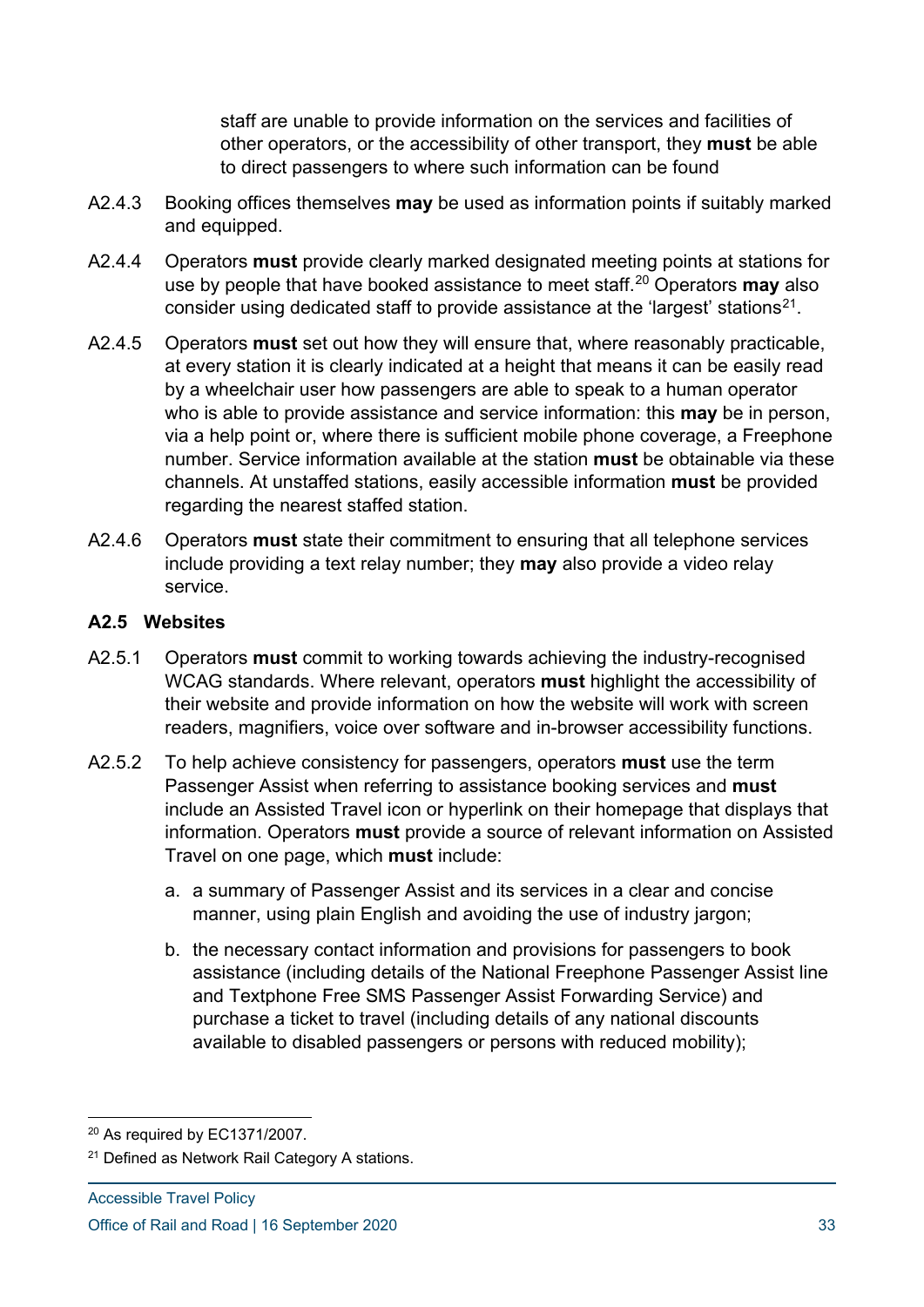- c. links to or expandable sections providing information of on-board facilities and station information, including accessibility information, staff availability, contact centre opening hours, disabled parking spaces.
- d. links to or expandable sections providing information relating to any temporary reductions in accessibility and details of any delays and disruptions to facilities and services where relevant;
- e. links to or expandable sections providing information to advise passengers of any restrictions on the use of wheelchairs, power chairs, scooters and other mobility aids and (where applicable) how to obtain a scooter card, assistance card or priority card;
- f. a link to enable passengers to access the passenger document and details of how to obtain it in an accessible formats; and
- g. instructions for passengers on how they can provide feedback or make a complaint, and include details on the availability of redress for when assistance has not been delivered as booked.
- A2.5.3 Where information is located elsewhere, operators **must** provide a hyperlink to it on the Assisted Travel page.

## **A3 Ticketing**

- A.3.1 Operators **must** set out how they will ensure that, where disabled passengers are unable to buy a ticket at a station before their journey, they are able to buy a ticket without penalty on the train or at their destination. [This paragraph does not apply to Network Rail]
- A.3.2 Operators **must** ensure that:
	- a. where automatic ticket machines are provided at stations, they have the facility to issue tickets at the reduced rate to holders of a Disabled Persons Railcard and to the holder's companion; and
	- b. where a station has automatic ticket gates or manual gates, where these are unstaffed, or staff are not in attendance, they **must** be locked open<sup>22</sup>.
- A3.3. Where advance tickets are available for purchase (via any of the available channels, including online, at the ticket office or via telecommunications), the operator **must** ensure that disabled passengers are unable to purchase, or warned against purchasing, tickets they cannot make use of on the operator's services e.g. due to the accessibility of rolling stock (e.g. when purchasing first class tickets, passengers should be warned if there is no wheelchair space in first class). [This paragraph does not apply to Network Rail]
- A3.4 Operators **may** also consider, when reasonably practicable to do so, updating the ticket booking section of their website and, where necessary, their contact centre call handling procedures, so that when passengers indicate they have a Disabled Persons Railcard during ticket purchase they are asked whether they

<span id="page-33-0"></span><sup>22</sup> See **section N3** of the Design Standards for Accessible Stations: A Joint Code of Practice.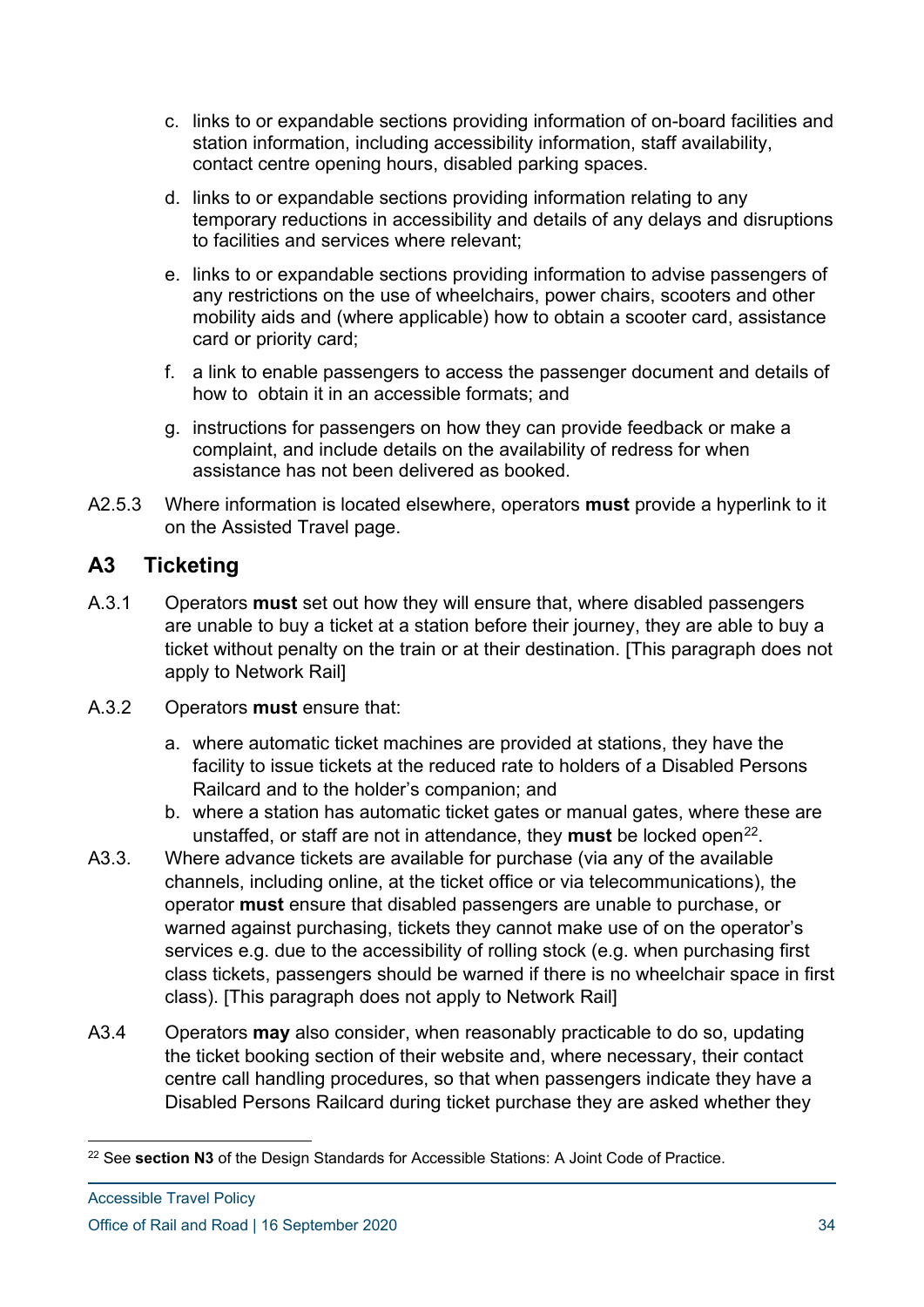require assistance with any aspect of their journey. [This paragraph does not apply to Network Rail]

A3.5 Standards and guidance on ticket sales points are provided in section N2 of the Joint Code of Practice.

#### **A4 Rail replacement services and alternative accessible transport**

[Section A4 does not apply to Network Rail]

- A4.1 Operators **must** ensure that passengers who require assistance are able to make as much of their journey by rail as possible. However, there are circumstances under which substitute transport is provided to replace rail.
- A4.2 The Public Service Vehicle Accessibility Regulations (PSVAR) require that public service vehicles (PSVs) **must** either be compliant with the (PSVAR), or be operated under special authorisation pursuant to s.178 of the Equality Act 2010.[23](#page-34-0)
- A4.3 Operators **must** take appropriate steps to procure, through explicit requirements in tenders for contracts with vehicle suppliers, the use of accessible PSVs that are compliant with PSVAR and alternative accessible vehicles for use where, for whatever reason, substitute transport is provided to replace rail (e.g. because of planned engineering works, industrial action or a replacement timetable).
- A4.4 Such contracts **must** be reviewed annually to consider any changes in the availability of accessible vehicles.
- A4.5 At least 12 weeks before all major planned engineering works<sup>24</sup>, operators **must** take appropriate steps to:
	- a. assess the requirement for accessible PSVs that are compliant with PSVAR and alternative accessible vehicles for use as substitute transport; and
	- b. where necessary, procure the use of such vehicles.
- A4.6 There are additional circumstances under which alternative accessible transport **must** be offered instead of rail. Operators **must** consider the assistance requirements of the passengers, the relative journey times involved, the accessibility of the rolling stock and stations that may be used and the planned staffing levels on board the train and at the station, including the potential for the flexible deployment of staff to the station, in order to ensure that the full range of

<span id="page-34-0"></span> $^{23}$  N.B. ORR has published legal advice on the applicability of PSVAR when PSVs are used as substitute transport for rail on its website: [https://orr.gov.uk/\\_\\_data/assets/pdf\\_file/0003/42483/accessible-travel-policy](https://orr.gov.uk/__data/assets/pdf_file/0003/42483/accessible-travel-policy-rail-replacement-services-final-legal-advice-2020-02-06.pdf)[rail-replacement-services-final-legal-advice-2020-02-06.pdf](https://orr.gov.uk/__data/assets/pdf_file/0003/42483/accessible-travel-policy-rail-replacement-services-final-legal-advice-2020-02-06.pdf) Compliance with and enforcement of PSVAR is a matter for DVSA.

<span id="page-34-1"></span><sup>&</sup>lt;sup>24</sup> By this, we refer to engineering works planned under rules set out in Part D of the Network Code which confirms the timetable 12 weeks in advance: [https://www.networkrail.co.uk/industry-and](https://www.networkrail.co.uk/industry-and-commercial/information-for-operators/network-code/)[commercial/information-for-operators/network-code/](https://www.networkrail.co.uk/industry-and-commercial/information-for-operators/network-code/)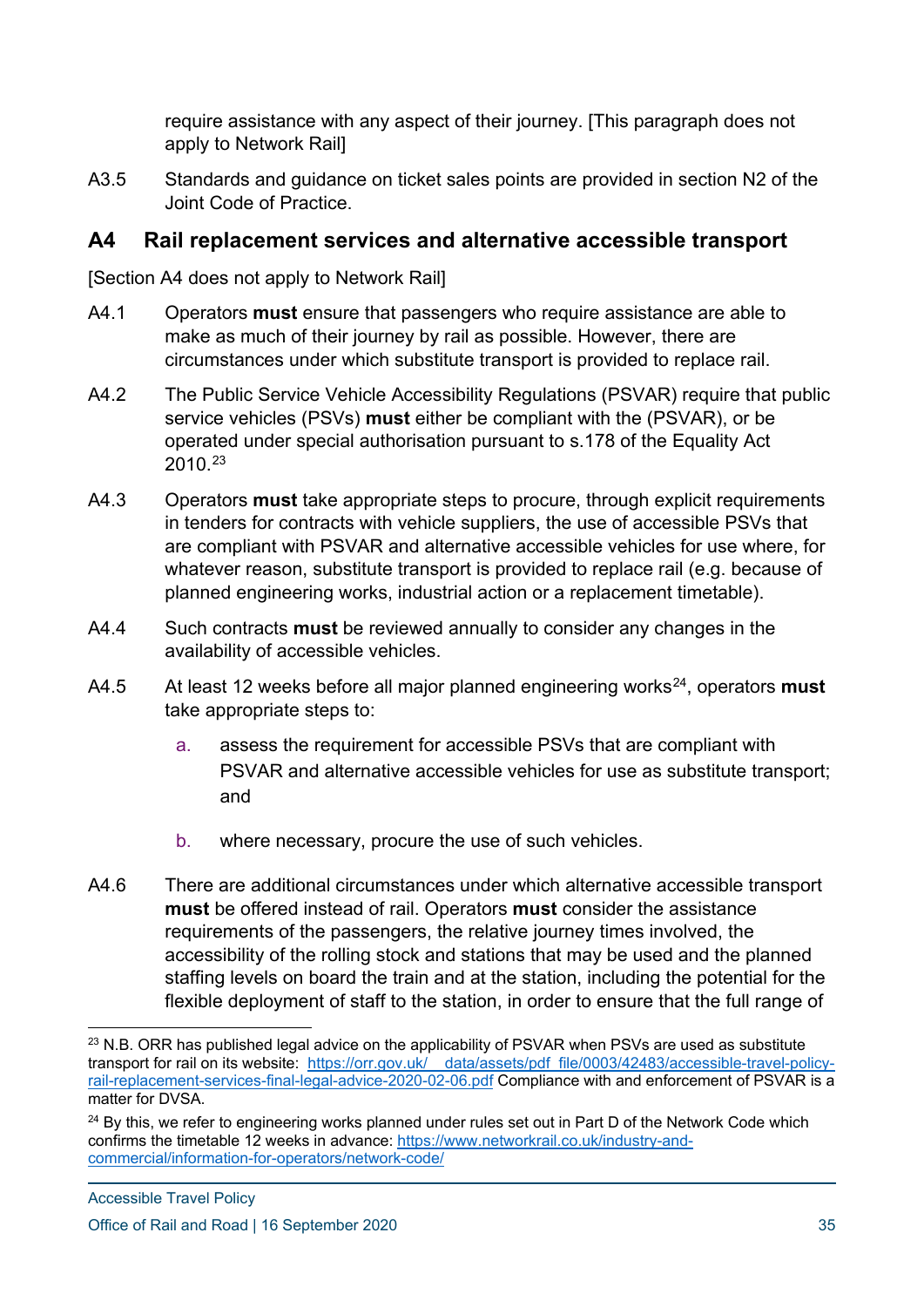options can be considered. Operators **must**, where reasonably practicable, offer an option that most resembles the service provided to passengers not requiring assistance and, during all major planned engineering works, ensure waiting times for alternative accessible transport are similar to those for PSVs.

- A4.7 For the circumstances under which alternative accessible transport is offered, operators **must** therefore set out how they will provide, without extra charge, an appropriate alternative accessible service to take disabled passengers to the nearest or most convenient accessible station from where they can continue their journey. In setting this out, operators will have regard to the anticipatory nature of the duty to provide reasonable adjustments under the Equality Act 2010. These circumstances are:
	- a. where a disabled passenger or passenger with reduced mobility is unable to travel from a station because the station is inaccessible to them (e.g. because of a physical constraint);
	- b. where a disabled passenger or passenger with reduced mobility is unable to travel from a station because the rolling stock is inaccessible to them (e.g. because of a physical constraint);
	- c. where, for whatever reason, substitute transport that is inaccessible to disabled passengers is provided to replace rail (e.g. because of planned engineering works, industrial action or a replacement timetable);where there is disruption to services at short notice that, for whatever reason, makes services inaccessible to disabled passengers.
- A4.8 Standards and guidance on the provision of substitute transport (both preplanned and emergency) are provided in section B1 of the Joint Code of Practice.<sup>[25](#page-35-0)</sup>
- A4.9 For transparency, operators **may** indicate what alternative accessible transport is usually provided - noting that, when providing taxis for disabled people, this will not always require an 'accessible' taxi. The need for 'accessible' taxis will depend on the specific needs of the individual passenger, which should be discussed with the passenger before taxis are arranged.

<span id="page-35-0"></span><sup>25</sup> See **Section 248** of Transport Act 2000.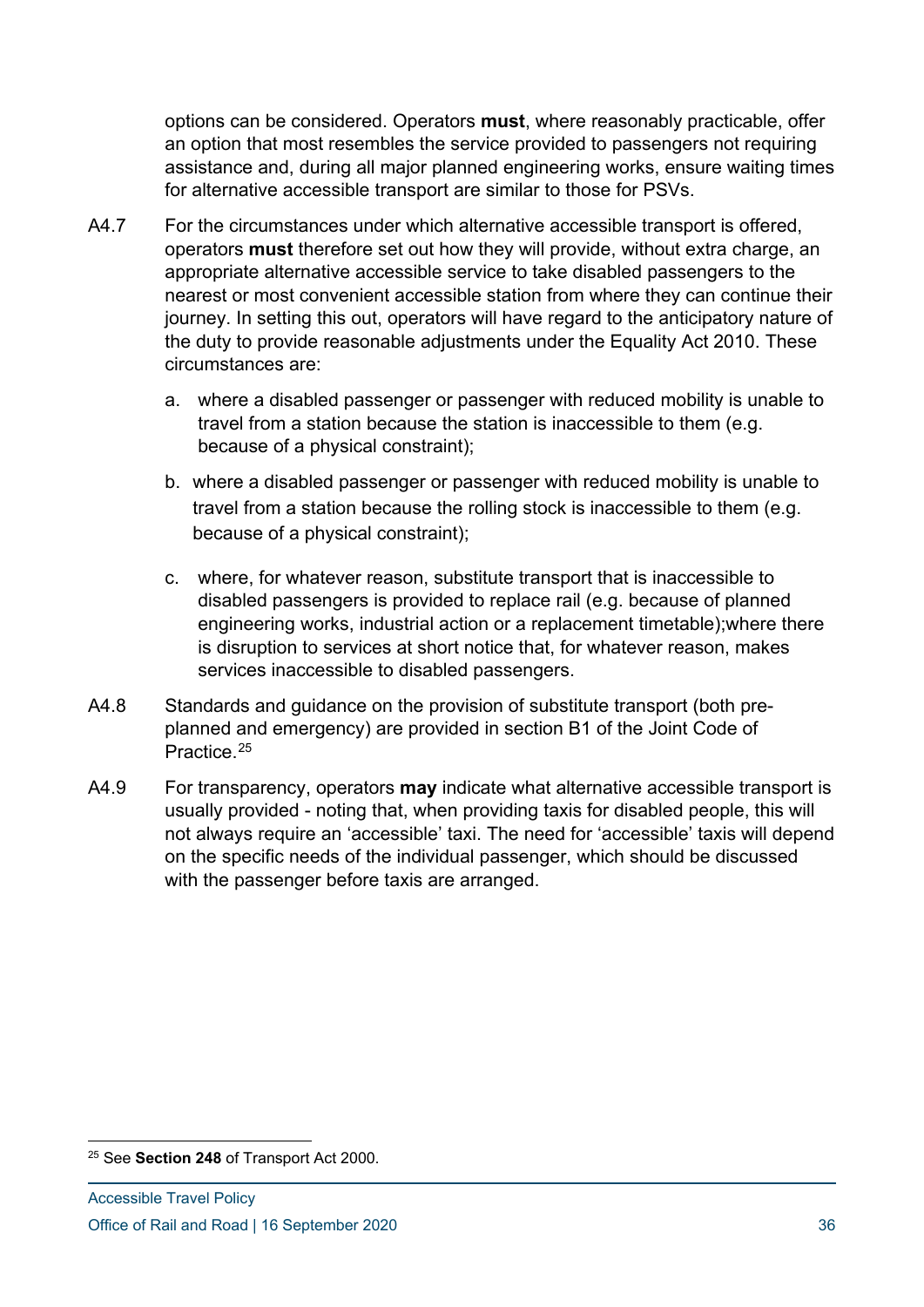## **A5 Mobility scooters and mobility aids**

[Section A5 does not apply to Network Rail]

- A5.1 Operators **must** set out their policy regarding the carriage of mobility scooters and other mobility aids for mobility-impaired people on their trains. Operators **must** make the reasoning behind their policy clear, particularly with regard to any policy excluding the carriage of some or all mobility scooters and mobility aids. Any exclusion **must** only be as a result of an evidenced safety or physical restriction on carriage of scooters and other mobility aids.
- A5.2 Operators **may** offer a scooter card scheme which allows passengers to apply for a permit for the carriage of their scooter based on its dimensions and other relevant information reasonably requested by the operator. Rejection of an application **must** be explained.
- A5.3 Where operators do carry scooters on trains, operators **must** clearly set out whether passengers are required to transfer to a seat, rather than remain seated on their scooter while on board the train – and ensure passengers are informed.

## **A6 Delays, disruption to facilities and services, and emergencies**

- A6.1 Disruption to facilities and services can have a significant impact on both the accessibility of rail services to persons with reduced mobility and the confidence of disabled people and other passengers with reduced mobility in travelling on the railway. Where disruption does occur, operators **must** do everything possible to ensure that, wherever possible, passengers are able to continue their journey and are not left stranded.
- A6.2 Operators **must** provide details of relevant policies and operational arrangements for meeting the needs of disabled passengers when dealing with the breakdown of facilities and services that can affect access to passenger trains and stations.
- A6.3 This **must** include details of the operator's policy with regard to assisting disabled people in making connections when trains are re-platformed at short notice, as well as information on policies and procedures relating to the provision of accessible substitute transport. Where substitute transport is inaccessible to some disabled people, alternative arrangements **must** be made, as set out at A4.
- A6.4 Where passengers have booked assistance in advance through Passenger Assist that, because of service disruption, is no longer valid, operators **must** set out how they will contact those passengers to provide information on the use of rail replacement services, discuss the individual needs and preferences of the passenger and make appropriate alternative arrangements (such as re-booking assistance). Operators **must** also provide details of arrangements for assisting disabled people when disruption occurs with no advance warning.
- A6.5 Operators **must** set how they will make reasonable efforts to provide, wherever possible, reasonable replacement facilities that are accessible when the level of accessibility of facilities at a station is less than that normally provided (e.g. as a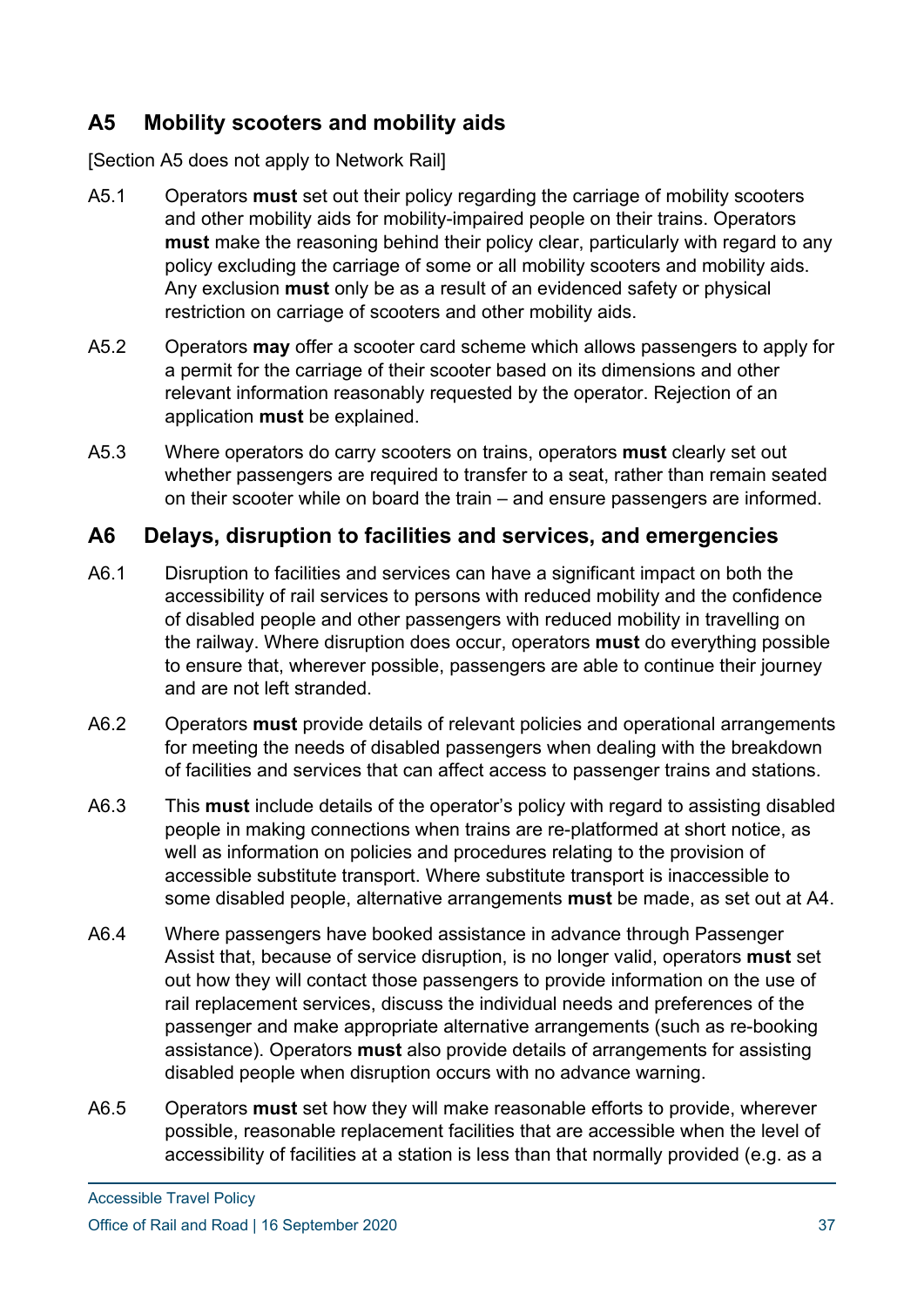result of the breakdown, alteration or removal of facilities).<sup>[26](#page-37-0)</sup> Guidance on provision of information during disruption is set out in section A2.3.

- A6.6 Operators **must** also set out how they will ensure assistance is provided to disabled people at stations and on trains in the event of an emergency, including any relevant training given to staff.
- A6.7 Operators are not expected to provide details about their plans for dealing with a range of specific emergencies.

#### **A7 Station facilities**

#### **A7.1 Left Luggage**

Operators **must** set out, where left luggage facilities are available to passengers, how these will be available to persons with reduced mobility, including wheelchair users. This requires lockers of different sizes to be provided at various heights to suit the range of passengers who may wish to use them. Lockers **must** also have a mechanism that can be easily used by people with a visual impairment and/or limited strength or manual dexterity.

#### **A7.2 Disabled Parking**

Passengers who require assistance to travel by rail should be able to travel to the station by private car and park with confidence. When the provision is not compliant with section C of the Joint Code of Practice, operators **must** set out how they will ensure there are sufficient designated disabled parking bays within the station lease area, including those operated by contractors, and that these are only used by motorists who hold disabled parking badges.

#### **A7.3 Third party provided facilities**

Operators **must** set out what actions they will take to ensure that services and facilities provided by third parties are as accessible as possible. Such actions **may** include ensuring that services and facilities provided by third parties are not located where they will cause an obstruction or, where operators have a contract with a third-party service provider, making accessibility a requirement of their contract. While it is recognised that third-party service providers have their own responsibilities under the Equality Act 2010, operators **must** make every effort to ensure that any services and facilities provided by others at their stations are accessible to disabled passengers and those with reduced mobility.

#### **A7.4 Replacement facilities**

Operators **must** commit to making reasonable efforts to provide, wherever possible, reasonable replacement facilities that are accessible when the level of

<span id="page-37-0"></span><sup>&</sup>lt;sup>26</sup> Noting the duty of operators under the Equality Act 2010 to provide reasonable adjustments.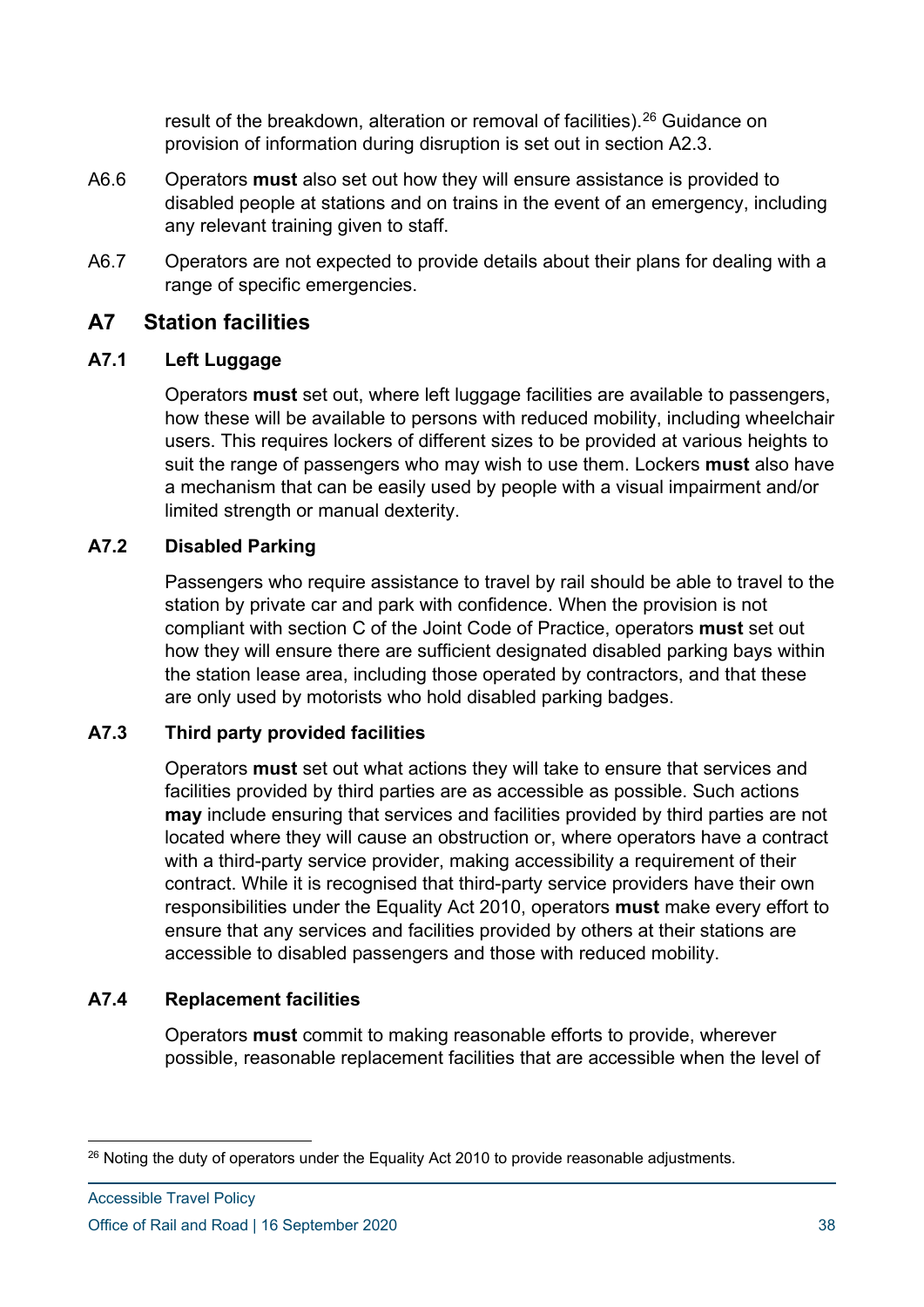accessibility of facilities at a station is less than that normally provided (e.g. as a result of the breakdown, alteration or removal of facilities).

#### **A7.5 Station entrances**

- A7.5.1 Operators **must** give a commitment that they will not permanently close station entrances or gates if this will lead to a reduction in accessibility for disabled passengers to any platform or facility at that station, unless operators have first consulted with the DfT (or Transport Scotland in Scotland), Transport Focus (and London TravelWatch, where appropriate) and local access groups, and the changes to access have been approved by the DfT (or Transport Scotland in Scotland).
- A7.5.2 Operators **must** consider the needs of disabled people when restricting or temporarily closing access points at stations. Section F2 of the Joint Code of Practice sets out mandatory standards regarding unobstructed progress during building works.
- A7.5.3 For any permanent closure of an entrance or gate, an application for a minor modification determination would need to be made to the DfT under sections 34 and 35 of the Railways Act 2005. The DfT has issued an operational guidance note on minor modifications that is available to view on its website.<sup>[27](#page-38-0)</sup>

## **A8 Redress**

- A8.1 When assistance has been booked but has not been provided as confirmed by the operator, due to a failure of the assistance service, the operator **must** provide appropriate redress to a passenger that has submitted a claim. The form and, where appropriate, value of this redress **may** be determined on a case-by-case basis to allow operators to consider the circumstances of the case. The operator **must** explain to the passenger in its response why the assistance was not provided, and what steps have been taken to ensure the failure does not reoccur. Operators **must** set out an overview of the claim process, which must be simple, straightforward and clear, and commit to promoting this to passengers, including on their website, via social media and in their passenger leaflet.
- A8.2 A claim for redress about a specific assistance failure **must** be owned by the operator of the train the passenger was travelling on, or due to travel on, when the failure took place.
- A8.3 A passenger **must** not have to submit a claim for redress to more than one operator. In cases of multiple assistance failure with a number of operators during a single multi-leg journey, the receiving operator **must** coordinate a single response on behalf of all of the operators involved. Sometimes this may not be sensible if the bulk of the assistance which was booked failed to be provided by another operator on whose train the passenger was travelling, or due to travel, when the failure took place. In this instance, it may be in the best interest of the

<span id="page-38-0"></span><sup>27</sup> <https://www.gov.uk/government/publications/minor-modifications-operational-guidance-note>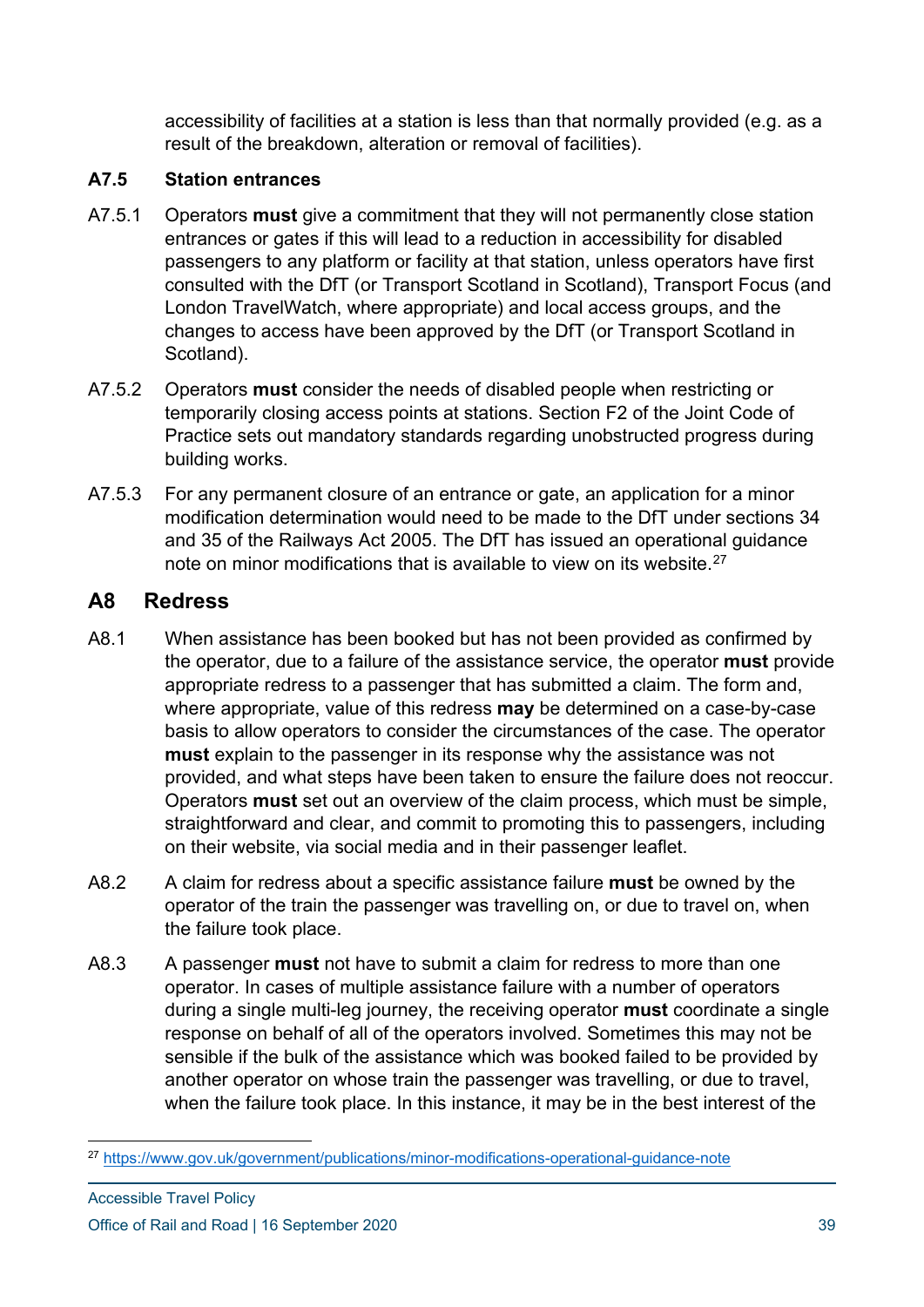claimant to receive a response directly from the operator primarily responsible. In this case the receiving operator **may** make arrangements to have the claim passed to the more appropriate operator. The operator **must** inform the claimant and obtain their consent when their claim is transferred to another operator.

A8.4 Nothing in this section is intended to diminish or remove the obligations that operators have to passengers under relevant legislation, including the Consumer Rights Act 2015, the Rail Passengers Rights and Obligations Regulations or the Equality Act 2010. [28](#page-39-0)

<span id="page-39-0"></span><sup>&</sup>lt;sup>28</sup> via the Equality Advice and Support Service.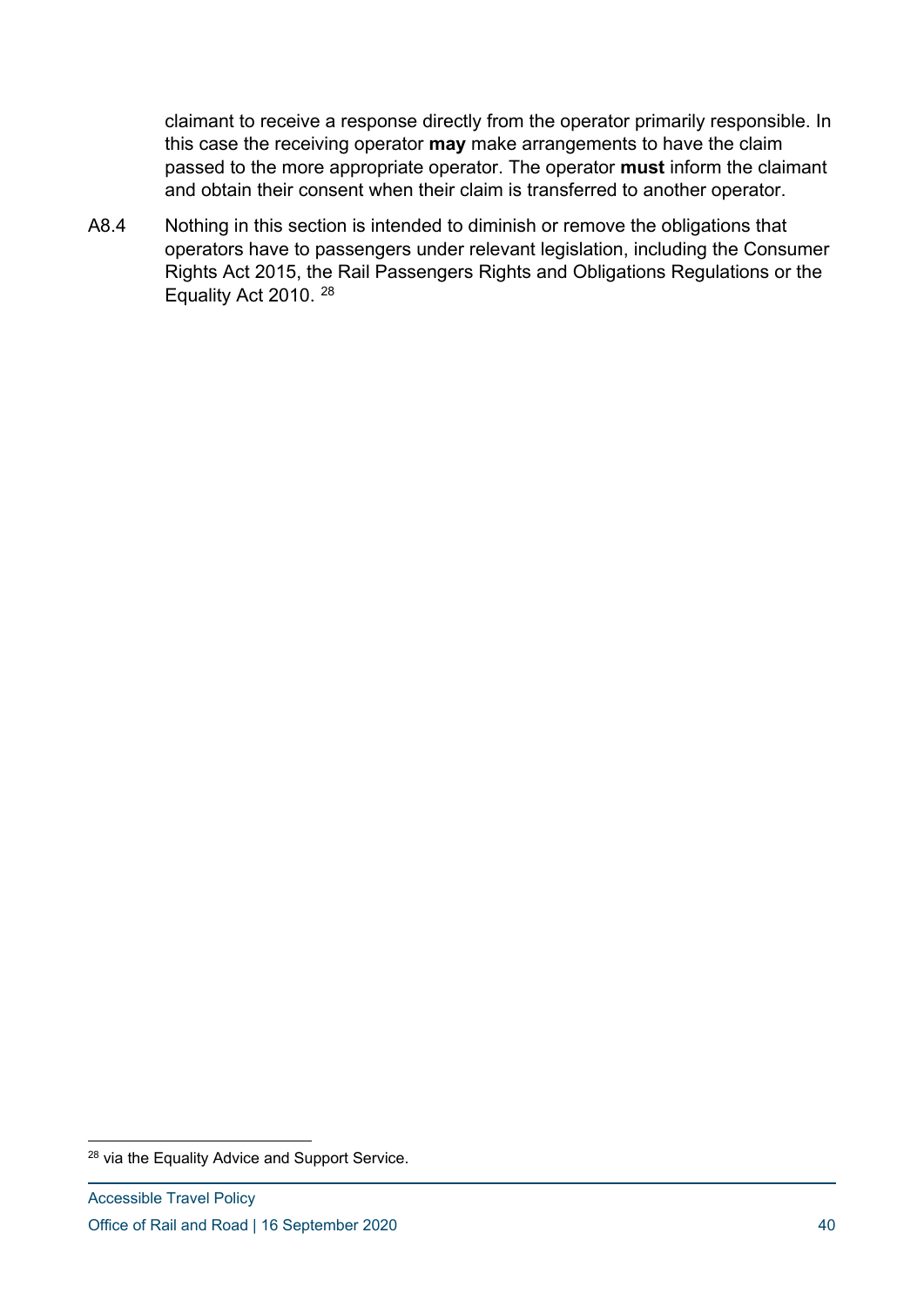## **B Strategy and Management**

In addition to the commitments to providing assistance to passengers, set out in section 4, operators must also set out how they are:

embedding the provision of services to disabled people within their business and project planning

- continuing to improve access to the railways for disabled people and those with reduced mobility
- ensuring their staff have the resources, skills and confidence to deliver assistance to passengers; and
- measuring the success of their Accessible Travel Policies.

The following sections must be included:

## **B1 Strategy**

B1.1 Operators **must** include in their policy document details of their strategy regarding accessibility. This **must** include a commitment to the continuous improvement of services and facilities for disabled people, details of the operator's strategy for the implementation of plans and policies for improving access and services in the coming year, as well as any other information about how operators take the needs of disabled people into account as part of their day-to-day operations and longer-term planning. Operators **must** also include information on any relevant franchise commitments and investment plans.

#### **B2 Management arrangements**

- B2.1 The provision of services to disabled people is an integral part of planning and delivering rail services. In order to demonstrate this, operators **must** allocate overall responsibility for the Accessible Travel Policy to a director of the licence holder's company and should provide details of the following:
	- a. how their Accessible Travel Policy is integrated into both business and project planning, and how the needs of disabled people are taken into account;
	- b. the senior management reporting arrangements that are in place for the implementation of their Accessible Travel Policy;
	- c. how managers and staff are made aware of their responsibilities to disabled passengers;
	- d. what systems are in place to ensure that services and facilities for disabled passengers are provided according to the operator's Accessible Travel Policy and the Joint Code of Practice;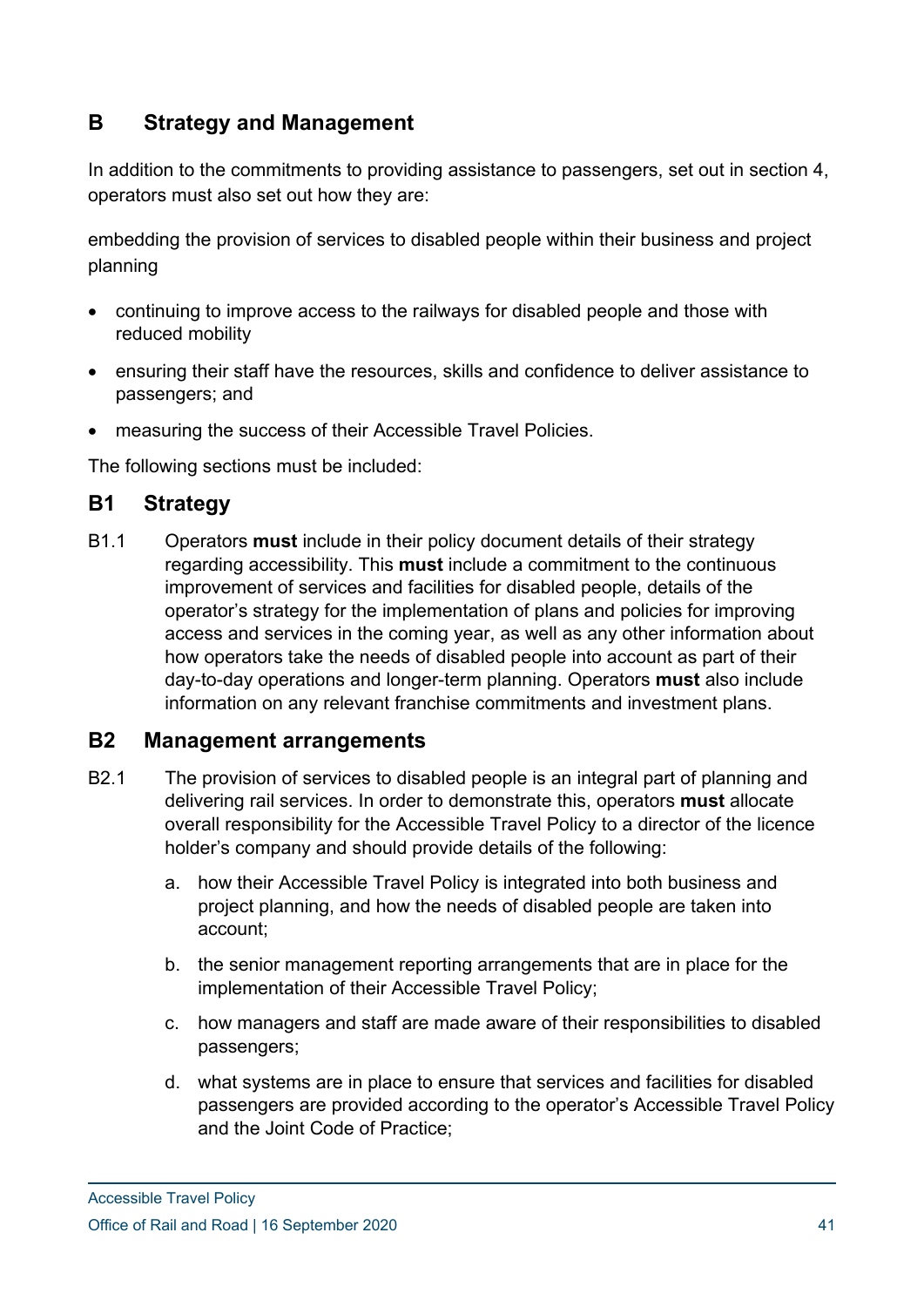e. whether systems are in place for assessing the return on investment of improvements for disabled passengers.

## **B3 Monitoring and evaluation**

- B3.1 The monitoring and evaluation of performance in delivering services and facilities to disabled passengers, and acting upon the results, are crucial in ensuring that the standards of service committed to in Accessible Travel Policies are being met, as well as delivering on the commitment to continuous improvement.
- B3.2 Operators therefore **must** monitor and evaluate their performance in meeting the standards and commitments in their Accessible Travel Policy. They must set out in their Accessible Travel Policies what mechanisms they have in place to monitor and evaluate performance, which should include the use of measurable criteria where appropriate. Where operators have a commitment in their franchise agreement to monitor and evaluate performance in providing booked assistance, they **must** include details of the processes in place for doing so.
- B3.3. Operators **must** identify and set out in their Accessible Travel Policy the range of information that they use to monitor and evaluate performance. It is expected that this will largely depend on sources of data that are already available and be integrated with operators' existing arrangements for performance management, although operators are encouraged to seek more information where this would be helpful.
- B3.4. Operators **must** provide us with performance data to demonstrate they are complying with their obligations to passengers in relation to Accessible Travel Policies. This allows us to monitor operators' progress in these areas over time and improves transparency and accountability for passengers. Core data reporting requirements are set out in the 'Reference guide for ORR Core Data compliance reporting'.[29](#page-41-0)
- B3.5 As part of annual reviews, operators **must** provide the ORR with details of any key actions they have identified to improve performance.

## **B4 Access improvements**

- B4.1 Operators **must** state their commitment to comply with PRM-TSI and the Joint Code of Practice when installing or refurbishing rolling stock and facilities at stations. This **must** include a commitment to applying for derogations against the PRM-TSI and/or dispensations against the Joint Code of Practice when necessary, after every effort has been made to comply with the relevant requirements.
- B4.2 Operators **must** provide details about any specific access improvement schemes, including any relevant franchise commitments and investment plans. This **may** include:

<span id="page-41-0"></span><sup>29</sup> <https://orr.gov.uk/statistics/published-stats/core-data>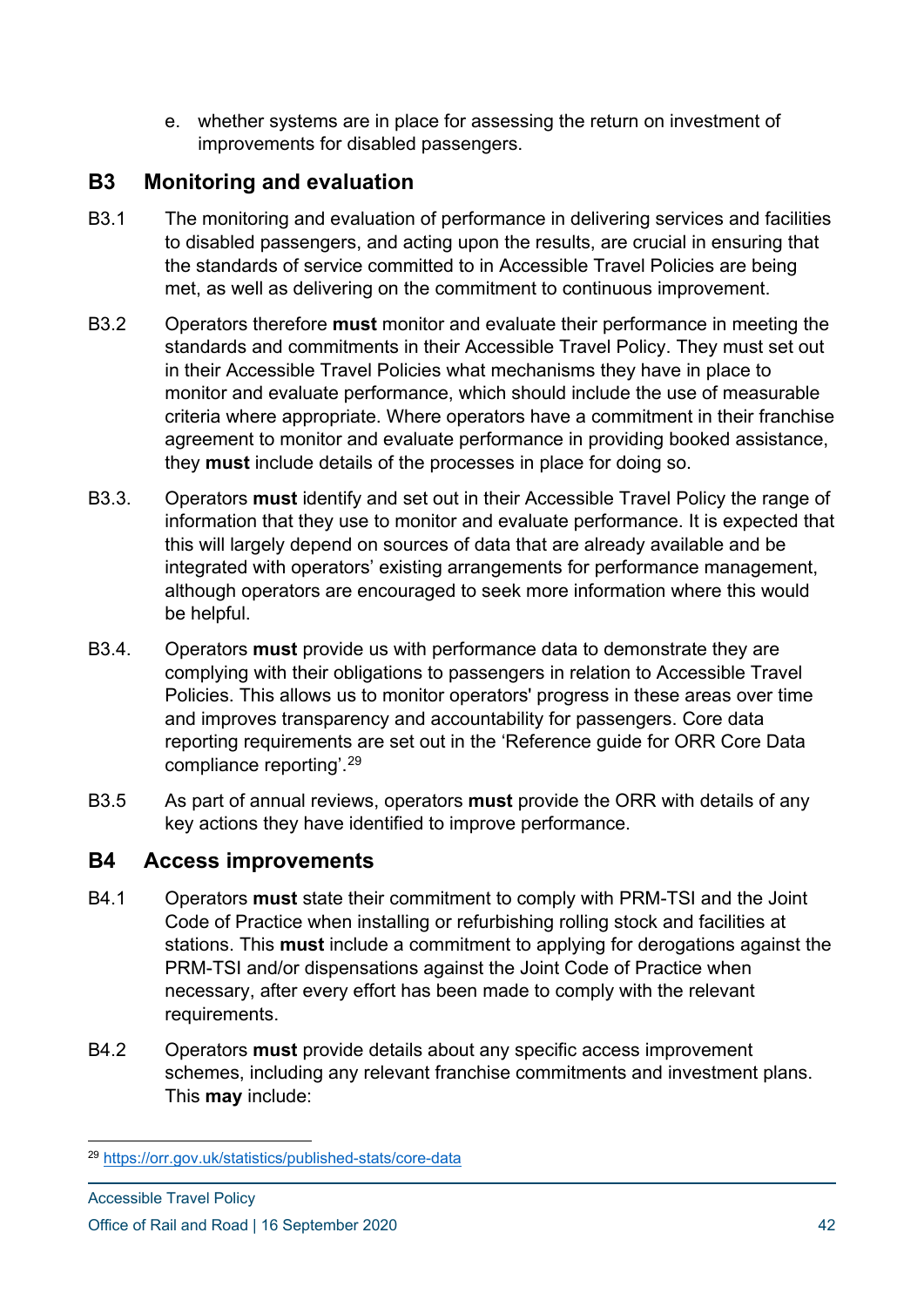- a. identifying relevant schemes delivered since the last review (or, in the case of an initial Accessible Travel Policy, delivered in the previous twelve months);
- b. reporting on the progress of ongoing schemes currently being delivered by the operator, including estimated timescales for delivery/completion;
- c. providing information on the progress of key ongoing schemes being delivered by other parties, including estimated timescales for delivery/completion where possible;
- d. details of any firm plans for future access improvements, including information about any priorities for future improvements that have been identified;
- e. details of any plans for other station or rolling stock works, how accessibility improvements are being incorporated and how the needs of disabled people have been taken into account. This includes identifying where stations and rolling stock are being brought into line with the Joint Code of Practice and the PRM-TSI.
- B4.3 When providing details on the above, operators **may** be pragmatic in deciding what information, to what level of detail, should be included. Operators **may** wish to make it clear, if necessary, that information (for example on timescales for delivery of schemes) is estimated and/or subject to change.

## **B5 Working with disabled passengers, local communities and local authorities**

- B5.1 As set out in section B2.2, it is vital that Accessible Travel Policies are developed with the input of disabled passengers themselves. Operators **must** operate a regular forum of disabled passengers, to include users of assisted travel, with whom they consult on accessibility issues, such as options for and prioritisation of access improvements, raising awareness of assisted travel and developing new initiatives under the Accessible Travel Policy.
- B5.2 Operators **must** actively promote the availability of assisted travel, with a particular focus on the passenger leaflet. As well as ensuring that this leaflet is available at staffed stations, in prominent locations where public services are provided, and online, as required by paragraph A2.1.1, additional promotion of the assisted travel service **may** include, for example, advertising at stations, on train services and via social media. Operators **must** work with local authorities, local service providers and local or regional access groups and charities to promote the benefits of assisted travel; this **may** include using online forums to test ideas, producing and providing video testimony of positive experiences, and offering accompanied journeys to prospective users. This **may** also include taking part in schemes that help passengers with non-visible disabilities, such as cognitive and intellectual impairments, more easily travel by rail.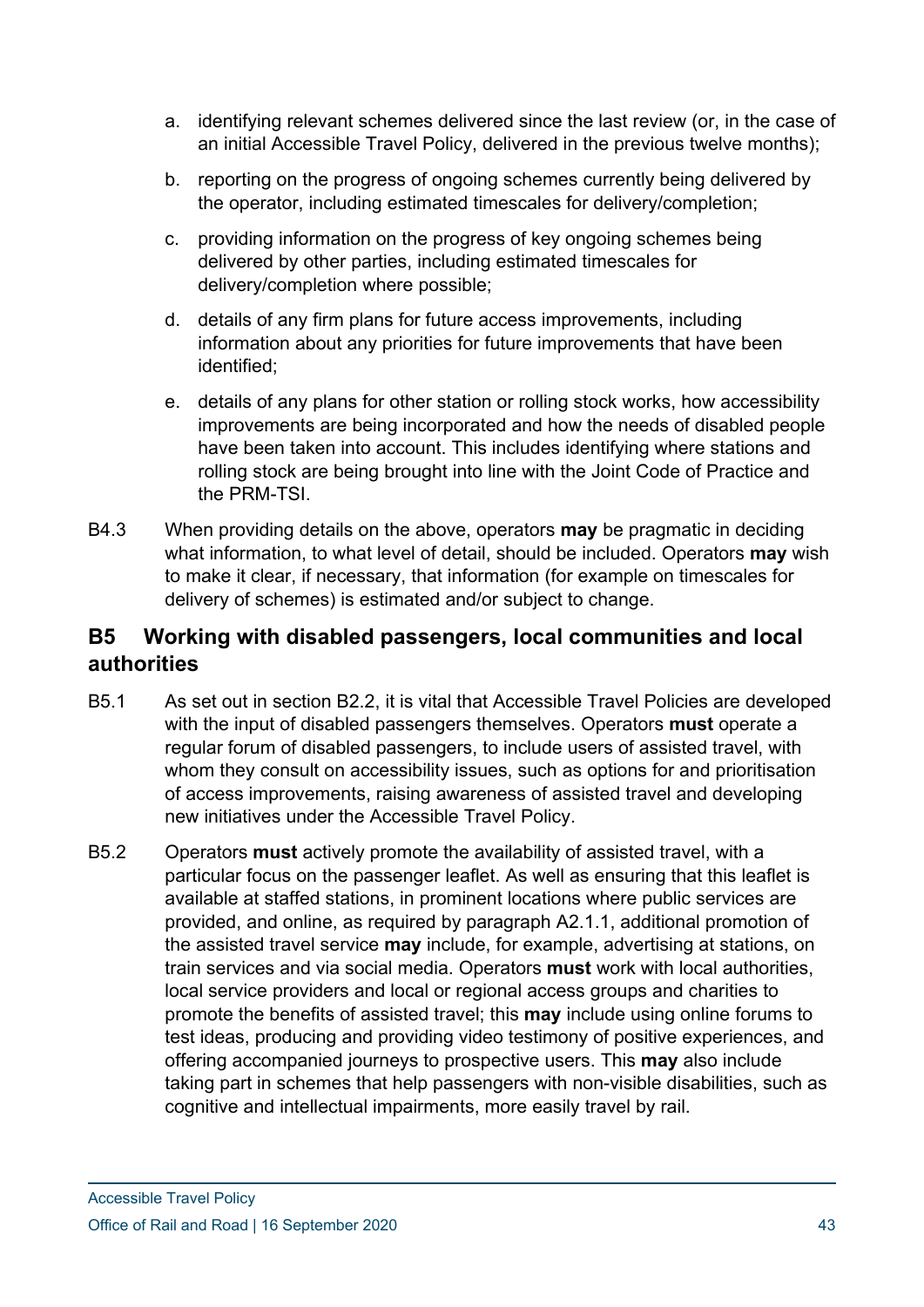- B5.3 Operators **must** provide an annual report to ORR on the activity and outputs of their work with disabled passengers, local communities and local authorities as set out in this section (see section CB2).
- B5.4 Operators **may** also provide in their policy document (as an appendix if preferred) a list of key organisations (including, for example, any partnerships, local authorities and local access groups) that they consult with about accessibility issues.

## **B6 Staff training**

- B6.1 Operators **must** make the following commitments in their Accessible Travel Policy in relation to staff training, setting out a plan for how these commitments will be delivered:
	- a. By 31st July 2021 all new staff, including senior and key managers, **must** as part of their induction, receive relevant disability awareness training or disability equality training in a predominantly classroom-based setting that delivers mandatory training outcomes 1, 2, 3, 4, 5 and 6 as set out in Appendix D.
	- b. In addition, by 31<sup>st</sup> July 2021, all frontline staff that interact directly with passengers at any time as part of their duties **must**, as part of their induction, receive training that delivers mandatory training outcomes 7, 8 and 9 as set out in Appendix D.
	- c. In order to achieve consistency of approach across operators for the benefit of passengers, operators **must** be able to demonstrate by 31st July 2021 that all current frontline staff have met the mandatory training outcomes set out in Appendix D; the extent to which this will require staff to receive refresher training by 31st July 2021 **may** take into account factors such as the scope and content of previous training packages, staff responsibilities, and existing training commitments.
	- d. Staff **must** receive refresher training within 2 years of receipt of disability awareness or disability equality training, and as a minimum every 2 years thereafter; the exact scope and format of this training will be for operators to determine, but operators will be expected to demonstrate on an ongoing basis that staff are able to deliver the mandatory training outcomes described above.
	- e. By 31st July 2021, operators **must** make reasonable efforts to ensure the lived experience and expertise of people with a range of disabilities is utilised in disability awareness or disability equality training course development and delivery. In particular:
		- Staff must hear from disabled people about their lived experience of using the railway and be provided a safe space to explore the issues raised;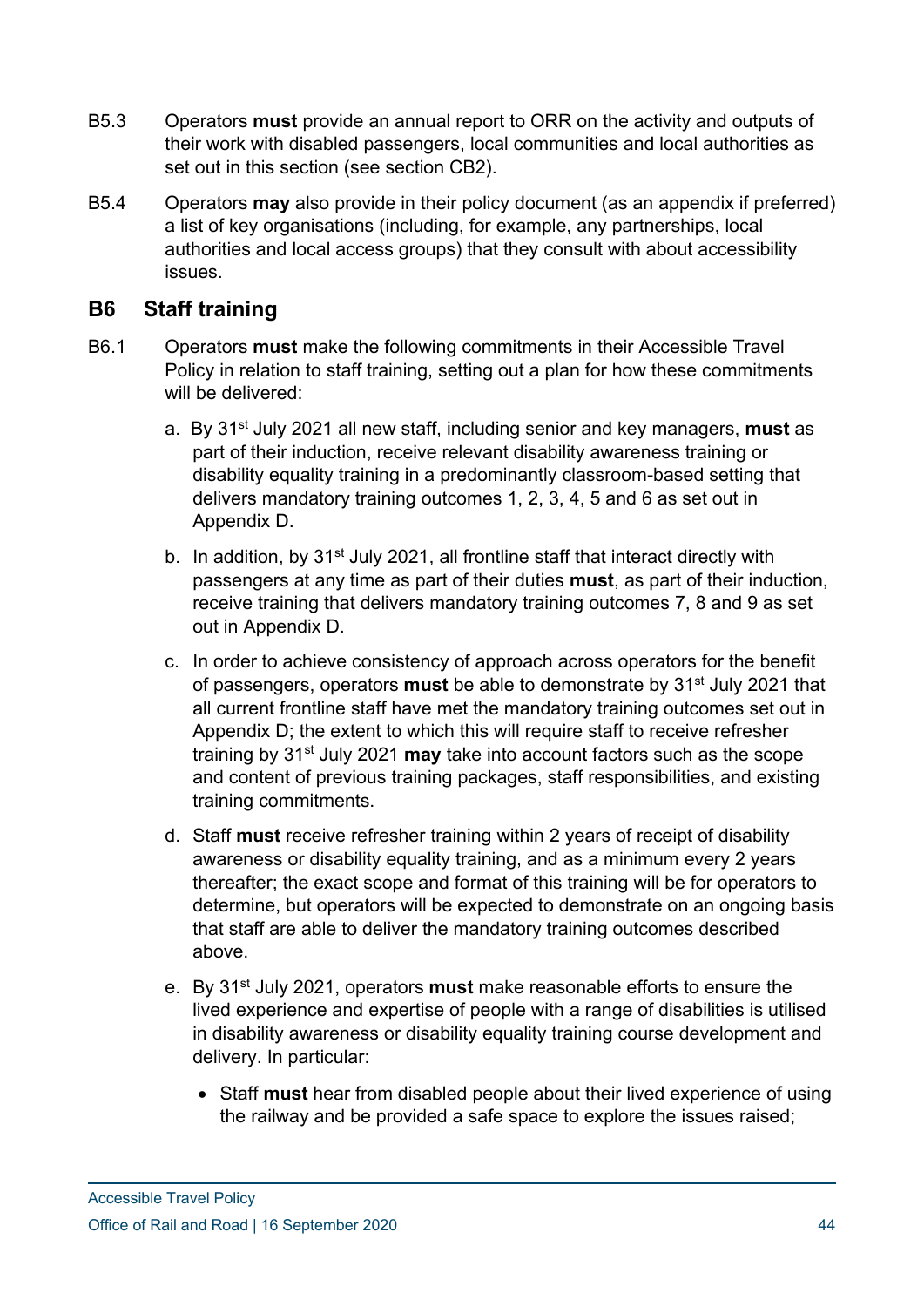- Course content and material **must** be developed in consultation with disabled people.
- f. By 31st July 2021, where reasonably practicable, agency staff and staff contracted on a temporary basis that interact directly with passengers at any time **must** receive a condensed version of the disability awareness training or disability equality training, to deliver as a minimum mandatory training outcomes 6 (Passenger Assist), 7 (Communication) and 9 (Providing safe assistance) as set out in Appendix D.
- g. Where reasonably practicable, anyone employed at a contact centre who provides information or advice directly to passengers on behalf of the operator, whether directly employed by the operator or not, **must** receive a condensed version of the disability awareness training or disability equality training to deliver as a minimum mandatory training outcomes 6 (Passenger Assist) and 7 (Communication).
- B6.2 By 31st July 2020, operators **must** provide a report to ORR setting out progress against delivery of these commitments.
- B6.3 Operators **must** also set out what appropriate training drivers of rail replacement bus services and taxis receive to ensure they are able to provide assistance to rail passengers. Where it is not reasonably practicable for this training to be provided, the operator **must** provide an explanation<sup>[30](#page-44-0)</sup>.
- B6.4 Operators **must** confirm to ORR at the time of submitting their Accessible Travel Policy for review that all statistics, legislation and language used in training are up to date.
- B6.5 Until 31st July 2021 operators **must** continue to ensure that, as a minimum:
	- a. Frontline staff who may, at any time, need to assist passengers receive appropriate training in the use of equipment provided to assist people with disabilities, such as ramps, wheelchairs and induction loops.
	- b. Any staff who may, at any time, deal directly with passengers receive appropriate training to help them communicate with people with different disabilities.
	- c. Any staff who answer telephones are trained in communicating clearly with people who may have difficulty speaking, hearing or understanding.

<span id="page-44-0"></span><sup>&</sup>lt;sup>30</sup> Noting the duty of operators under the Equality Act 2010 to make reasonable adjustments.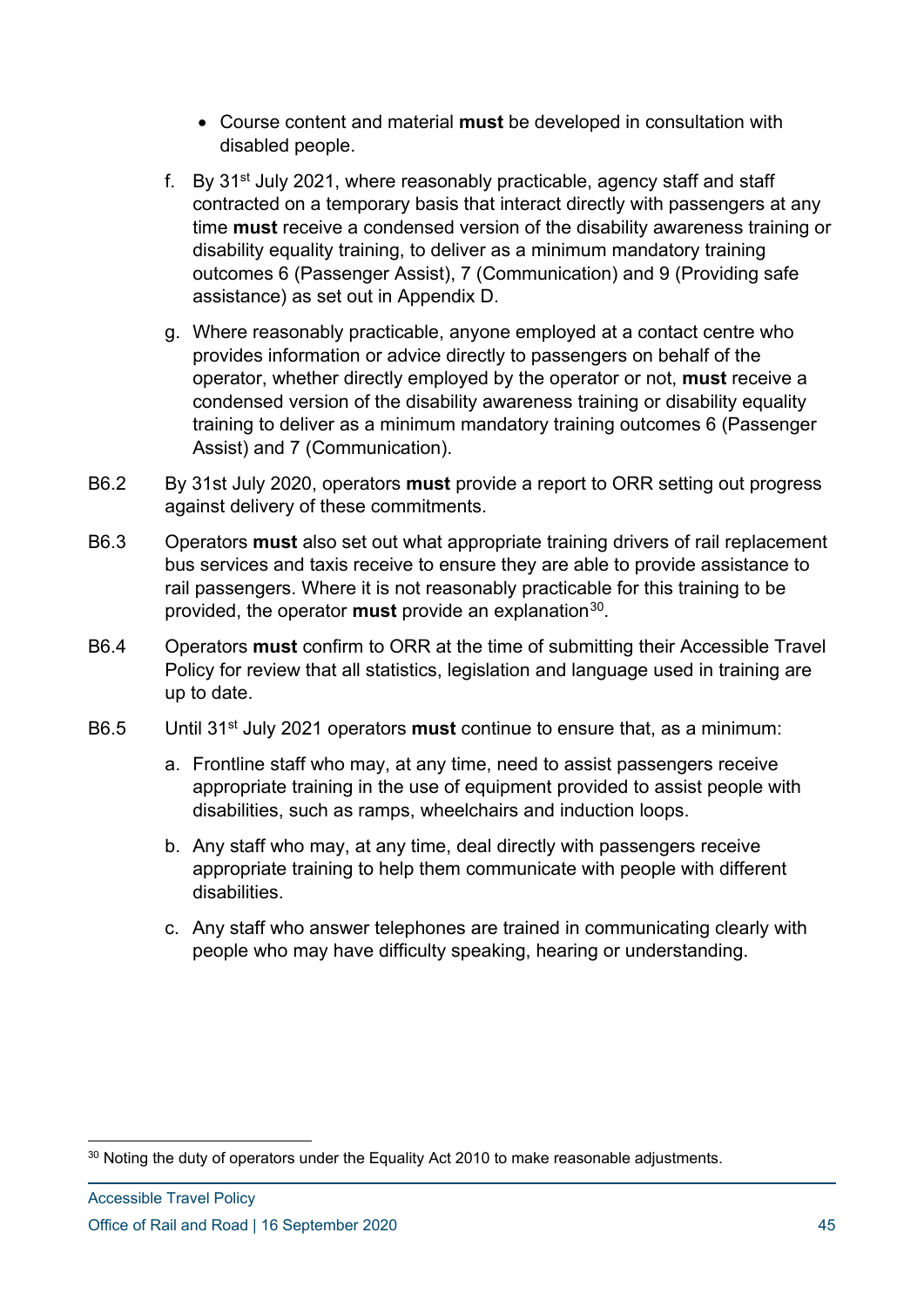# **Appendix A: Glossary**

| <b>Term</b>                                                                                                        | <b>Definition</b>                                                                                                                                                                                                                                              |
|--------------------------------------------------------------------------------------------------------------------|----------------------------------------------------------------------------------------------------------------------------------------------------------------------------------------------------------------------------------------------------------------|
| <b>Accessible Travel</b><br><b>Policy</b>                                                                          | The policy all train and station operators must provide in<br>accordance with their passenger and station licences.                                                                                                                                            |
| <b>Consumer Rights</b><br><b>Act 2015</b>                                                                          | Legislation which provides passengers with a route to redress,<br>or a refund, should an operator fail to provide a particular<br>service.                                                                                                                     |
| <b>Disabled Person's</b><br><b>Railcard</b>                                                                        | The Disabled Person's Railcard provides a discount on rail<br>tickets for people with a disability that makes travelling by train<br>difficult. It is administered by the RDG on behalf of train<br>operators.                                                 |
| <b>Design Standards</b><br>for Accessible<br><b>Railway Stations: A</b><br><b>Joint Code of</b><br><b>Practice</b> | Published by the Department for Transport and Transport<br>Scotland. Sets out European and national standards to be<br>complied with when carrying out rail infrastructure improvements<br>at stations, alongside good practice.                               |
| <b>EC Rail</b><br><b>Passenger Rights</b><br>& Obligations<br>(1371/2007)                                          | A set of rules established by the European Commission to better<br>protect train travellers in case of delays, cancellations or<br>discrimination.                                                                                                             |
| <b>Equality Act 2010</b>                                                                                           | The Act brings together nine main pieces of legislation to protect<br>individuals from unfair treatment and promotes a fair and more<br>equal society.                                                                                                         |
| <b>Human Rights Act</b><br>1998                                                                                    | The Act sets out the fundamental rights and freedoms that<br>everyone in the UK is entitled to. It incorporates the rights set<br>out in the European Convention on Human Rights (ECHR) into<br>domestic British law.                                          |
| Knowledgebase                                                                                                      | The name given to the engine that contains all the textual<br>content provided on the National Rail Enquiries website. It holds<br>a range of rich supplementary information, both static and real-<br>time, about travelling by train on the GB rail network. |
| <b>National Rail</b><br><b>Conditions of Travel</b>                                                                | Defines the agreement that comes into effect between<br>passengers and the Train Companies that provide rail services<br>on the National Rail network when a rail ticket is purchased.                                                                         |
| <b>National Rail</b><br><b>Enquiries</b>                                                                           | A public information provider from RDG offering advice on<br>timetables, fares and other rail queries.                                                                                                                                                         |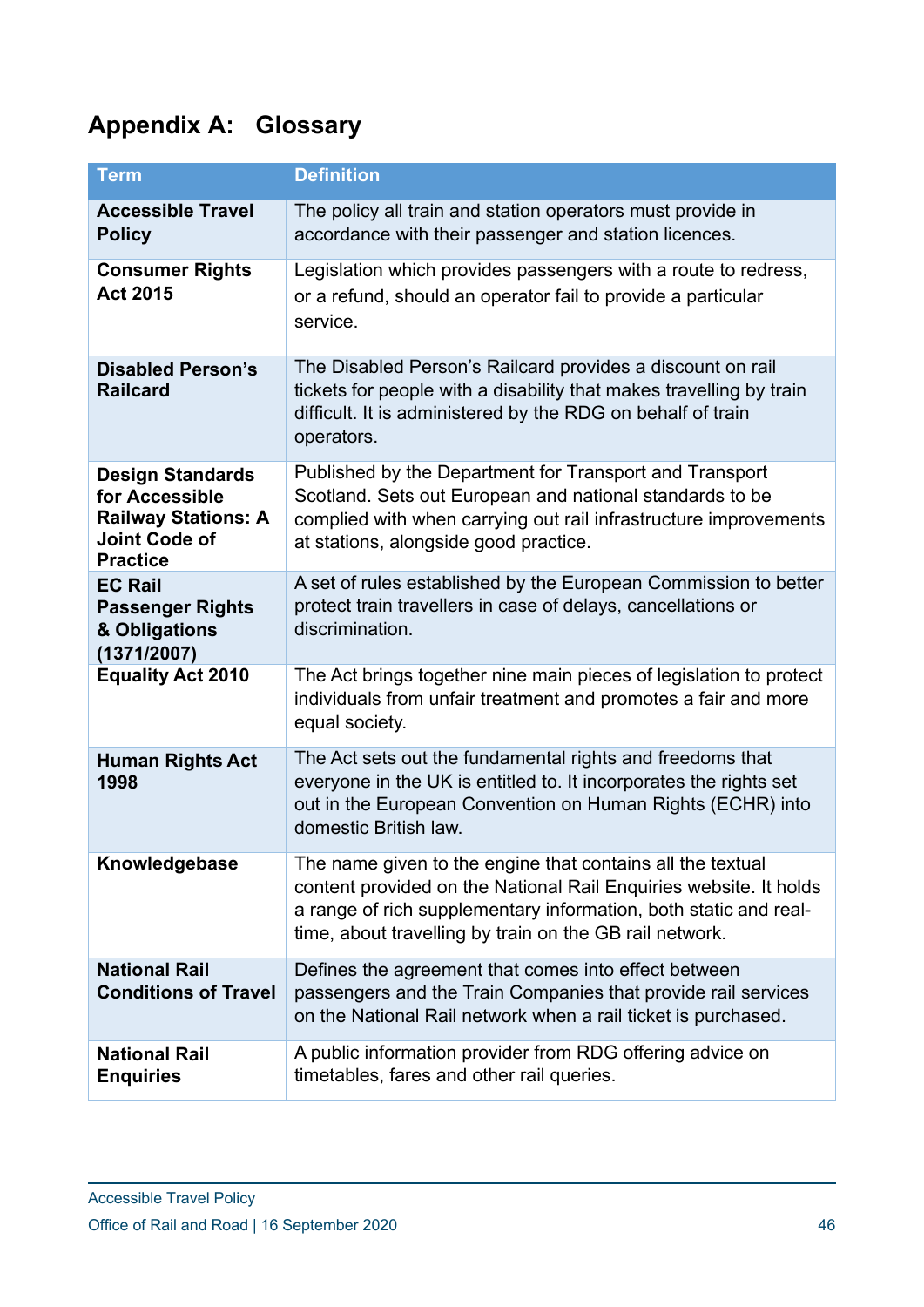| <b>ORR</b>                                                                        | Office of Rail and Road: the economic regulator of Britain's<br>mainline railway and health and safety regulator on all Britain's<br>railways. It also monitors England's Strategic Highways network                                                                                                         |  |  |  |
|-----------------------------------------------------------------------------------|--------------------------------------------------------------------------------------------------------------------------------------------------------------------------------------------------------------------------------------------------------------------------------------------------------------|--|--|--|
| <b>Passenger Assist</b>                                                           | The booking system that enables passengers to book<br>assistance to travel by rail.                                                                                                                                                                                                                          |  |  |  |
| <b>PRM-TSI</b>                                                                    | Persons with Reduced Mobility Technical Specification for<br>Interoperability. The PRM-TSI applies to all trains used on the<br>interoperable rail system, which comprises the major lines of<br>all Network Rail infrastructure. It sets standards for accessible<br>trains, stations and other facilities. |  |  |  |
| <b>Rail Ombudsman</b>                                                             | An independent, not-for-profit organisation that offers a free,<br>expert service to help sort out unresolved customer<br>complaints about service providers within the rail industry.                                                                                                                       |  |  |  |
| <b>Rail Vehicles</b><br><b>Accessibility</b><br><b>Regulations 2010</b><br>(RVAR) | Set out the accessibility standards to which new non-mainline<br>(and older rail vehicles as and when they are refurbished)<br>must comply.                                                                                                                                                                  |  |  |  |
| <b>Railways Act 1993</b>                                                          | An Act to provide for the appointment and functions of a Rail<br>Regulator and a Director of Passenger Rail Franchising.                                                                                                                                                                                     |  |  |  |
| <b>Railways</b><br>(Interoperability)<br><b>Regulations 2011</b>                  | Establish common operational standards and practices across<br>European railways.                                                                                                                                                                                                                            |  |  |  |
| <b>RDG</b>                                                                        | Rail Delivery Group: Brings together the owners of Britain's<br>Train Operating Companies, Freight Operating Companies and<br>Network Rail.                                                                                                                                                                  |  |  |  |
| <b>RSSB</b>                                                                       | Railway Safety and Standards Board: an independent,<br>industry-wide body established under the licences of Network<br>Rail and the passenger and freight train operators                                                                                                                                    |  |  |  |
| <b>Train Operators</b>                                                            | The companies that operate passenger rail service on the GB<br>rail network.                                                                                                                                                                                                                                 |  |  |  |
| <b>WCAG Guidelines</b>                                                            | Web Content Accessibility Guidelines: Set out how to make Web<br>content more accessible to people with disabilities.                                                                                                                                                                                        |  |  |  |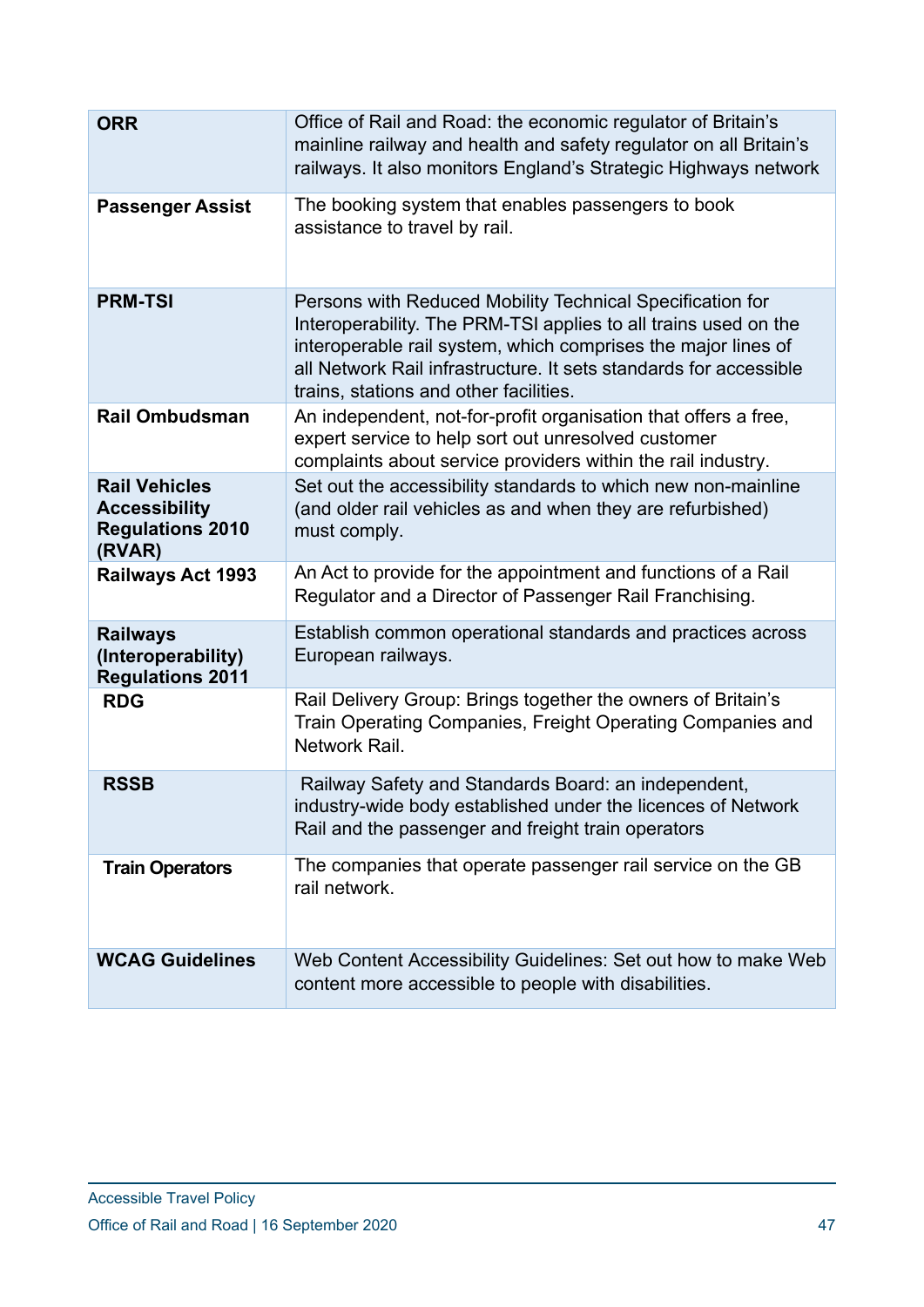## **Appendix B: Station accessibility classification system**

Every station **must** be allocated by operators to one of three categories A-C and described in public facing information provided by the operator (including station maps, timetables and posters, and the station accessibility information provided alongside the Accessible Travel Policy as described in Section 4, A2.2 of this guidance) as follows:

**Category A:** "This station has step-free access to all platforms / the platform"

**Category B:** "This station has a degree of step-free access to the platform, which may be in both directions or in one direction only - please check details."

**Category C:** "This station does not have step-free access to any platform."

Operators **must** apply the following definitions to determine which of these three categories a station will be allocated to:

#### *Category A*

The station has step-free access to and between all platforms, at all times trains are running, via level access, lifts or ramps (in accordance with new-build standards re gradient/length). Additional station entrances or walking routes not meeting the A criteria are permitted, providing the additional walking distance to avoid these is no more than 100m.

#### *Category B*

The station does not meet category A, but has step-free access to either all platforms or at least one platform. In some cases, the station may be usable for some disabled and older people, but in others major barriers may exist which are likely to restrict the ability of some disabled or older people to use the station. This may include long or steep ramps, access between platforms that may be via the street, and there may not be step-free access to or between all station areas.

#### *Category C*

The station has no step-free access to any platform.

In its station accessibility information provided alongside the Accessible Travel Policy as described in Section 4, A2.2 of this guidance, an operator **may** – for the benefit of passengers and staff that require further detailed information – choose to further classify stations in category B according to the following definitions, using the text in bold to describe the level of step-free access: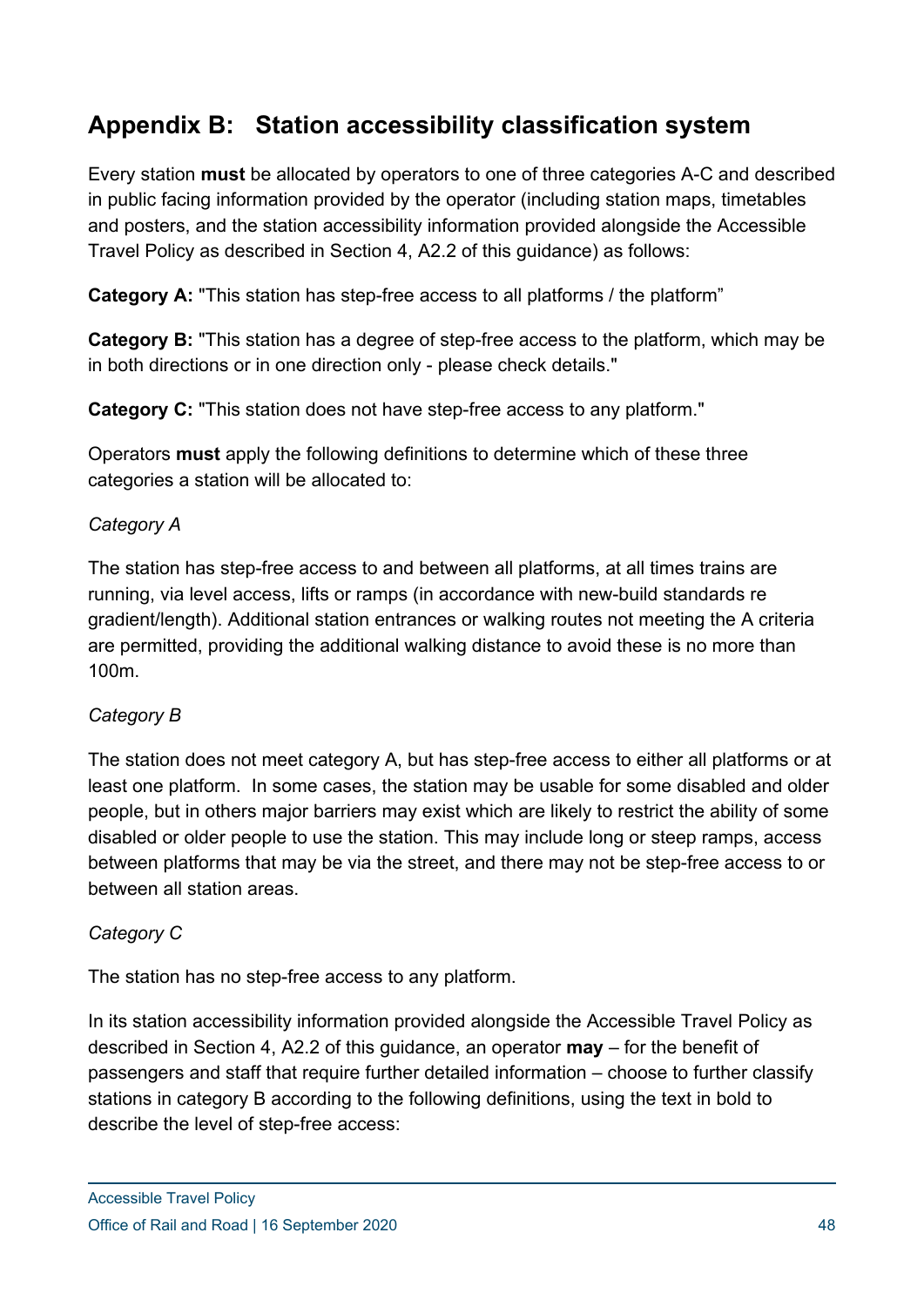#### **B1. "Step-free access to all platforms - may include long or steep ramps. Access between platforms may be via the street."**

This station does not meet the A criteria, but has step-free access (to all platforms) likely to be usable by many people with reduced mobility. Access may be via ramps, up to 1:10 gradient (any length). Short end-of-platform ramps may be up to 1:7. Access between platforms may be via the street, no more than 400m. Access via level crossings is permitted (if full barrier). Access routes may be via car parks, or short access roads without pavements, but otherwise routes via the street must include a pavement. Additional entrances/ walking routes not meeting the A or B1 criteria are permitted, providing the additional walking distance to avoid these is no more than 400m.

#### **B2. "Some step-free access to all platforms - please check details"**

This station has step-free access to all platforms, but major barriers exist which are likely to restrict the ability of some people to use the station. Step-free routes do not meet the A or B1 criteria (e.g. long ramps steeper than 1:10, or the step-free route between platforms is greater than 400m). Any station with an ungated or half-barrier level crossing between platforms is in B2 or lower. Any station where step-free access is only available at certain times, or only to certain passengers, is in B2 or lower (e.g. because lifts are unavailable when the station is unstaffed) for example, if the step-free entrance opening times depend on staff presence at the station.

#### **B3. "Some step-free access, may be in one direction only - please check details"**

This station has step-free access to fewer than the total number of platforms.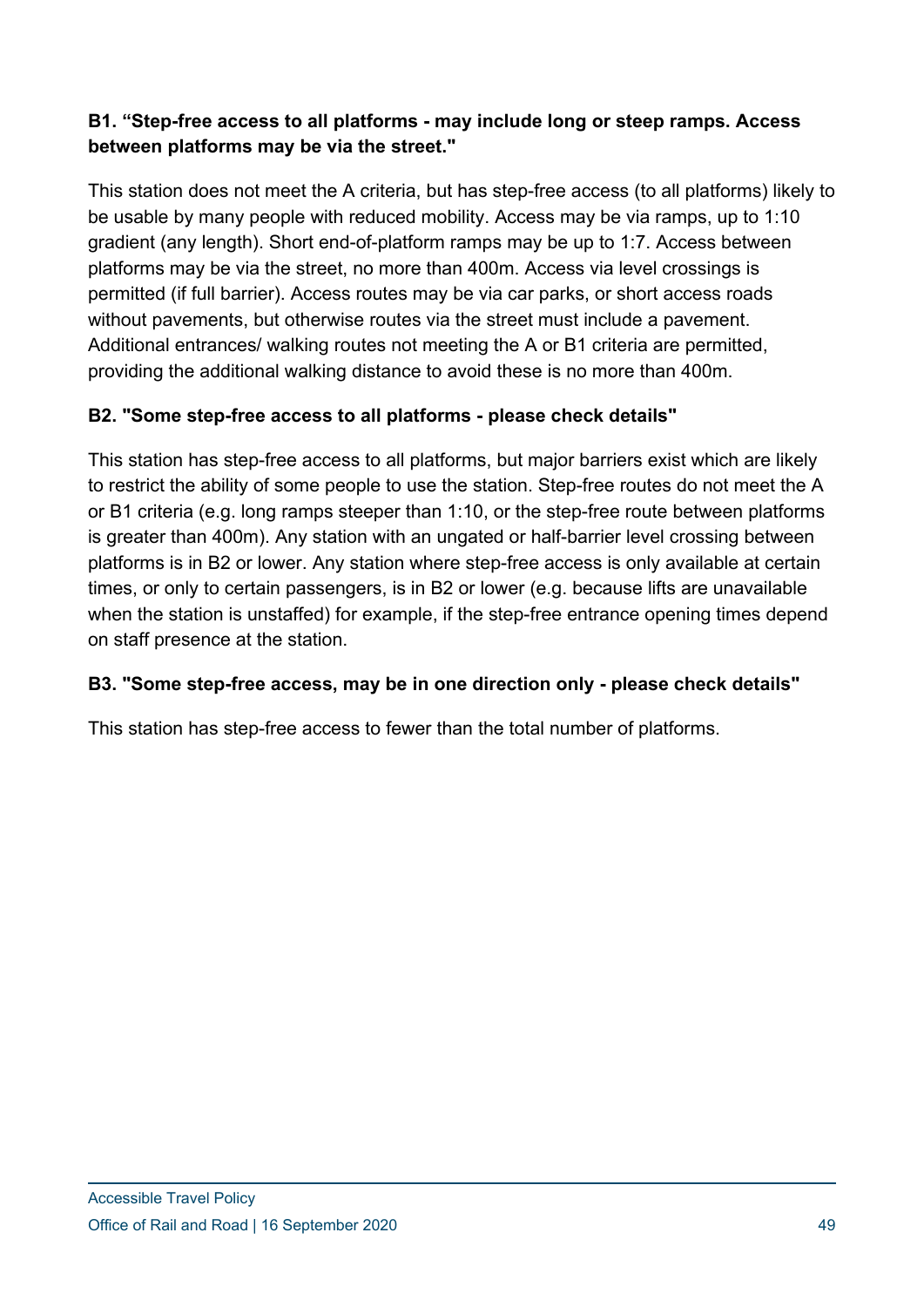## **Appendix C: Passenger assistance handover protocol technical guidance**

The following technical requirements **must** be adhered to when implementing the passenger assistance handover protocol.

**This technical guidance does not apply where ORR has agreed an alternative process or technology, with equivalent functionality and effectiveness, may be used by the Operator.**

#### **1. Dedicated assistance telephone number for each station;**

a) All stations **must** have a dedicated assistance number<sup>[31](#page-49-0)</sup> for receiving calls relating to assistance provision $32$ .

b) The station's dedicated assistance telephone number **may** be made available to the public or can be for operational use only.

c) The dedicated assistance telephone number for a station **must** be made widely available to any station or on-train staff who interact with the station for assistance purposes e.g. by ensuring the number is available and accurate in relevant industry systems.

d) The telephone line used for the dedicated assistance line **must** be capable of logging when calls are received to enable the Operator to audit communication as required e.g. can log when calls were received with precise times and dates.

e) By exception, in the event no one is available to answer calls made to the dedicated assistance telephone number, the assistance number **must** either be: (i) temporarily diverted elsewhere or; (ii) have a recorded message in place explaining the assistance arrangements for that station at that time.

#### **2. Responsible Person for assistance-related communications for every station;**

a) An operator **must** ensure there is a rostered Responsible Person for each of its managed stations during hours when services are operating at the station  $33$ .

<span id="page-49-0"></span> $31$  The dedicated assistance number can also be used for purposes other than assistance-related communication.

<span id="page-49-1"></span> $32$  For stations that are always unstaffed. Operators are permitted to use the same dedicated assistance telephone number for more than one station. Staffed or partially staffed stations must have their own unique dedicated assistance number.

<span id="page-49-2"></span><sup>&</sup>lt;sup>33</sup> During periods when a station is unstaffed, Operators are permitted to use the same Responsible Person for more than one station.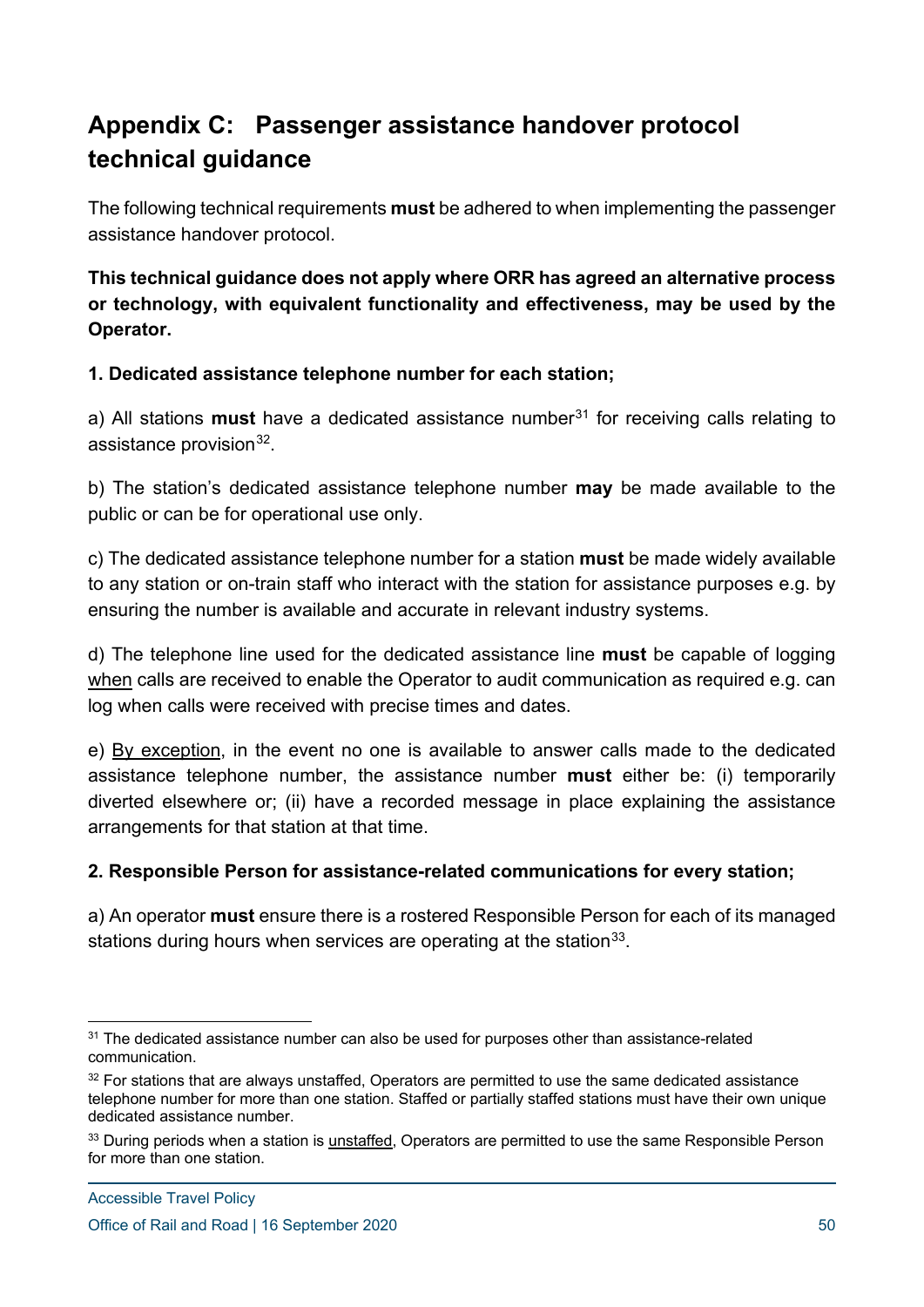b) During periods when stations are staffed the Responsible Person for the station **must** be on-site. During periods when the station is unstaffed the Responsible Person **may** be in a remote location<sup>[34](#page-50-0)</sup>

c) The Responsible Person **must** have responsibility for ensuring calls to the dedicated assistance number are answered during times when trains are operating at that station. This means the Responsible Person **may**: answer calls to the dedicated assistance number themselves; delegate responsibility for this function to a colleague at that station<sup>35</sup>; or by exception invoke the arrangements in 1e).

d) The Responsible Person **may** or may not have direct responsibility for the delivery of assistance at the station.

#### **3. Handover protocol for the communication of assistance information between stations;**

a) The handover protocol (see figure 1 overleaf) applies where assistance is to be provided by station-based<sup>[36](#page-50-2)</sup> staff at the passenger's alighting station<sup>37</sup>.

b) Where the handover protocol applies, it **must** be followed by station-based assistance staff at the passenger's boarding station, with the information pertinent to the passenger's assistance 'scenario' communicated to the passenger's alighting station.

c) The handover protocol information **must** be communicated to the alighting station by calling its dedicated assistance telephone number.

<span id="page-50-0"></span> $34$  The same individual who is the Responsible Person for a staffed station may also be the rostered Responsible Person for other station(s) during periods when they are unstaffed.

<span id="page-50-1"></span><sup>&</sup>lt;sup>35</sup> When the Responsible Person is off-site they can delegate to another individual who is also off-site.

<span id="page-50-2"></span><sup>&</sup>lt;sup>36</sup> 'Station-based' assistance staff includes mobile assistance staff who provide assistance at that station.

<span id="page-50-3"></span> $37$  If staff at the passenger's boarding station are unsure if staff will be available to assist at the passenger's alighting station then this must be ascertained by calling the alighting station's dedicated assistance telephone number to confirm.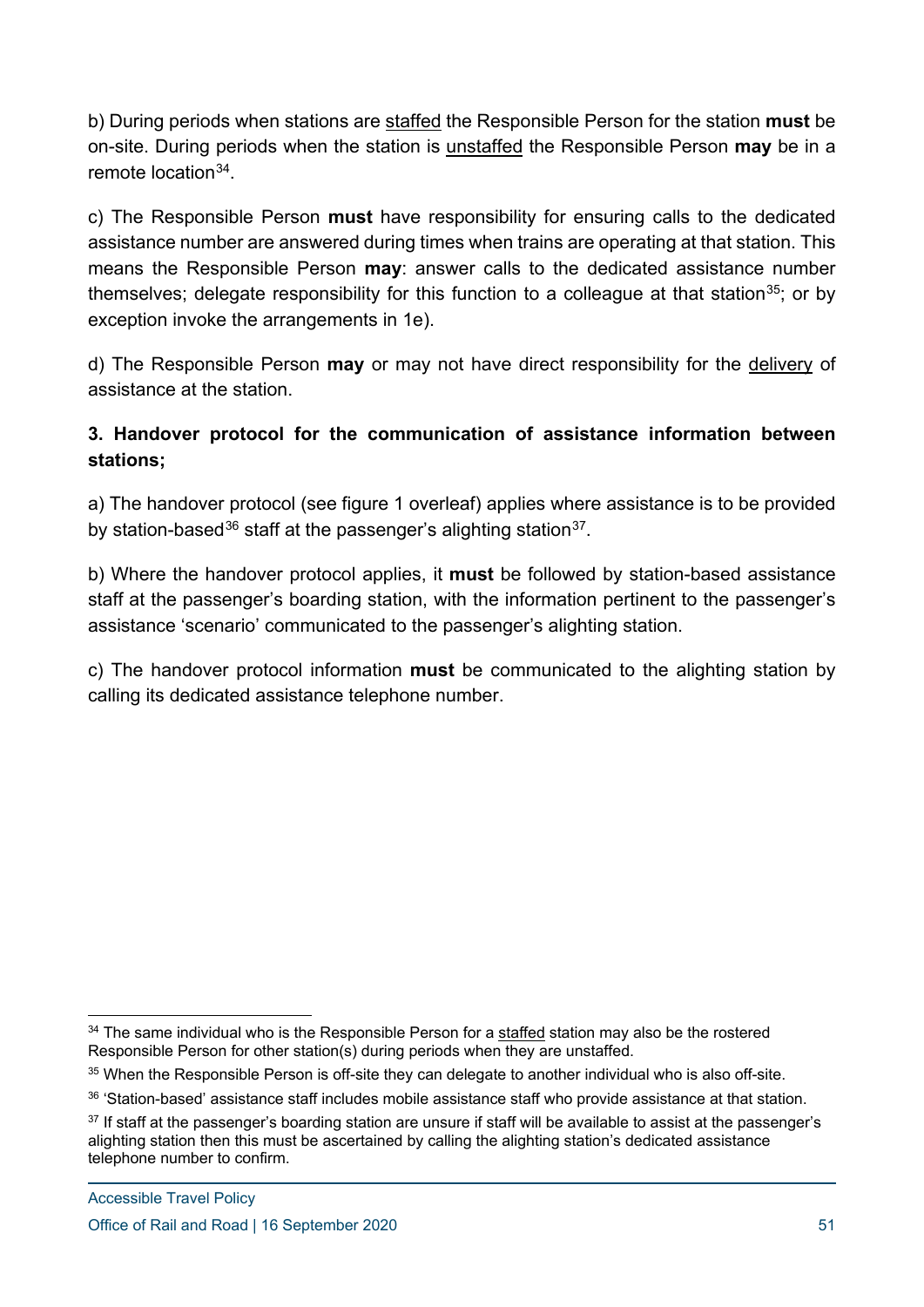## **Figure 1**

| Boarding station handover protocol for assistance |                                                                |                             |                          |                      |                                   |
|---------------------------------------------------|----------------------------------------------------------------|-----------------------------|--------------------------|----------------------|-----------------------------------|
| Assistance<br>Scenario                            | <b>Passenger</b><br>name                                       | <b>Assistance</b><br>needed | <b>Train</b><br>headcode | Location<br>on train | Other*                            |
| A. Booked<br>with seat<br>reservation             | <b>CONFIRM</b>                                                 | <b>CONFIRM</b>              | <b>CONFIRM</b>           | <b>CONFIRM</b>       | <b>WHERE</b><br><b>APPLICABLE</b> |
| <b>B.</b> Booked<br>without seat<br>reservation   | <b>CONFIRM</b>                                                 | <b>CONFIRM</b>              | <b>CONFIRM</b>           | <b>PROVIDE</b>       | <b>WHERE</b><br><b>APPLICABLE</b> |
| C. Unbooked<br>assistance                         | <b>PROVIDE</b><br>(OPTIONAL<br><b>FOR</b><br><b>PASSENGER)</b> | <b>PROVIDE</b>              | <b>PROVIDE</b>           | <b>PROVIDE</b>       | <b>WHERE</b><br><b>APPLICABLE</b> |

**\*Rail staff have discretion over any additional information they wish to provide that would further support the delivery of assistance at the passenger's alighting station.**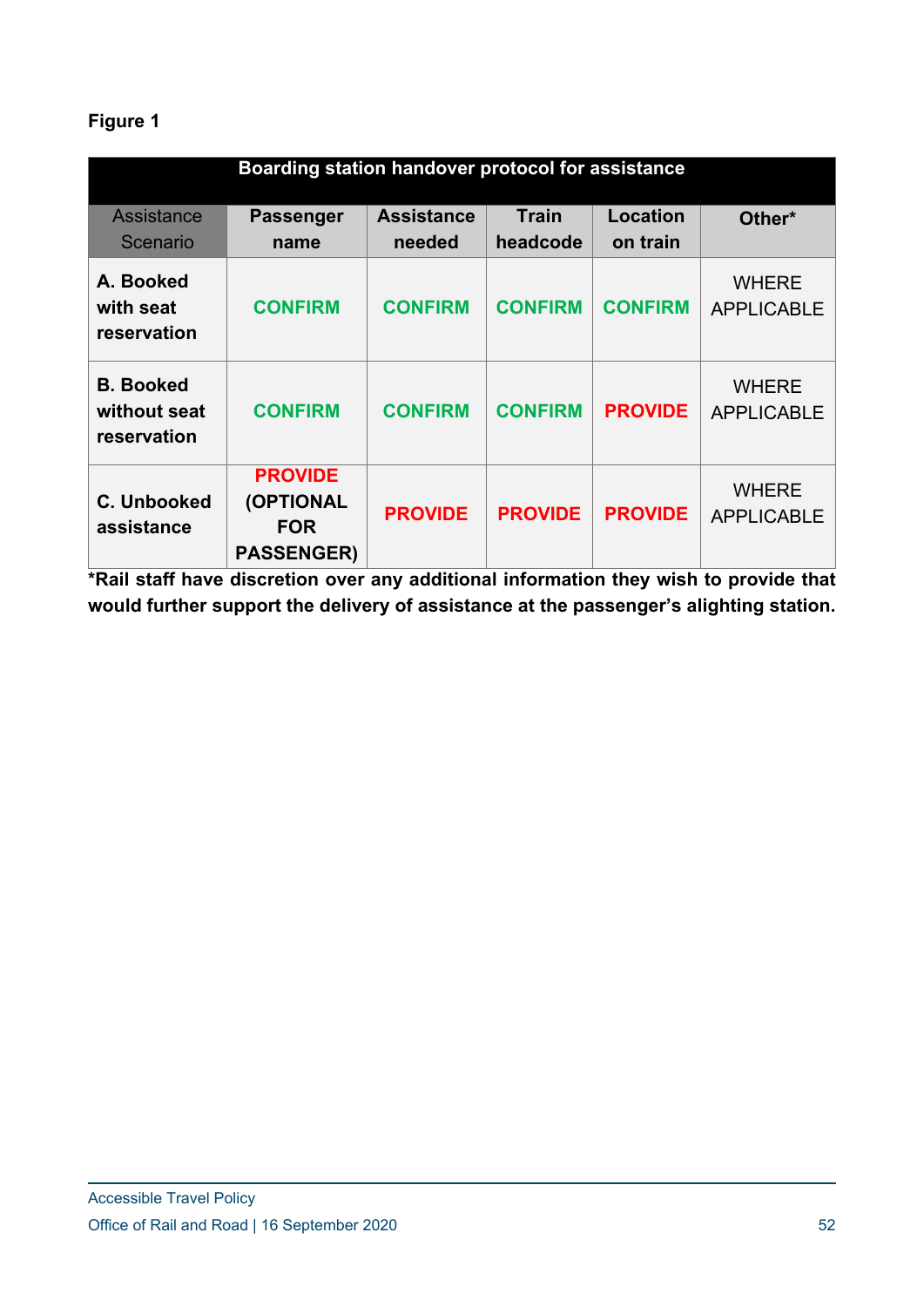## **Appendix D: Mandatory training outcomes**

#### **1. Understanding Disabled People and their everyday challenges**

Staff will be introduced to the term disability and will explore how it covers a wide range of different people with different impairments, which may or may not affect the way they travel by train.

They will be able to:

- a) Challenge misconceptions about disabled people and disability
- b) Explain the relationship between disability and age
- c) Discuss what is meant by physical barriers to access and inclusion
- d) Consider attitudinal barriers to access and inclusion
- e) Recognise the prevalence of different disabilities in Great Britain, using up-to-date statistics

#### **2. Equality Legislation**

Staff will explore the Equality Act 2010 and how it prohibits discrimination against people with specified protected characteristics, one of which is disability, and the Act's requirements for 'reasonable adjustments'.

They will be able to:

- a) Describe the importance of the Equality Act 2010 and its relevance to disability
- b) Explain the duty to make reasonable adjustments and discuss some of the reasonable adiustments made on the railways $38$
- c) Discuss the negative impacts of discrimination on the disabled person and the rail industry
- d) List some of the social, economic and reputational benefits of an accessible and inclusive railway
- e) Recognise the implications of the Equality Act 2010 for the provision of luggage assistance

<span id="page-52-0"></span><sup>&</sup>lt;sup>38</sup> Passenger assistance is one of the ways the railway makes reasonable adjustments for disabled people but there are many other ways to make adjustments. For example: -Reading someone's ticket aloud or helping with shopping or luggage. Offering a hand or arm to help someone who may be unsteady or just giving directions are all adjustments too.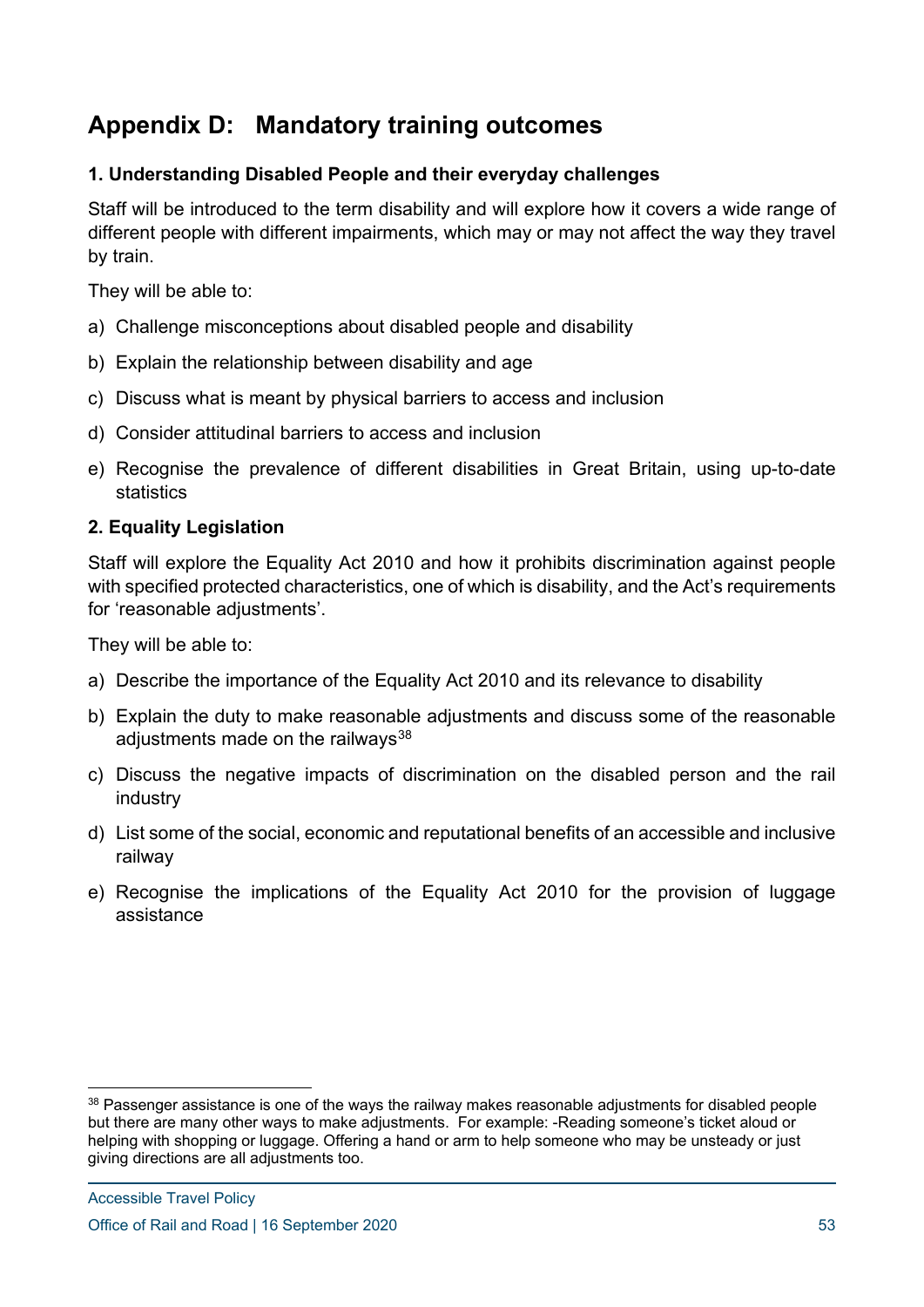#### **3. Defining Disability**

Staff will be introduced to various definitions of disability and appropriate terminology (including the Equality Act 2010 definition and the social model) to help them identify disabled people (and others that may need assistance) and be able to use appropriate language.

They will be able to:

- a) Set out the Equality Act 2010 definition of disability, including some of the conditions that are not included
- b) Explain the social model of disability and its implications for the provision of rail services
- c) Use appropriate language when describing disability and talking to disabled people

#### **4. Recognising passengers who need assistance**

Staff will explore physical and non-physical impairments to enable them to assess individual needs and provide appropriate assistance.

They will be able to:

- a) List a range of visible disabilities and impairments
- b) List a range of disabilities and impairments that may not be visible  $39$
- c) Tailor the provision of assistance and services to the needs of the following (not an exhaustive list):
	- i. Sensory impaired people including visually impaired and blind people and deaf and hard of hearing people
	- ii. People with cognitive impairments
	- iii. People with learning difficulties
	- iv. People with physical impairments

#### **5. Railway Regulatory Framework**

Staff will be introduced to the regulations that are relevant within the railway industry, and will explore some of the actions that licensees are required to take and how this may impact on their job roles.

This will include an awareness of:

- a) RVAR
- b) PRM-TSI

<span id="page-53-0"></span><sup>&</sup>lt;sup>39</sup> Non-visible disabilities include Depression, bipolar disorder, schizophrenia and anxiety disorders, post-traumatic stress disorder, Attention Deficit-Disorder or Attention-Deficit/Hyperactivity Disorder (ADD/ADHD), Learning Disabilities (LD), Traumatic Brain Injury and Neurodiversity, Epilepsy, HIV/AIDS, Diabetes, Chronic Fatigue Syndrome, Cystic Fibrosis. etc.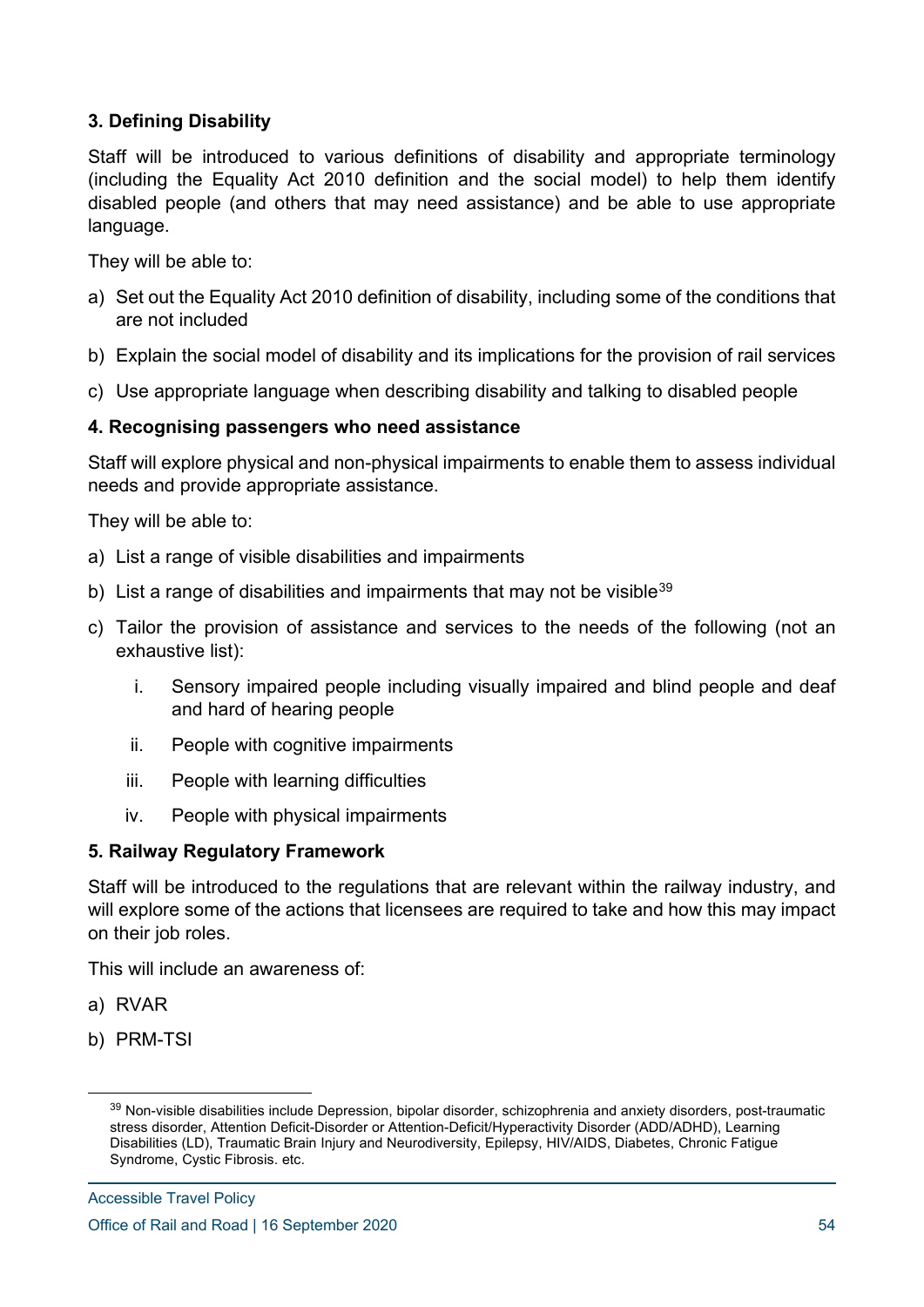- c) The licence holder's own Accessible Travel Policy
- d) The Accessible Travel Policies of other relevant operators (this may include those that operate stations on the licence holder's network, or those operating neighbouring networks) where the service received by passengers may differ from that received from the licence holder to e.g. booking assistance notice period, include those of Network Rail, London Underground, London Overground and Heathrow Express
- e) General Data Protection Regulations (GDPR) and Passenger Assist

#### **6. Passenger Assist**

Staff will explore the Passenger Assist process and how it works for disabled passengers and how they play an important part in delivering the service.

They will be able to:

- a) Explain the assistance that disabled passengers may require (and the sorts of reasonable adjustments staff can provide)
- b) Describe how Passenger Assistance works
- c) Where relevant to the staff role, use the relevant Passenger Assist information technology systems
- d) Recognise that assistance must be provided whether it has been booked or whether it has been requested on a Turn Up and Go or 'on demand' basis, including:
	- i. Help with alighting and boarding
	- ii. Help with interchanging between services
	- iii. Help with navigation and wayfinding
	- iv. Help with ticket purchase
	- v. Luggage assistance
	- vi. Sourcing alternative accessible transport
	- vii. The importance of calling ahead and advising on-board staff and destination staff of the passenger's impending arrival

#### **7. Communication**

Staff will explore the concept of respect and dignity and why it is important to treat disabled people with patience, optimism, and a willingness to find a way to communicate.

They will be able to:

- a) Identify the importance of voice tone, pace and body language
- b) Describe how to communicate effectively and considerately with passengers: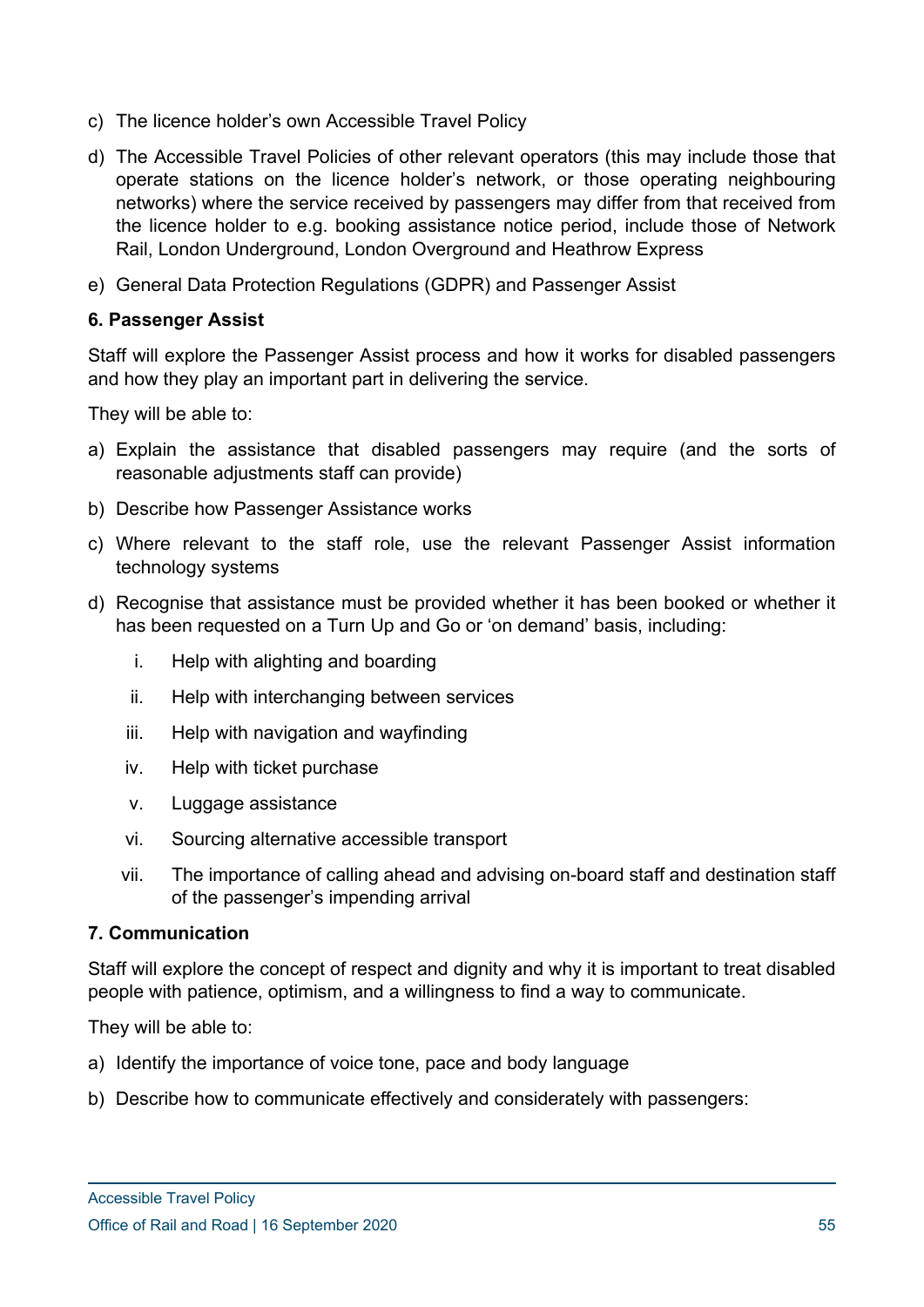- i. with a visual impairment
- ii. who are deaf or hard of hearing
- iii. without speech or with speech impairment
- iv. with physical impairments (including wheelchair users)
- v. who may have dementia
- vi. with learning difficulties
- vii. with other cognitive impairments or neurodiversity

#### **8. Accessibility in stations**

Staff will explore and will be able to identify the accessible features of the stations in which they work and of the key destination stations on the network, including the availability of:

- a) Accessible toilets on stations (RADAR keys)
- b) Seats
- c) Accessible windows in ticket offices
- d) Tactile Paving
- e) Induction loops
- f) Other general information

#### **9. Providing safe assistance**

Staff are made aware that it is their duty to ensure that both staff and passengers remain safe at all times. They are able to:

- a) Identify and deploy the correct ramp safely for boarding and alighting
- b) Transport a passenger safely, correctly and comfortably in the station wheelchair
- c) Correctly guide a blind or visually impaired person

#### **N.B. Operators are not obliged to give equal time and weight to each of these outcomes**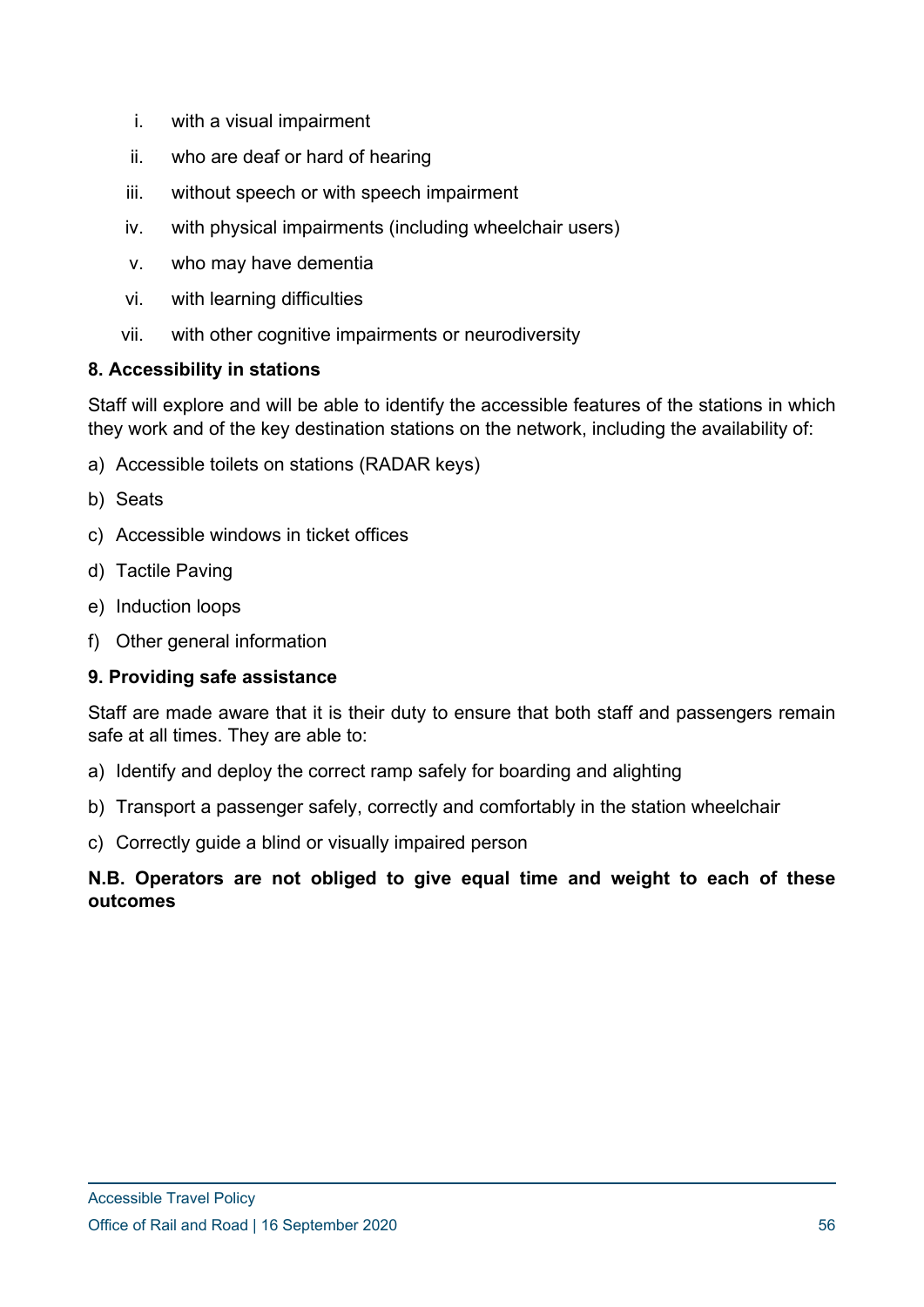## **Appendix E: Accessible Travel Policy Approval Flowcharts**

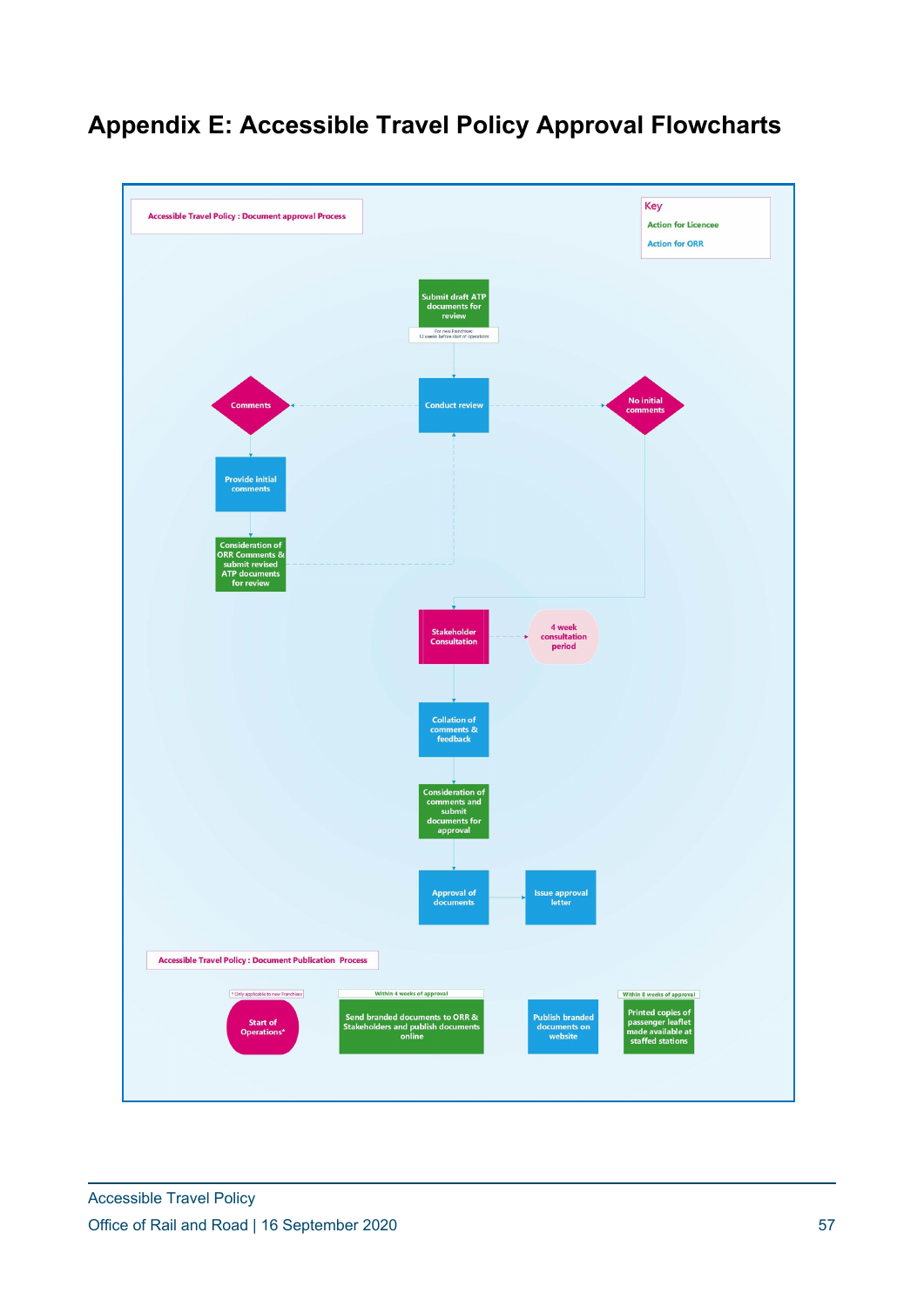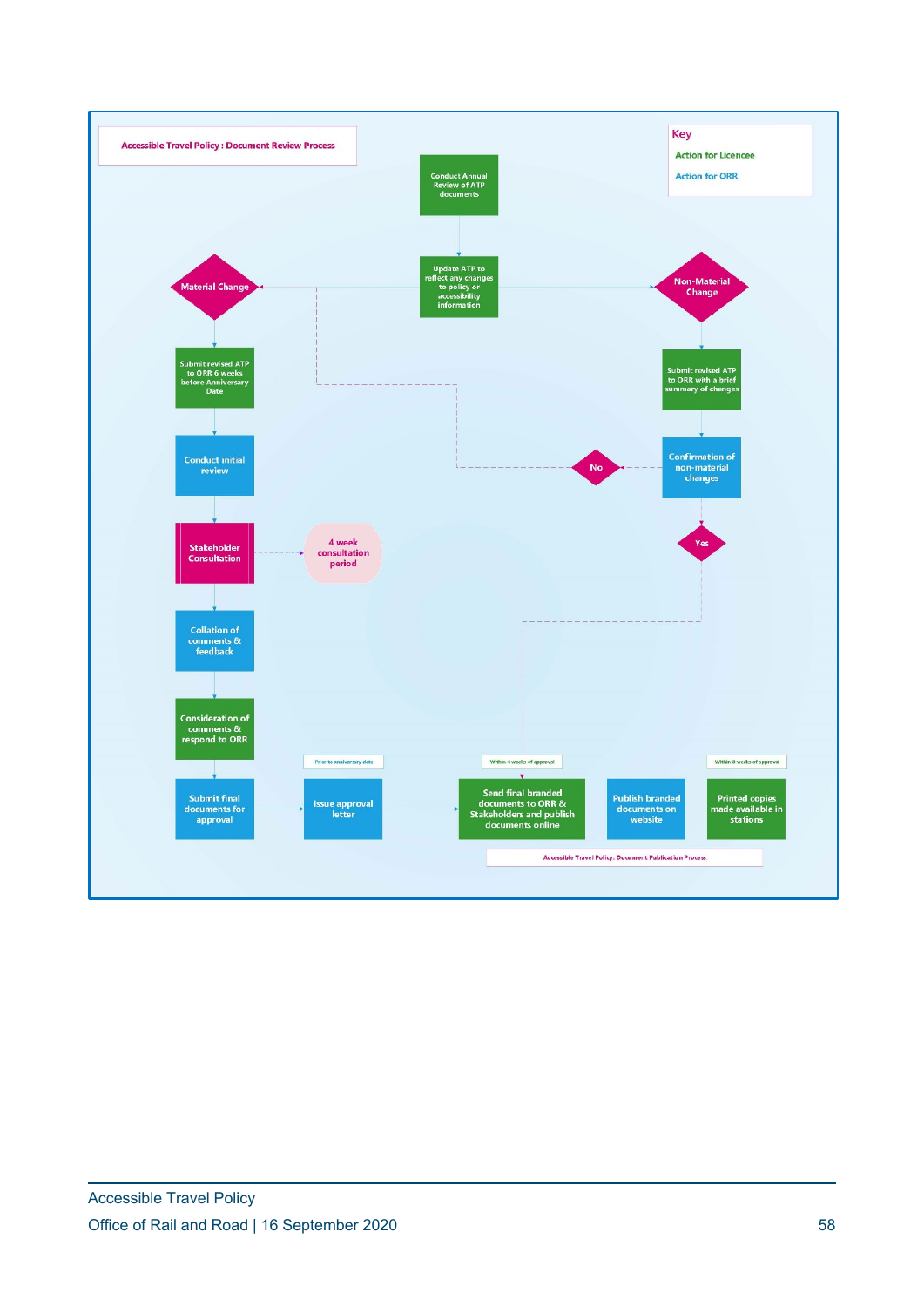## **Appendix F: Network Rail Station Guides for Older and Disabled Passengers**

To provide assured confidence to older and disabled rail travellers, Network Rail **must** provide a leaflet for each of its managed stations that sets out key accessibility information. The following structure and content **must** be adhered to.

Each Guide **must** be produced as a DL-sized leaflet and made available at stations. It **must** also be provided in a range of alternative formats as set out in section C A2.1.

It **must** be written in Plain English and **may** achieve Crystal Mark accreditation<sup>[40](#page-58-0)</sup>.

## **1. Introduction**

Introduces in plain English the purpose of the leaflet (i.e. to inform people visiting a Network Rail managed station who require assistance or additional information to travel by rail, of the help that is available and how to obtain it, and of the accessible facilities that are provided).

Makes clear the roles and responsibilities of the various organisations that contribute to accessibility at the station. It should cover Network Rail as the station manager and all of the train operating companies who operate at the station, including any operators providing interchange opportunities.

Clearly distinguishes which operator is responsible for providing the assistance and which operator is responsible for operating and maintaining the station facilities, particularly those which may be of interest to a disabled passenger such as accessible toilets, lifts and induction loops.

Assurance that there is a close working relationship with all parties to meet the standards outlined and commits to working together to continuously improved services and facilities for older and disabled passengers.

## **2. Station Access and Facilities**

Commits to assisting passengers irrespective of disability. This must briefly set out in general what sort of facilities are available at the station to assist passengers with both visible and non-visible disabilities and their hours of operation:

- Station operating hours
- Designated disabled parking (indicating whether designated disabled parking bays are available at the station)
- Seating (and where this varies by platform) and heated waiting areas, indicating opening times and the level of accessibility

<span id="page-58-0"></span><sup>4040</sup> Details on how to achieve Crystal Mark accreditation can be found here: <http://www.plainenglish.co.uk/services/crystal-mark/frequently-asked-questions.html>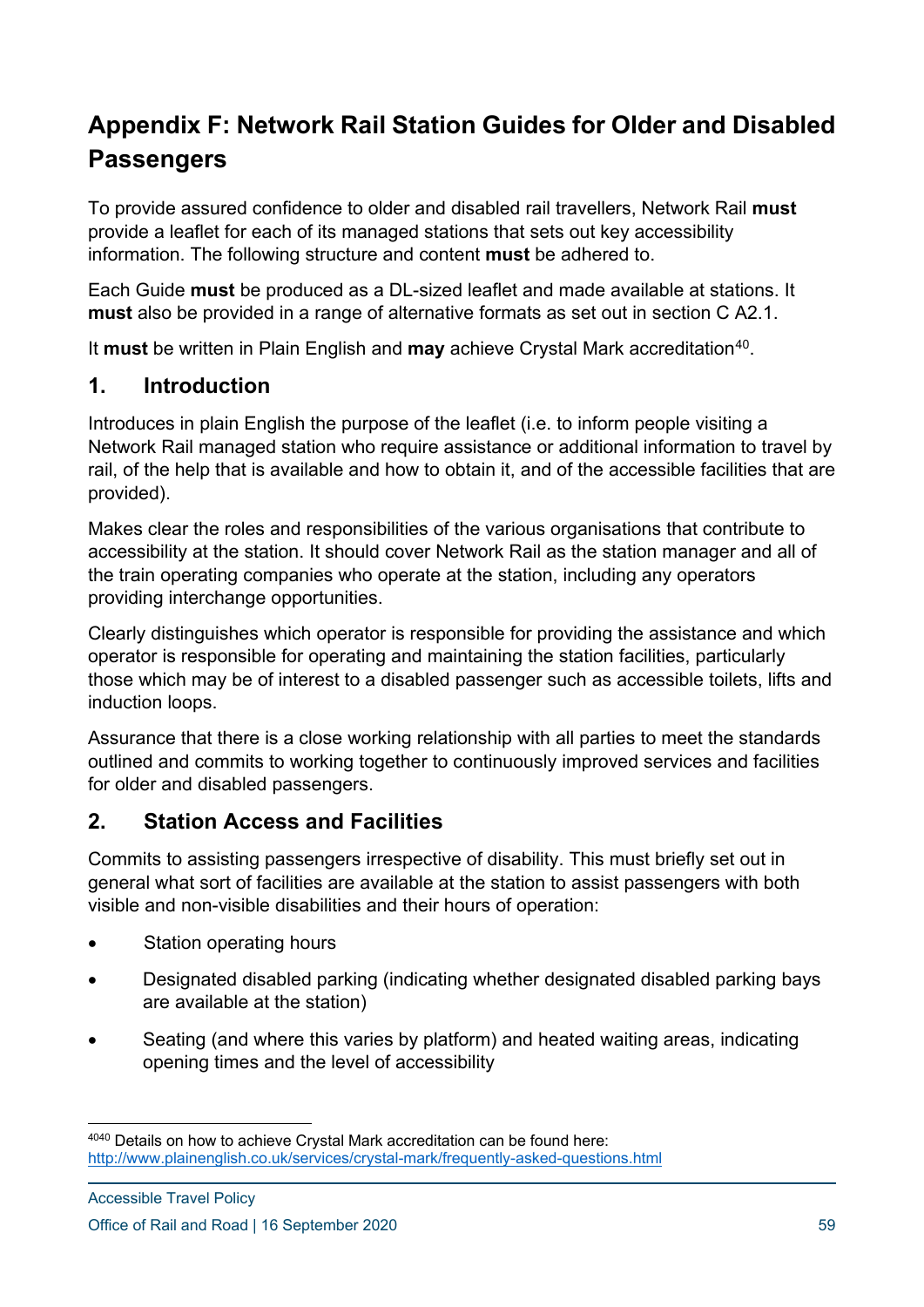- Toilets (indicating whether standard and/or accessible/Changing Places toilet facilities are available, their opening times and whether they are Radar Key controlled)
- Ticket sales facilities (indicating whether the station has ticket machines, smart ticketing readers, and ticket office counter(s)
- Passenger Assist meeting point (with information as to where it is located)
- Customer information systems (indicating whether this includes visual, aural or both types of information system)
- Catering (indicating the range and type of facilities available)
- Location of Information Points and Induction Hearing Loops

This section must be supported by a station plan.

## **3. Assistance: what is available and how to get it**

Sets out how assistance will be provided at the station:

- Journey planning
- Ticket purchase (which may include seeking help from staff at the gate line)
- Boarding and alighting
- Help with luggage, and
- Assistance around the station and to the platform, including when connecting between different train services, or from train to public transport / taxi / car park),

Explains that passengers that require assistance have two options:

- A. They can turn up at any station and request assistance on to a train from a member of staff; this may explain that where assistance has not been booked in advance it may take a period of time to be provided; or
- B. Where travel is being arranged in advance, they can book assistance with a train company; until 10pm the day before travel from 1 April 2020, until 6 hours before travel from 30 March 2021, and until 2 hours before travel from 1 April 2022.

It must clearly set out in what circumstances this is possible – and how passengers can book via the train companies who operate at the station, including the operators' relevant details for doing so online, by e-mail, over the phone, text relay, and video relay service (if applicable).

It must make clear that assistance for any journey, including those with multiple connections using multiple train companies, can be booked using these channels. It must also ensure that passengers understand under what circumstances alternative accessible transport might be offered (e.g. when travelling to or from an inaccessible station).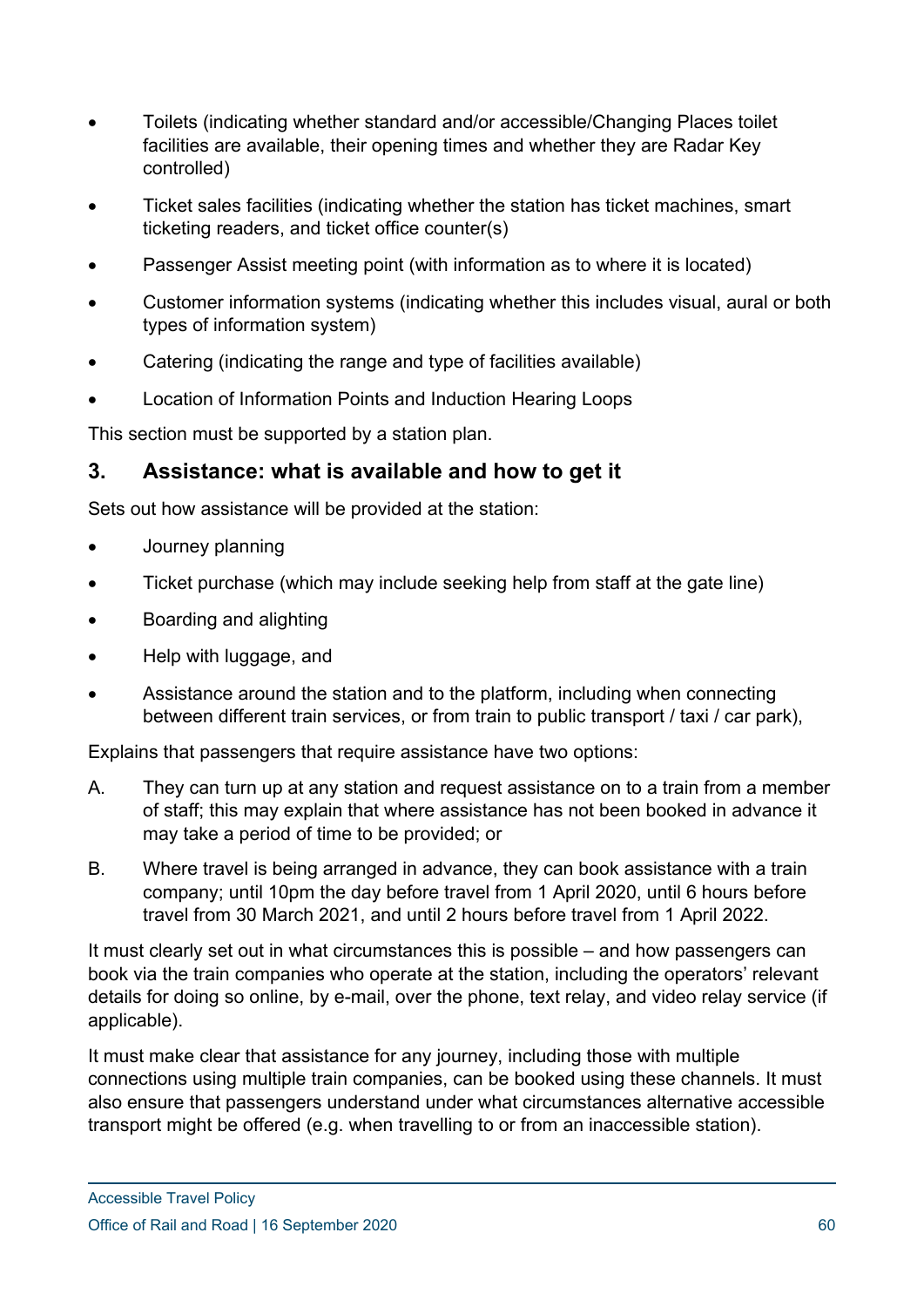It must explain what steps the passenger can take to make themselves known to station staff when they arrive at the station.

## **4. Interchange**

Clearly outlines how passengers can change from one mode of transport to another, how to navigate within and around the station easily and whether the route is step-free.

Provides information on how to move around the station at the busiest periods of the day, and who to talk to about all of the services provided at and around the interchange.

Explains whether staff can provide assistance with interchanging, and whether this needs to be booked.

## **5. If things do not go as planned**

Commits to assisting passengers at time of disruption and providing guidance on redress when assistance fails. This must briefly set out:

- what assistance will be provided when there is disruption, to include how Network Rail will work with the relevant train operators to provide alternative accessible transport where appropriate;
- how passengers will be informed at the station when there is disruption (this may include the use of social media or alerts via apps);
- how a claim for redress can be made where assistance at the station fails, providing contact details of the train operators that call at the station;
- how passengers can inform Network Rail that something has gone wrong.

## **6. Where to get more information and how to get in touch**

Sets out where further information may be obtained and how to get in touch with Network Rail. This must include:

- how to obtain the station quide in alternative formats;
- a very brief explanation of what the policy document is and how to obtain it (including in alternative formats);
- where to obtain more detailed accessibility information for the station;
- who to contact on the day of travel with any queries or issues;
- the National Freephone Passenger Assist and Textphone Free SMS Passenger Assist Forwarding Service contact numbers;
- how to provide feedback or make a complaint; this must set out that if the passenger is not happy with the way the complaint is dealt with, the passenger can contact the Rail Ombudsman (and provide the Rail Ombudsman's contact details);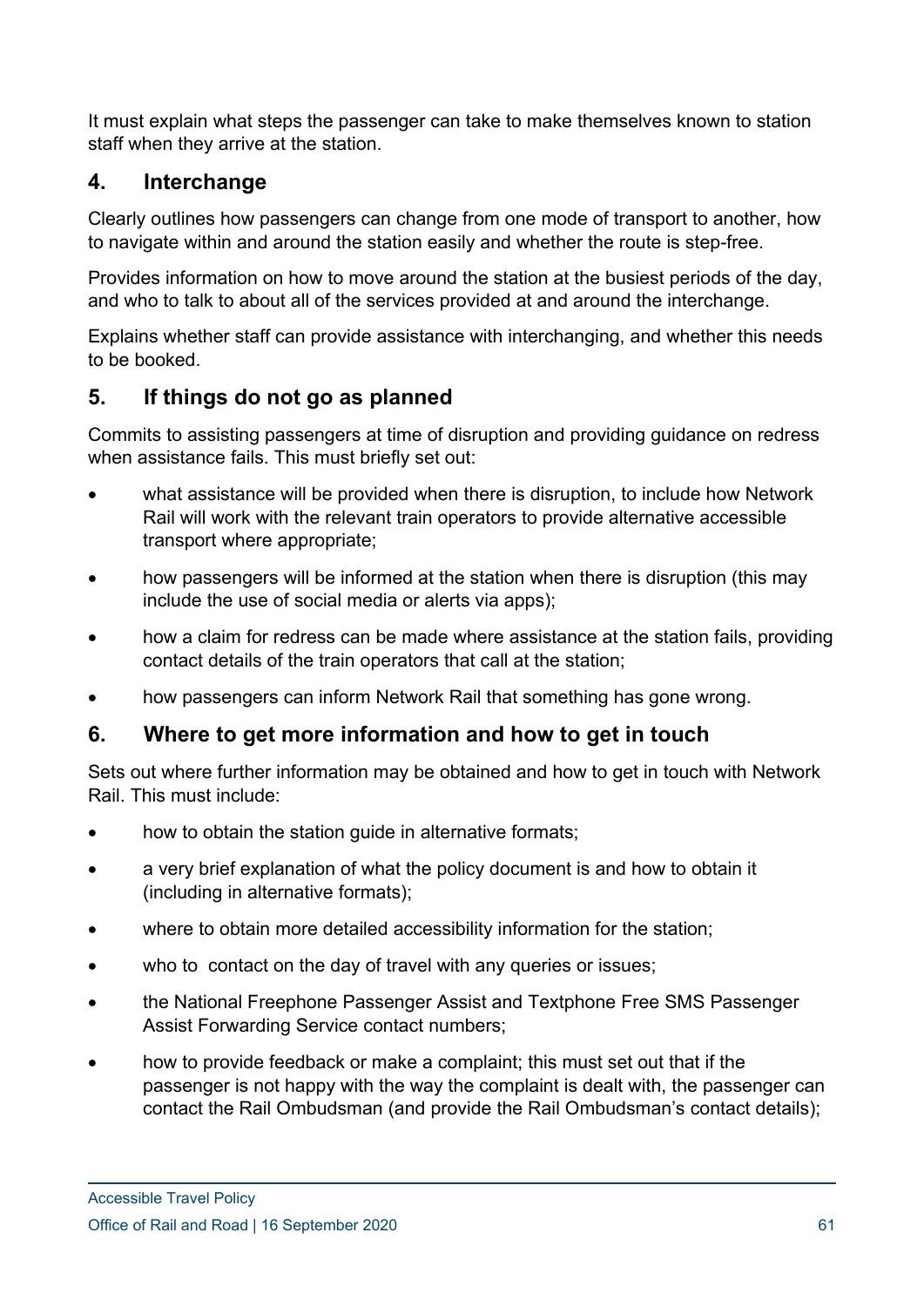- how to contact Network Rail via social media, including any Twitter accounts used for providing information to passengers;
- how to contact the train companies operating at the station; and
- how to contact Network Rail to get involved with its work with disabled people to improve accessibility.